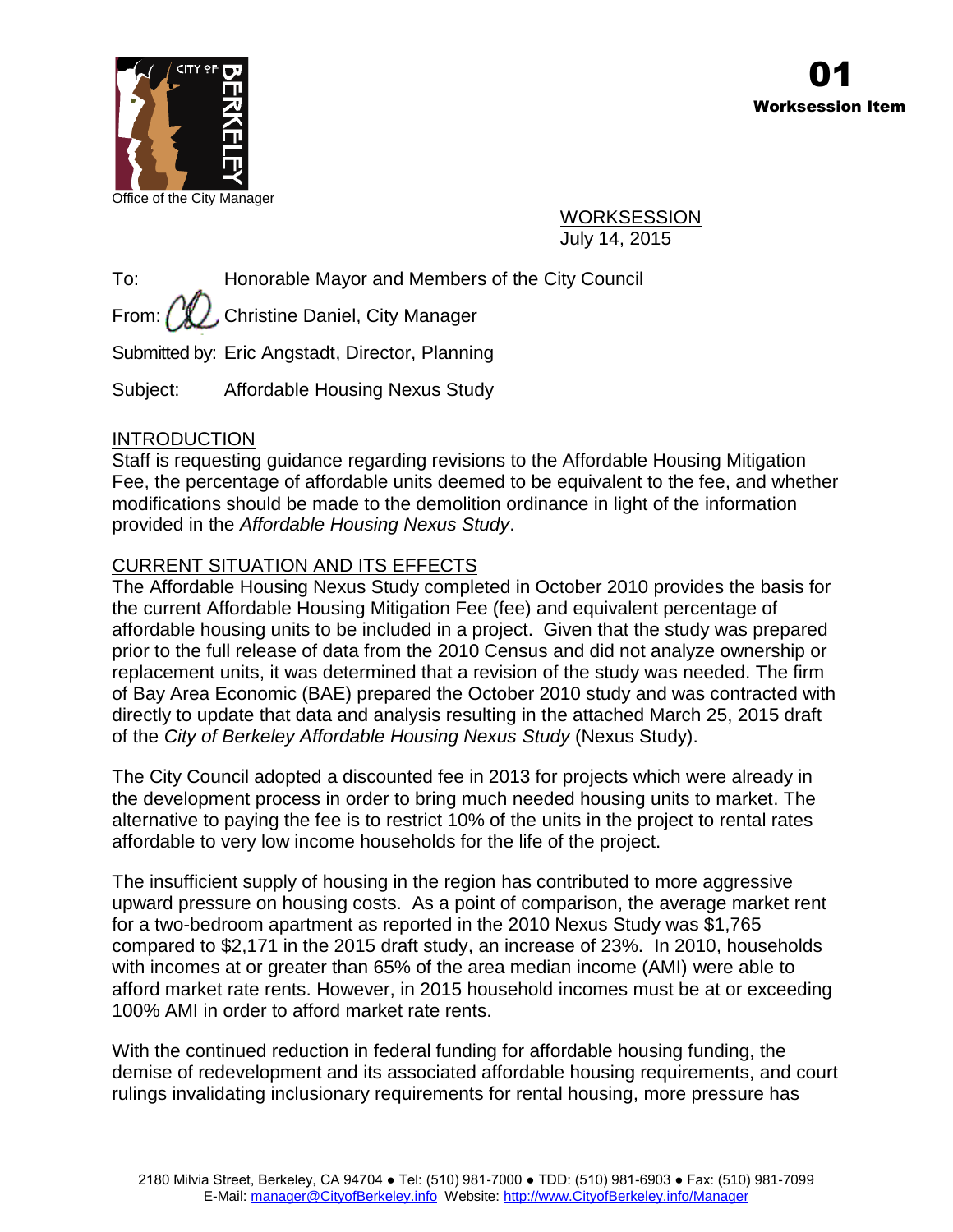been placed on local municipalities to develop resources to meet the escalating need for affordable housing for households from extremely low to moderate incomes. The updated *Affordable Housing Nexus Study* provides the analysis required to inform the consideration of possible modifications to the current fee, the formula for determining the equivalent number of affordable units to be included in a project, and new requirements for demolition of existing units.

#### **BACKGROUND**

The original fee of \$28,000 was adopted by City Council on October 16, 2012 (Resolution No. 65,920-N.S.). On February 19, 2013, the City Council adopted Resolution No. 66,015-N.S. which entitled developments to an \$8,000 per unit discount for projects which were already in the development process. The discount was extended on October 7, 2014 (Resolution No. 66,809-N.S.) and again on April 7, 2015 (Resolution No. 66,986-N.S.) pending completion and release of the updated Nexus Study which was necessary to provide a current basis for a revised fee.

The methodology for identifying the maximum fee is subject to the California Mitigation Fee Act that requires mitigation fees relate to only the impact of new development being added, and not existing deficiencies. The same commonly-accepted methodology was used for both the 2010 and 2015 nexus studies which estimate demand for goods and services generated by the new households, and the associated number of additional workers required to meet that demand who would need affordable housing.

The 2010 study identified 63.8 new workers that would be associated with a new 100 unit apartment building. These workers would result in 36.5 households distributed across a range of income levels. The study then looked at the financing gap to provide affordable units to households making 65% or less AMI. Translating this gap on a per unit basis resulted in a maximum impact fee of \$34,017.

In 2015, 93.27 new workers would be associated with a 100-unit rental project, and 106.43 with a 100-unit condominium (ownership) project. This results in 52.57 and 59.99 new households, respectively, distributed across the full range of incomes. Housing affordability has declined since 2010, and households must now earn more than 100% AMI in order to afford market rents. The financing gap required to produce housing affordable to these new households earning 100% AMI or less resulted in a maximum impact fee of \$84,391 for rental units and \$96,294 for condominium units. Rather than charging the fee on a per unit basis, it is possible to translate this to a square footage fee using average unit sizes resulting in a fee of \$112.24 per square foot for rental units, and \$97.98 per square foot for condominiums.

As part of this analysis, it was determined that 25.55% of new rental households and 29.16% of new ownership households would require assistance to acquire affordable housing. This is a substantial increase over the 10% figure from the 2010 Nexus Study, and provides justification for increasing the percentage of affordable units deemed to be equivalent to the fee.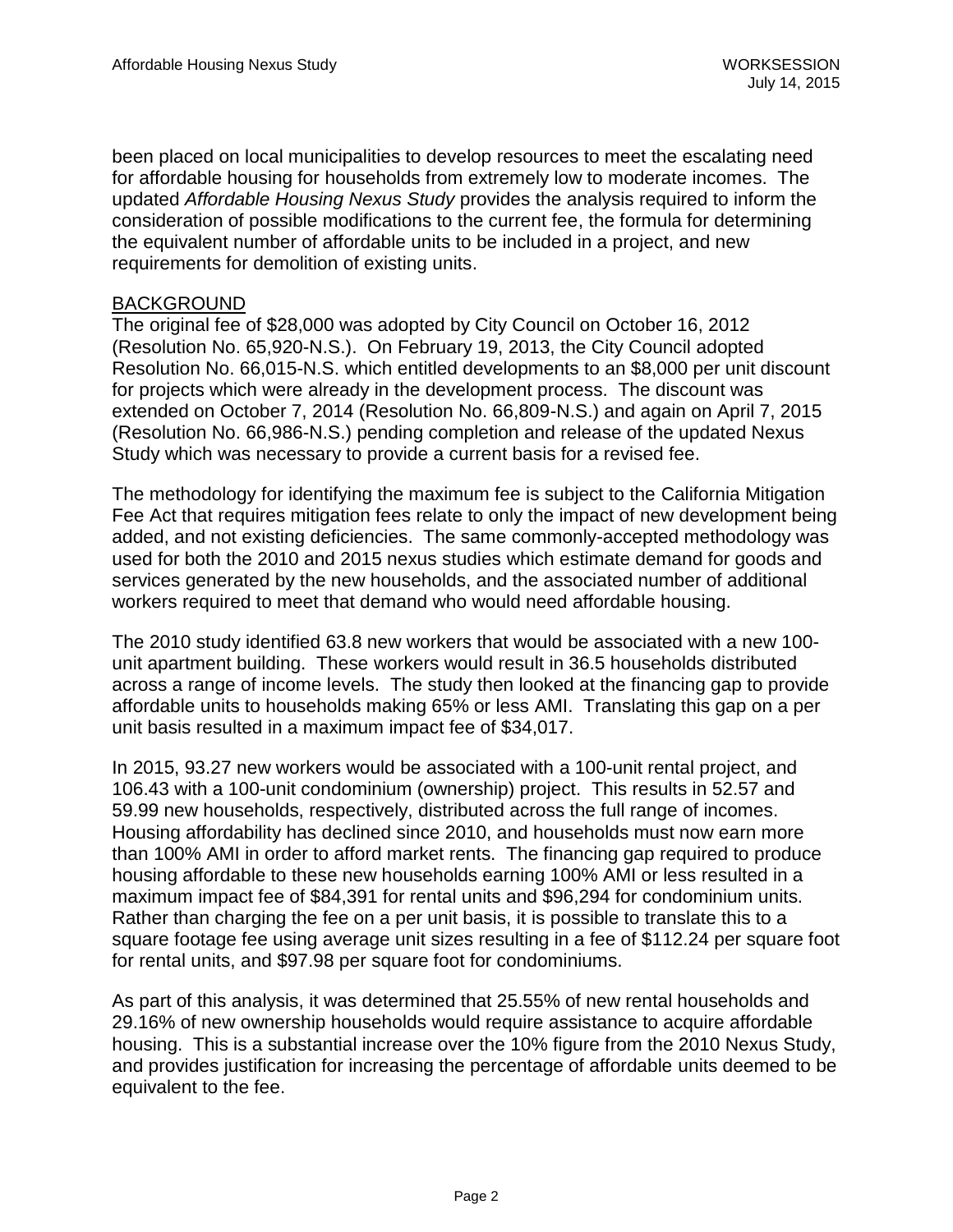Financial feasibility analysis was conducted to determine the impact of charging the maximum fee on housing production. Four typical rental projects were modeled and several mitigation fees were tested to determine the impact on the return on cost (ROC). It was determined that the current fee could be increased from \$28,000 to \$34,000 and still allow a reasonable rate of return. A similar analysis was conducted for condominiums resulting in a maximum fee of \$75,000 in order to allow for a reasonable rate of return.

The 2015 study includes a new section analyzing the impact of demolishing and replacing existing units and the demand for additional affordable housing. The analysis takes into consideration the impacts associated with the loss of rent-stabilized units or other units that are less expensive due to their age, and the units that replace them which are not subject to rent stabilization due to the new date of construction. The methodology is similar to that previously discussed for new rental and condominium units, except that it analyzes the net difference between new households resulting from employment generated by the new replacement units and the households that are supported by an average rent-stabilized project. The study found the net increase is 26.02 households of which 12.64 have incomes at or less than 100% AMI. The resulting maximum impact fee that can then be supported for replacement units is \$41,768, with the equivalent percentage of affordable units being 12.64%.

Staff has requested authority to issue a request for proposals to conduct a feasibility analysis of expanding applicability of the fee to all units in a project. In response to the council referral from April 28, 2015 regarding a possible City Density bonus, this feasibility analysis would include assessment of the impacts of a modified fee, the addition of requirements for local hiring, job training programs and payment of prevailing wages, and various combinations of local concessions and incentives, in order to assess the preferableness to the existing State Density Bonus. This analysis is necessary to inform further discussion on the interrelation between the Affordable Housing Mitigation Fee and the proposed City Density Bonus.

#### ENVIRONMENTAL SUSTAINABILITY

The *Affordable Housing Nexus Study* does not have a direct impact on the sustainability of the City. However, the mitigation fees supported by the study could result in the production of new housing that would be designed and constructed in compliance with the sustainability policies of the City.

#### POSSIBLE FUTURE ACTION

The *Affordable Housing Nexus Study* provides a range of options that may be considered in a revised Affordable Housing Mitigation Fee, and introduces new information to support changes to the demolition ordinance. Possible future actions include increasing the fee and equivalent affordable units, reducing the fee and equivalent affordable units, or maintaining the current fee and percentage of affordable units deemed to be equivalent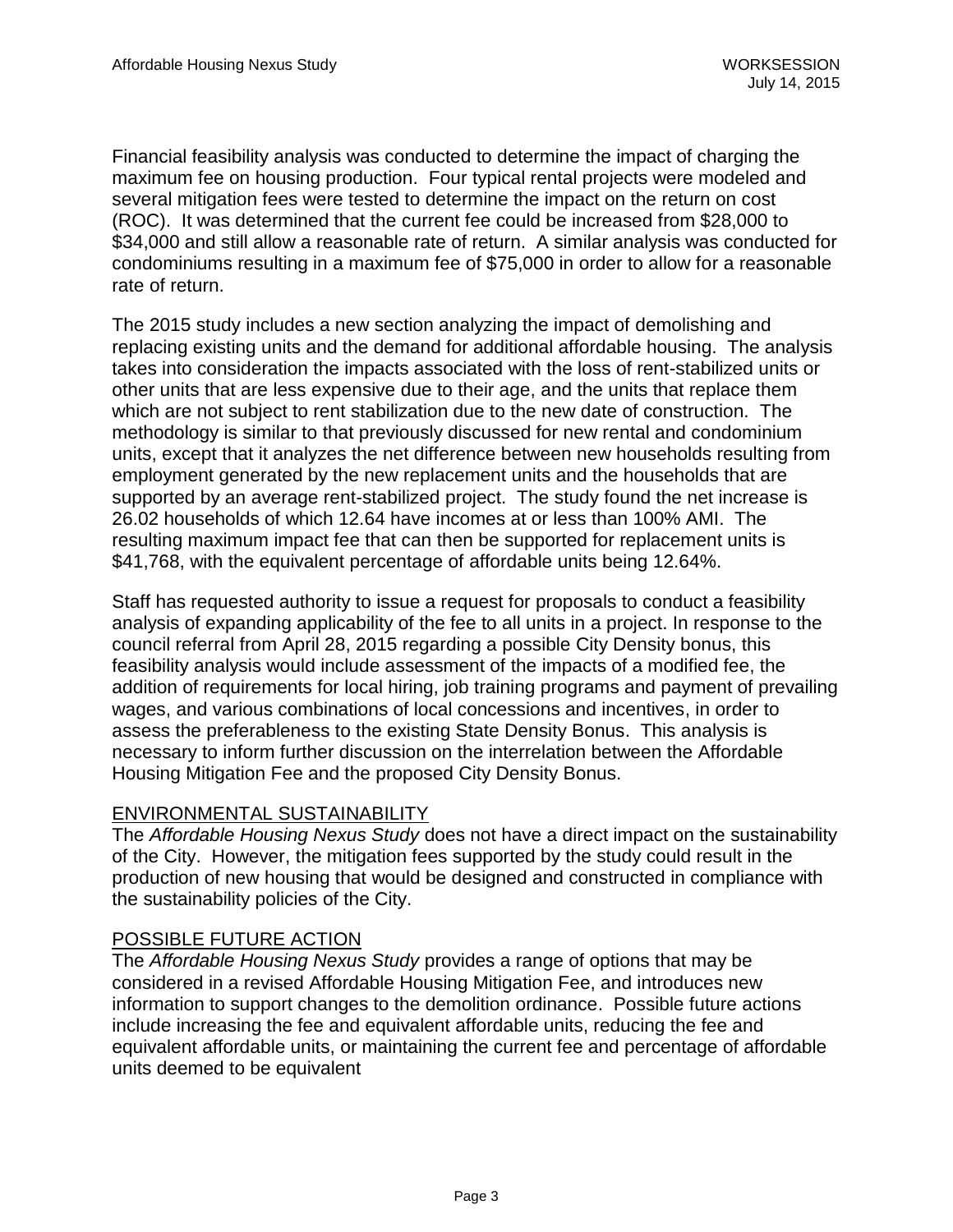#### FISCAL IMPACTS OF POSSIBLE FUTURE ACTION

Possible future modifications to the Affordable Housing Mitigation Fee and number of affordable units deemed to be equivalent could result in additional revenue to the Housing Trust Fund, as well as an increase in affordable housing units. However, any such modifications could also create a deterrent to new development and a decline in revenue for the Housing Trust Fund, as well as the creation of fewer affordable housing units. As a result, any proposed modifications must be carefully analyzed in conjunction with other possible regulatory changes, such as the adoption of a local density bonus.

#### CONTACT PERSON

Carol Johnson, Land Use Planning Manager, Planning & Development, 981-7411

Attachments: 1: City of Berkeley Affordable Housing Nexus Study – Draft, March 25, 2015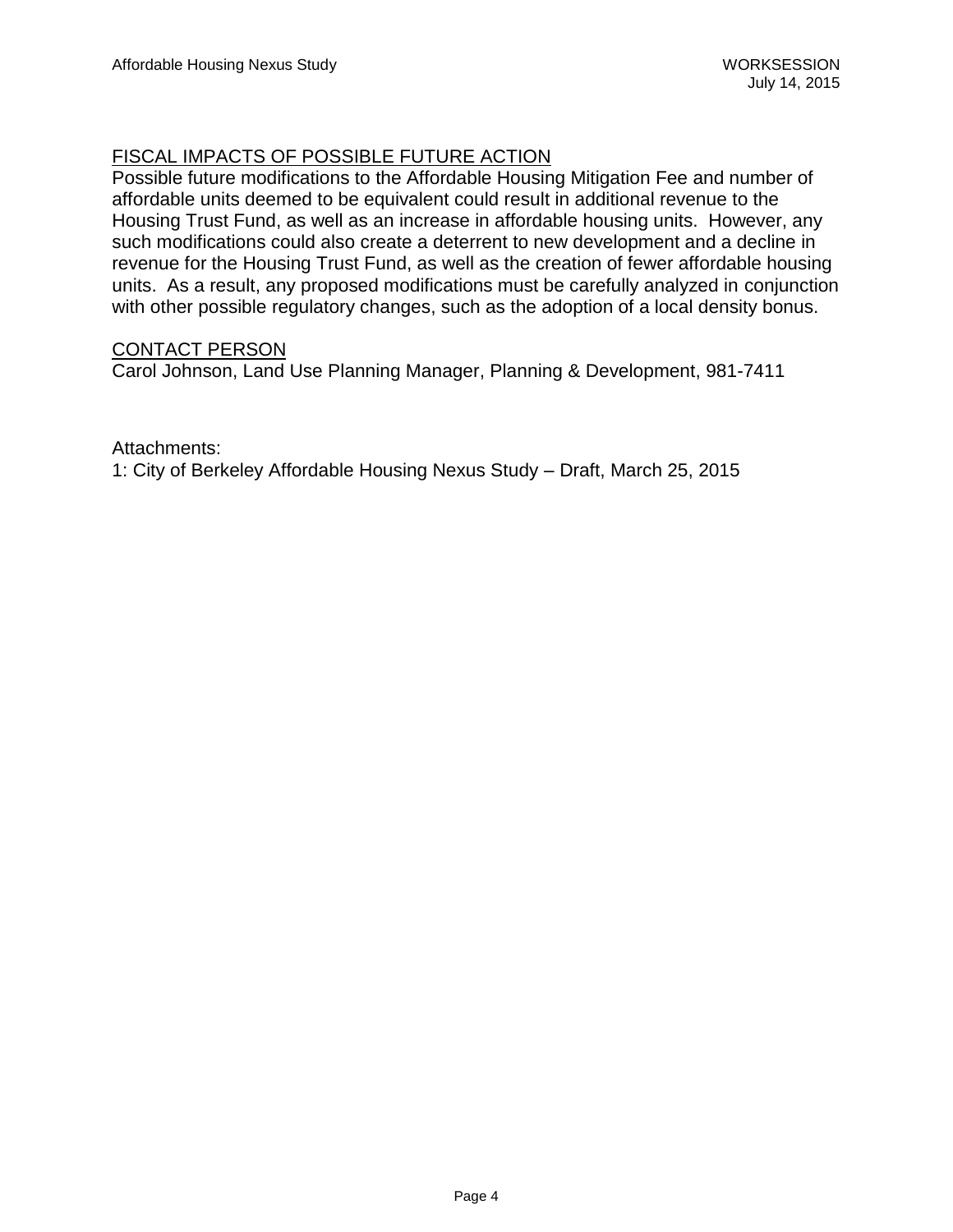Attachment 1 - COB Nexus Study Page 1 of 49

**bae** urban economics

City of Berkeley Affordable Housing Nexus Study \*\*DRAFT\*\*

March 25, 2015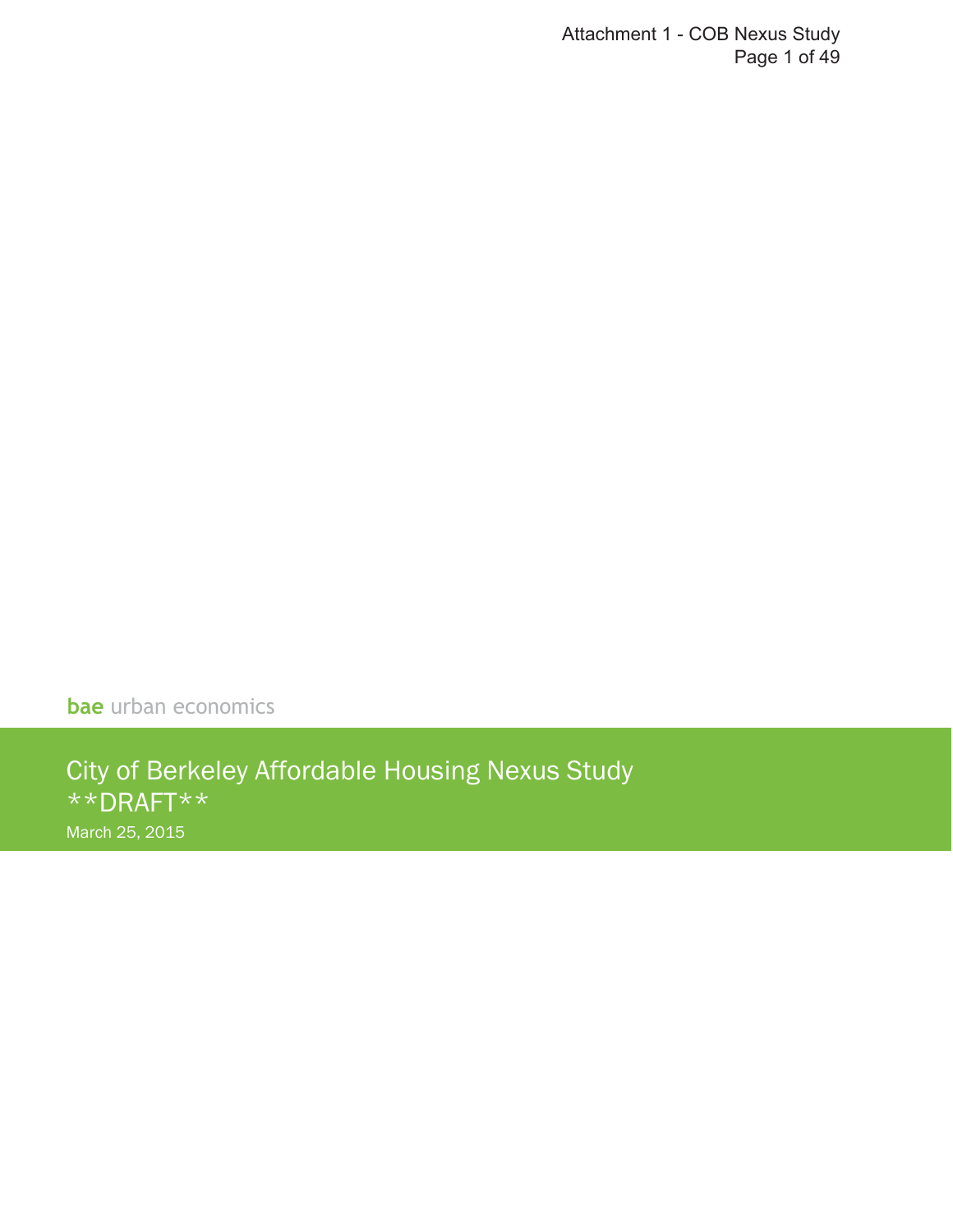Attachment 1 - COB Nexus Study Page 2 of 49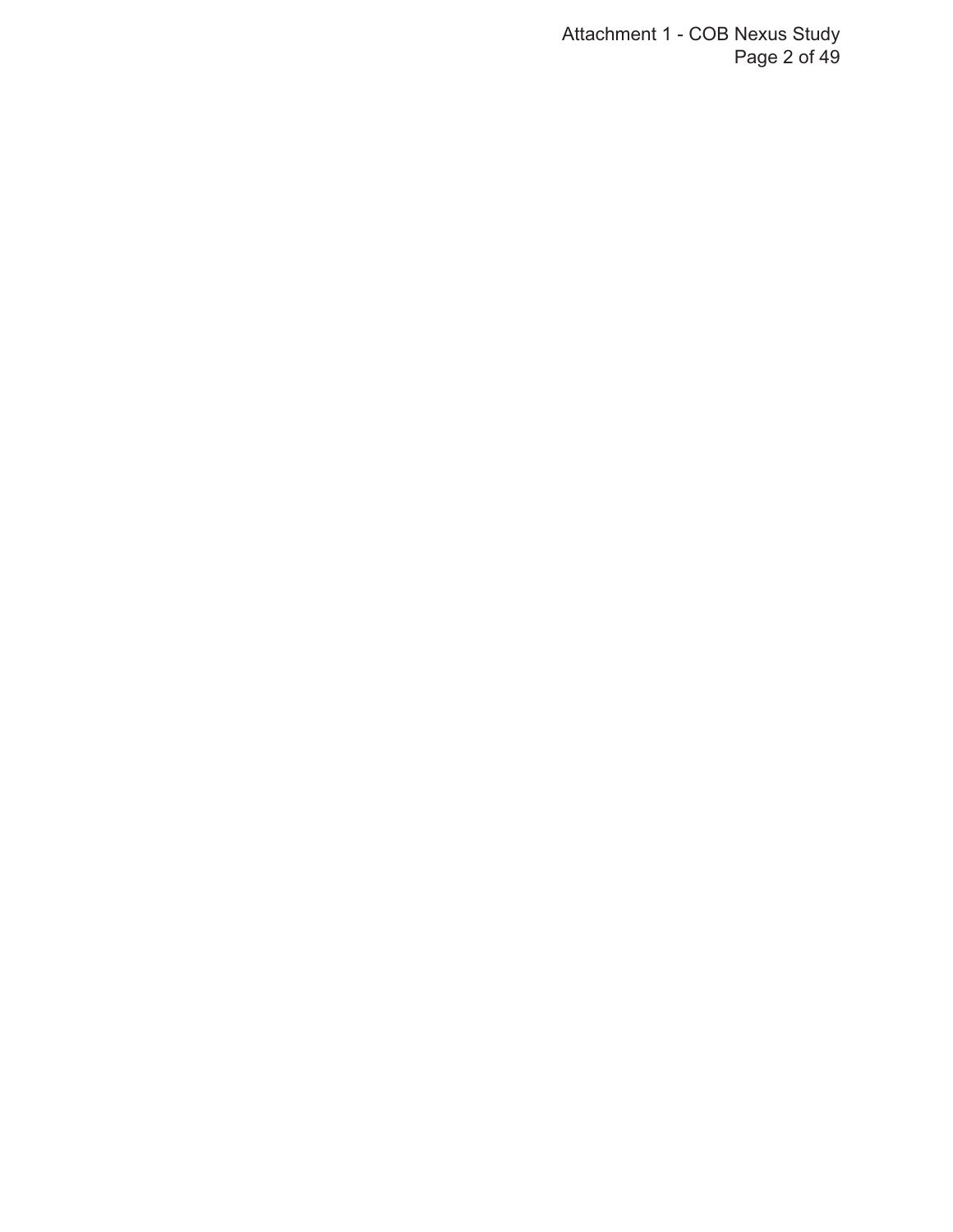# **Table of Contents**

| Step 1: Determine number of lower-income households generated by residents in new     |  |
|---------------------------------------------------------------------------------------|--|
|                                                                                       |  |
|                                                                                       |  |
|                                                                                       |  |
|                                                                                       |  |
|                                                                                       |  |
| Step 1: Determine net increase in lower-income households generated by tenants in new |  |
|                                                                                       |  |
|                                                                                       |  |
|                                                                                       |  |
|                                                                                       |  |
|                                                                                       |  |
|                                                                                       |  |
|                                                                                       |  |
|                                                                                       |  |
|                                                                                       |  |
|                                                                                       |  |
|                                                                                       |  |
|                                                                                       |  |
|                                                                                       |  |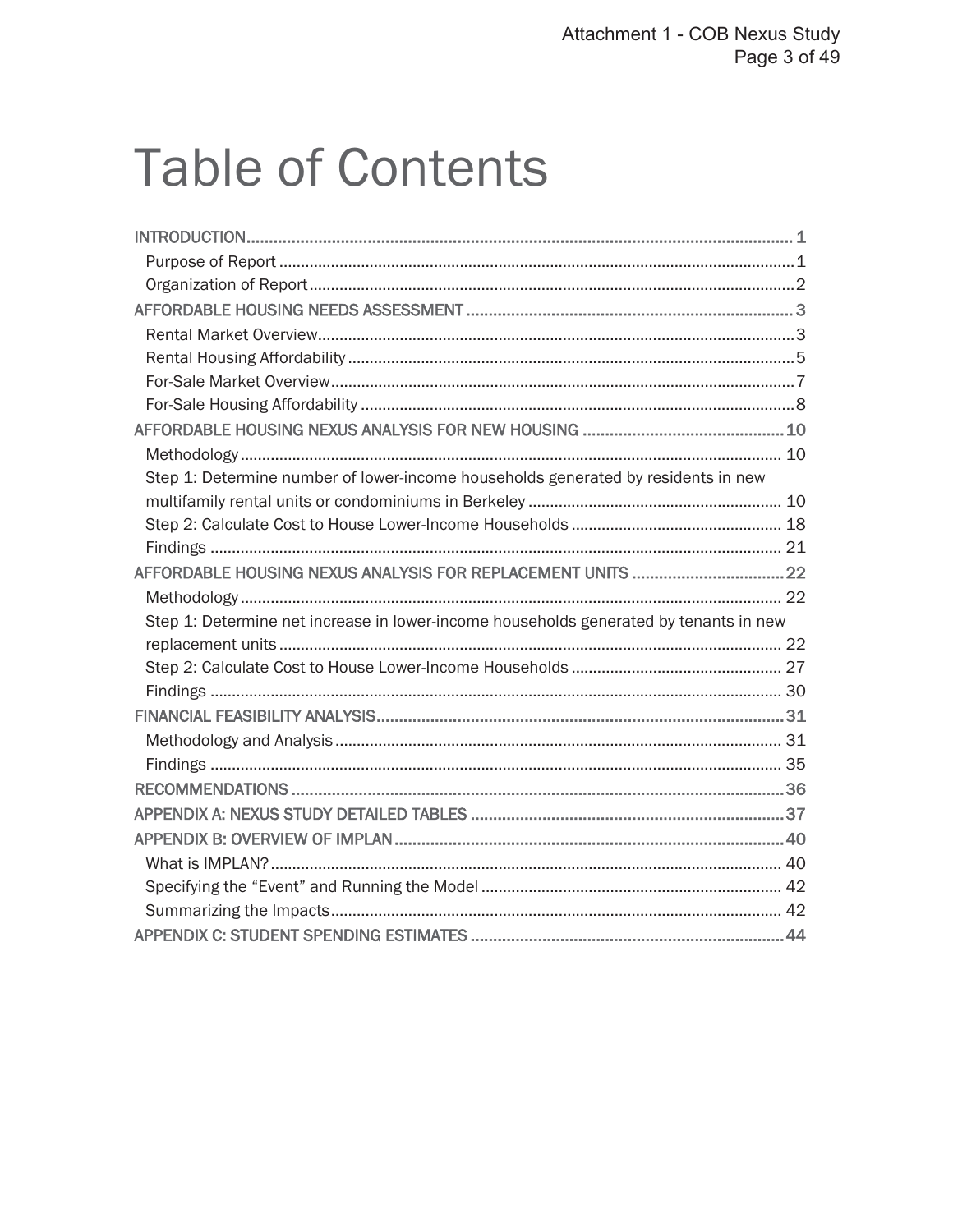# Tables & Figures

| Table 1: Average Rent for Units Subject to Rent Stabilization, Berkeley, 1st Quarter 2014 4 |  |
|---------------------------------------------------------------------------------------------|--|
|                                                                                             |  |
|                                                                                             |  |
|                                                                                             |  |
|                                                                                             |  |
| Table 6: Household Income Required to Rent New Housing in Berkeley, 2014 11                 |  |
| Table 7: Household Income Required to Purchase a New Condominium in Berkeley, 2014  12      |  |
| Table 8: Direct, Indirect, and Induced Employment Generation from New Rental and            |  |
|                                                                                             |  |
| Table 9: Employment and Household Generation from a New 100-Unit Multifamily Rental         |  |
|                                                                                             |  |
| Table 10: Employment and Household Generation from a 100-Unit Condominium                   |  |
|                                                                                             |  |
| Table 11: Affordable Housing Impact Fee Calculation for New Rental and Condominium          |  |
|                                                                                             |  |
| Table 12: Household Income Required to Rent an Average Rent-Stabilized Unit in Berkeley,    |  |
|                                                                                             |  |
| Table 13: Direct, Indirect, and Induced Employment Supported by Households in Rent-         |  |
|                                                                                             |  |
| Table 14: Employment and Households Supported by a 100-Unit Rent-Stabilized                 |  |
|                                                                                             |  |
| Table 15: Net Increase in Households by Income Level Generated by Spending from             |  |
|                                                                                             |  |
| Table 16: Affordable Housing Impact Fee Calculation for Replacement Rental Units 29         |  |
|                                                                                             |  |
| Table 18: Fee Maximums Compared to Financially Feasible Fee Amounts  35                     |  |
|                                                                                             |  |
|                                                                                             |  |
| Table A.3: Calculation of Maximum Affordable Sales Price for Condominiums, Berkeley,        |  |
|                                                                                             |  |
| Table C.1: Expenditures by Students Occupying New Apartment Complexes 45                    |  |
|                                                                                             |  |
| Figure 1: Median Home Sale Prices, Berkeley and Alameda County, 2005-2014  8                |  |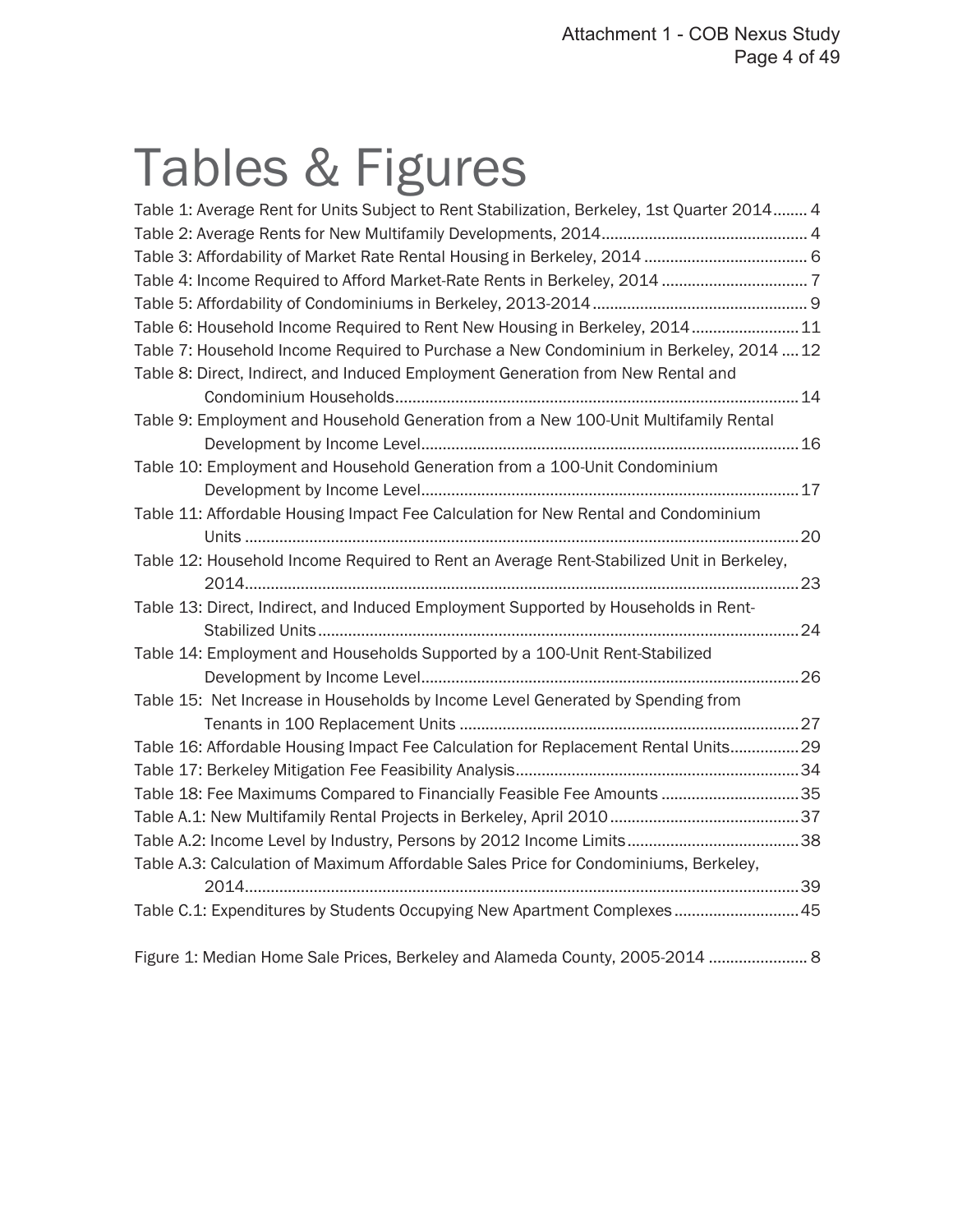# INTRODUCTION

#### Purpose of Report

 $\overline{a}$ 

The City of Berkeley's Inclusionary Housing Ordinance has been an important tool in creating affordable housing in the City since its adoption in 1986. Generally speaking, the City's Inclusionary Housing Ordinance (Chapter 23C.12 of the Municipal Code) requires that at least 20 percent of the total number of units in rental and ownership projects with five or more units be affordable to lowincome households earning up to 80 percent of the Area Median Income (AMI).1

The 2009 California Appellate Court ruling in *Palmer/Sixth Street Properties LP v. City of Los Angeles*  ("*Palmer*") overturned previous understandings about the validity and analytic underpinning of inclusionary housing ordinances as applied to market rate rental housing projects. The *Palmer* case found that inclusionary housing requirements on rental developments violate the Costa-Hawkins Rental Act of 1995 and effectively outlawed these programs for new rental properties, compelling jurisdictions throughout California to reconsider their inclusionary ordinances*.* As an alternative, jurisdictions may assess an affordable housing impact fee on new rental developments, based on the affordable housing need generated by the new units. This relationship between new residential development, the need for affordable units, and the associated impact fee must be established through a "nexus study." California case law and the Mitigation Fee Act require California jurisdictions to show through a nexus study that (1) the proposed development is in fact creating an impact and  $(2)$  the fee is proportional to the impact.<sup>2</sup> The nexus study effectively establishes the *maximum* fee amount that a jurisdiction may legally assess.

In response to the *Palmer* case, the City of Berkeley retained BAE Urban Economics (BAE) in 2010 to prepare a nexus study that provides the City with a legally defensible affordable housing fee for new rental housing. The 2010 nexus study found that the maximum per unit fee was \$34,000 for rental developments. However, the study recommended that the City establish the fee at \$19,310 per unit to address concerns related to the financial feasibility of new projects. The City's current (2014) fee rate is \$28,000 per unit.

In 2014, the City of Berkeley retained BAE to update the previous nexus study to determine the current maximum fee for rental units. In addition, the City requested an analysis of a) the nexus and maximum fees applicable to new market-rate for-sale projects, and b) for new market rate units that are built to replace older less expensive units that have been demolished or destroyed.

This report is the update to the 2010 nexus study, and also includes these new additional items.

<sup>1</sup> AMI is established annually for each county in California by the State Department of Housing and Community Development (HCD).

<sup>2</sup> *San Remo Hotel vs. City and County of San Francisco* (1991) is the relevant case law.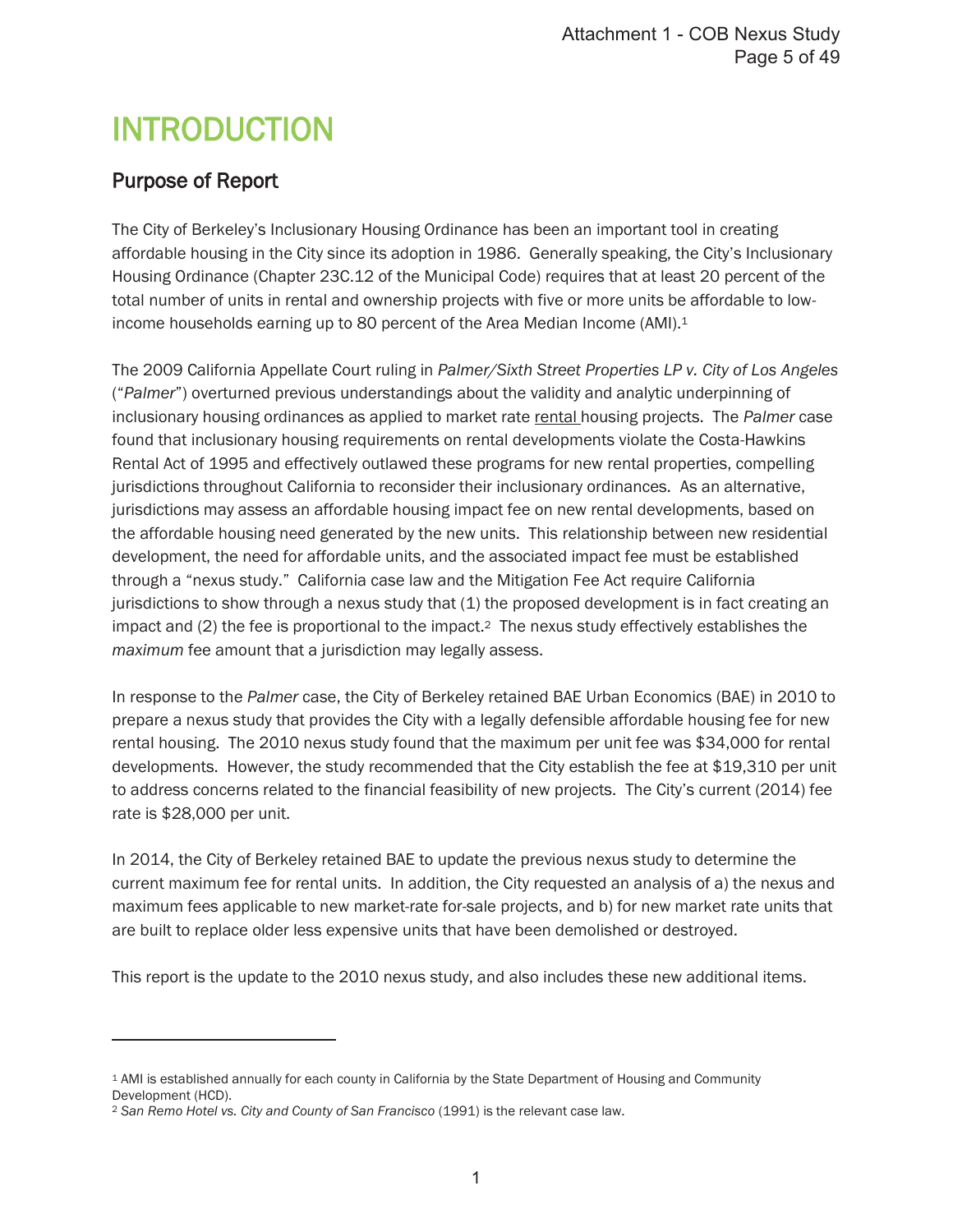#### Organization of Report

After this introduction, this report contains the following sections:

- Affordable Housing Needs Assessment. This section provides an overview of Berkeley's residential market and analyzes the affordability of market rate housing in the City.
- Affordable Housing Nexus Analysis for New Housing. This section outlines the nexus study methodology and findings related to new rental and for-sale residential development.
- Affordable Housing Nexus Analysis for Replacement Housing. This section outlines the nexus study methodology and findings related to new housing units that are constructed to replace units that were destroyed or demolished.
- Financial Feasibility Analysis. This section provides a pro forma analysis to assess the effects of additional fees on development feasibility.
- Recommendations. This section offers general recommendations to the City as it considers an affordable housing impact fee based on best practices in the affordable and inclusionary housing field.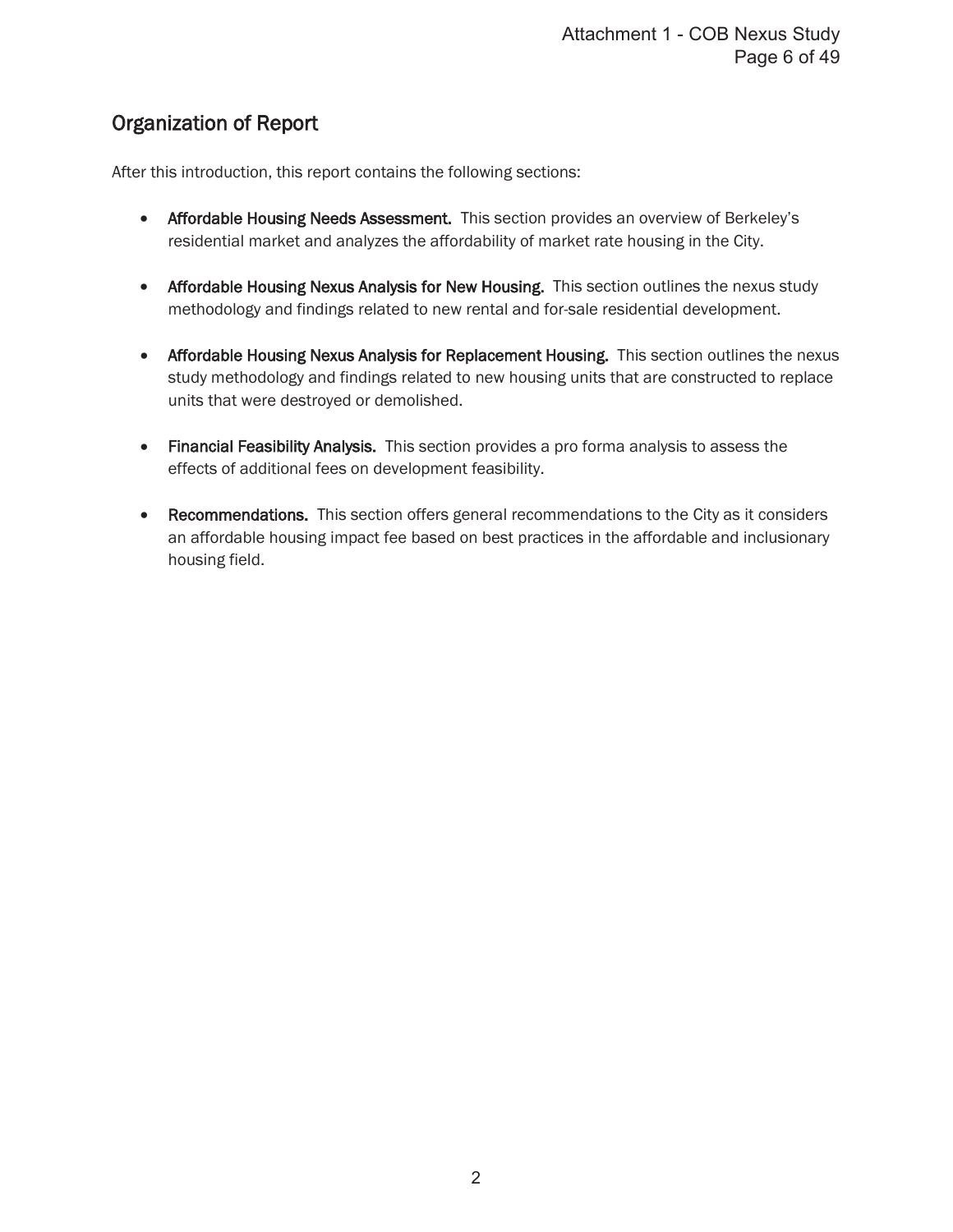# AFFORDABLE HOUSING NEEDS ASSESSMENT

This chapter summarizes the current residential market in Berkeley in light of major market shifts in recent years. It is important to note that Berkeley's rental housing market is affected by many factors, including both high demand by all segments of the housing market, as well as the City's Rent Stabilization program, which limits rent increases for existing tenants in units that meet legal requirements for registration.

#### Rental Market Overview

 $\overline{a}$ 

#### *Rental Units Subject to Rent Stabilization*

In June 1980, Berkeley residents approved the Rent Stabilization and Eviction for Good Cause Ordinance (Berkeley Municipal Code Chapter 13.76). In general, the Ordinance limits annual rent increases for units built before June 30, 1980. However, landlords are allowed to charge market rate rents when a unit is vacated and leased to a new tenant.<sup>3</sup> Thus, the Berkeley rental housing market, within which approximately 69 percent of all rental units are subject to stabilization, is directly influenced overall by these limits on rent increases for existing tenants. 4 In housing markets elsewhere in the Bay Area without these requirements for rent stabilization, overall housing needs swing more dramatically, as existing tenants can be charged large rent increases each year in line with housing booms.

The Berkeley Rent Stabilization Board, which implements the rent stabilization law, collects and reports data on rental rates for units subject to rent stabilization on a quarterly basis. A summary of recent rent-stabilized market data is shown below. The Rent Stabilization Board data tracks rents for both "all units" subject to rent stabilization, as well as those in the subset representing "new tenancies" after a unit is vacant and leased again. As shown, the average rent for all units ranged from \$1,000 per month for studios to \$2,382 for three-bedroom units. Not surprisingly, the rents for new tenancies were higher, as landlords establish new market rate rents when units are vacated and leased to a new tenant. Median rents for new tenancies ranged from \$1,092 for studios to \$2,910 for three-bedroom units. As shown, there were 5,034 new tenancies in 2013, indicating that approximately 26 percent of rent-stabilized units were re-tenanted in 2013 with new market-rate rents.

<sup>3</sup> Vacancy decontrol was mandated after the State legislature passed the Costa-Hawkins Rental Act in 1995, which allows rent to increase to market rates when a qualifying vacancy occurs and reinstates rent control for a new tenant.<br>4 Data is reported for units subject to the City's Rent Stabilization Ordinance. As of May 15, 2014, 19,118 un registered with the Rent Stabilization Board. The American Community Survey estimates that there are approximately 27,500 renter households in the City.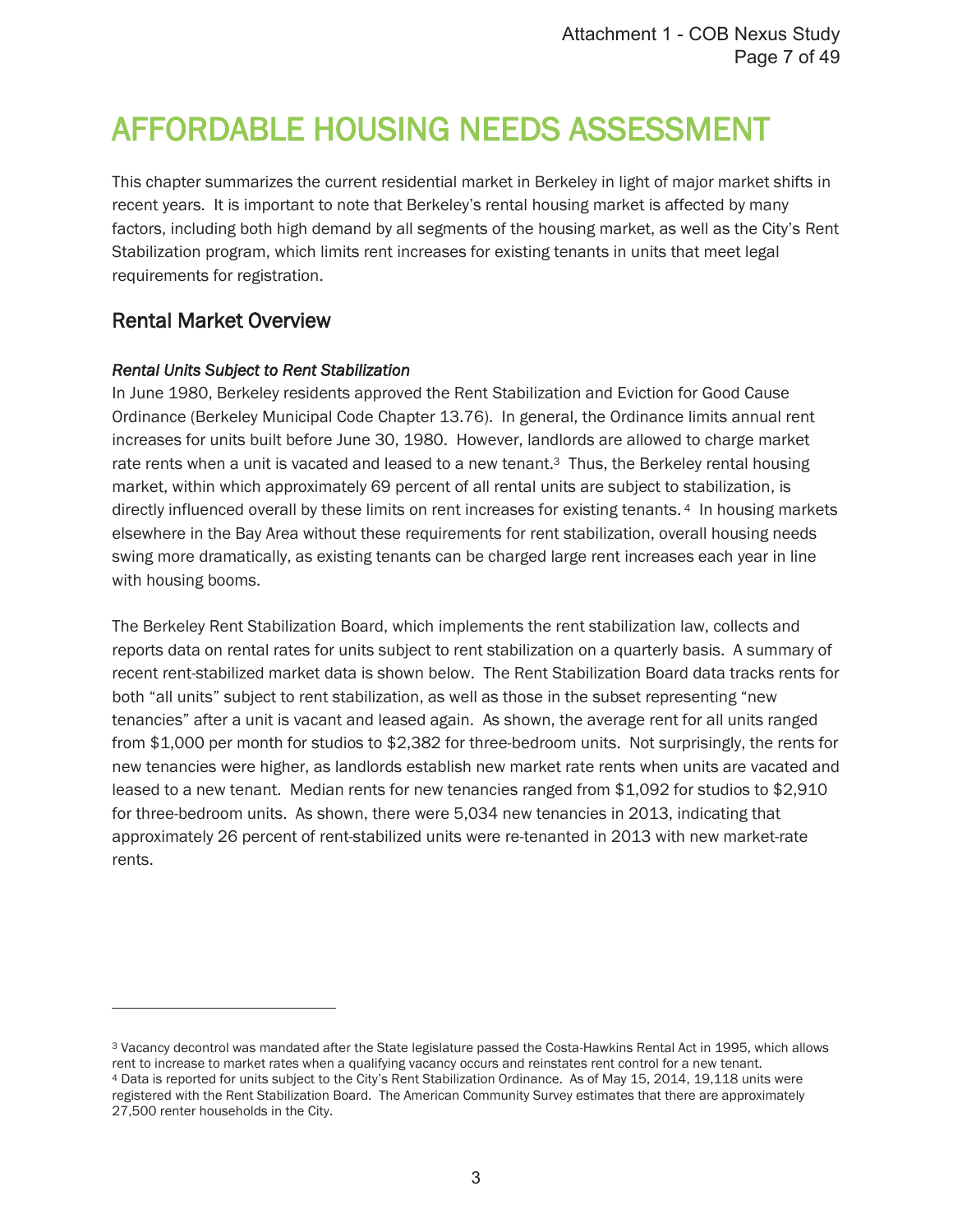#### **Table 1: Average Rent for Units Subject to Rent Stabilization, Berkeley, 1st Quarter 2014**

|                  | New Tenancies in 2013 (a) |              | All Units, 2014 (b) |              |
|------------------|---------------------------|--------------|---------------------|--------------|
| <b>Unit Type</b> | <b>Average Rent</b>       | <b>Units</b> | <b>Average Rent</b> | <b>Units</b> |
| Studio           | \$1,092                   | 1,158        | \$1,000             | 3,668        |
| 1-Bedroom        | \$1,469                   | 1,931        | \$1,242             | 7,893        |
| 2-Bedroom        | \$2,086                   | 1.547        | \$1,705             | 5,975        |
| 3-Bedroom        | \$2,910                   | 289          | \$2,382             | 1,026        |
| <b>All Units</b> | \$1,715                   | 5,034        | \$1,442             | 19,118       |

Notes:

(a) Data on new tenancies reflect all new tenancies that started in 2013,

the most recent year-long period for which data are available.

(b) Data on all units are shown as of 5/15/2014.

Sources: Berkeley Rent Stabilization Board, 2014; BAE, 2014.

#### *New Market Rate Rental Units Not Subject to Rent Stabilization*

At the other end of the market's spectrum, Berkeley has experienced a rise in new multifamily rental developments in recent years. Monthly rents at new developments are substantially higher than citywide rents for the older units built before 1980 that are subject to rent stabilization. Table 2 summarizes current market data for five multifamily developments in Berkeley that were constructed between 2007 and 2012 (see Appendix A for additional detail). As shown, average rents in 2014 ranged from \$2,239 for studios to \$4,200 for three-bedroom units.

#### **Table 2: Average Rents for New Multifamily Developments, 2014**

| Unit Type        | <b>Weighted Average Rents (a)</b> | Units |
|------------------|-----------------------------------|-------|
| Studio           | \$2.239                           | 23    |
| 1-Bedroom        | \$2.537                           | 403   |
| 2-Bedroom        | \$3.434                           | 303   |
| 3-Bedroom        | \$4.200                           | 3     |
| Vacancy Rate (b) | 3.1%                              | 1.054 |

(a) Rents reported for five new rental developments: Berkeley Central, Fourth & U, New Californian, Hillside Village, and Library Gardens. These five developments were constructed between 2007 and 2012.

(b) Vacancy rate shown is for all properties in Berkeley that are included in the realAnswers inventory, which consists of 1,054 units in 9 properties. All properties in Berkeley in the realAnswers inventory consist of 50 units or more and were constructed between 2001 and 2012.

Sources: realAnswers, 2014; BAE, 2014.

Rental properties in Berkeley generally have low vacancy rates. Among properties surveyed by realAnswers, a private data vendor which surveys projects with 50 units or more, the vacancy rate was 3.1 percent during the first two quarters of 2014. While this sample only represents a portion of the rental stock in Berkeley, it offers a general benchmark for vacancy rates in the City. Housing economists generally consider a rental vacancy of five percent as sufficient to provide adequate choice and mobility for residents and sufficient income for landlords. Higher rates result in a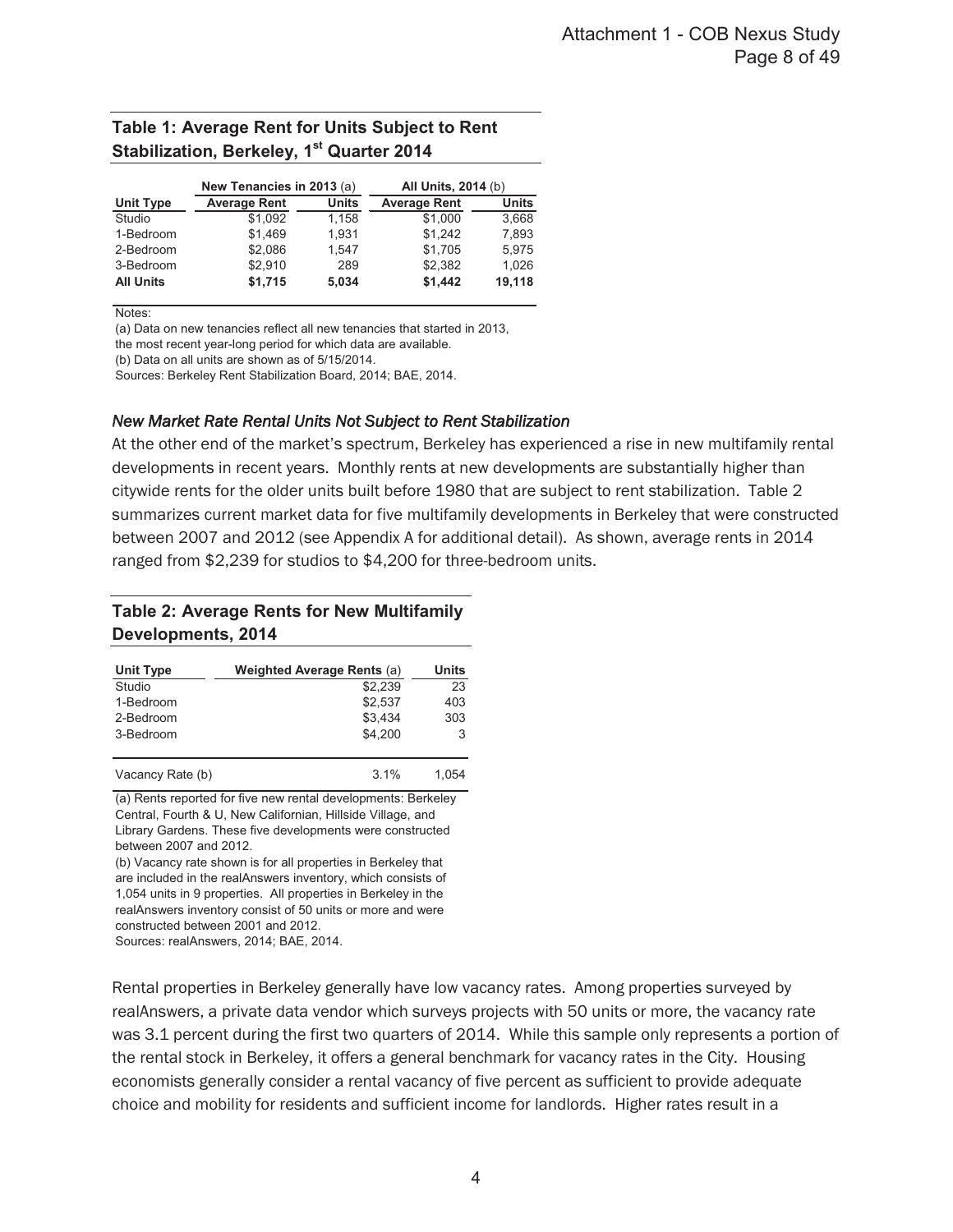depressed rental market, while vacancy rates below five percent tend to restrict resident mobility and indicate an extremely tight housing market.

#### Rental Housing Affordability

 $\overline{a}$ 

This section discusses the affordability of housing in Berkeley, relative to federal and State-defined household income limits. The U.S. Department of Housing and Urban Development (HUD) and the California Department of Housing and Community Development (HCD) characterize households as "extremely low-income," "very low-income," "low-income," "moderate-income," or "above-moderate income" based on percentages of the Area Median Income (AMI). The income categories are defined below:

- $\bullet$ Extremely Low-Income: Up to 30 percent of AMI
- Very Low- Income: 31 percent to 50 percent of AMI
- Low-Income: 51 percent to 80 percent of AMI
- Moderate-Income: 81 percent to 120 percent of AMI
- Above-Moderate Income: More than 120 percent of AMI

In accordance with guidelines established by HUD, housing is considered "affordable" if it costs no more than 30 percent of the household's gross income, including utilities.

Table 3 compares the maximum affordable monthly rent for households of various sizes with the average market rate rents in Berkeley. The average rent shown in the table is a weighted average of rental rates for several recently-constructed large projects in Berkeley, along with the rental rates reported by the Berkeley Rent Stabilization Board.5 These two data sources are combined and averaged, in order to reflect overall market rate rents in the pre- and post-1980 housing inventory. Maximum affordable monthly rent assumes that households pay 30 percent of gross household income on rent and utilities. As a conservative measure to avoid overstating the affordability of rental housing, this analysis uses household incomes at the mid-point of each income range when calculating affordable rents.6 Utility costs are based on utility allowances published by the Berkeley Housing Authority.

The data suggest that some moderate-income households can afford market rents in Berkeley, particularly households that can be accommodated in smaller units. The maximum affordable rent for moderate-income households exceeds average market rents for one- and two-person

<sup>5</sup> Data on newer properties are provided by realAnswers, which surveys rental properties with 50 units or more. The realAnswers inventory includes a total of nine properties in Berkeley, all built between 2001 and 2012, with a total of 1,054 units. The Rent Board provides data on the 19,118 units in Berkeley that were covered by the rent stabilization ordinance as of the first quarter of 2014, all of which were built in 1980 or earlier. Rents for new tenancies were used to compute the weighted average among rent-stabilized properties to reflect the average cost of an apartment for a household beginning a tenancy in Berkeley in 2014. Together, the units surveyed by realAnswers and the Rent Board comprise 73 percent of all rental units in Berkeley.

<sup>6</sup> For example, for the 50%-80% of AMI range, 65% of AMI is used to calculate affordable rents.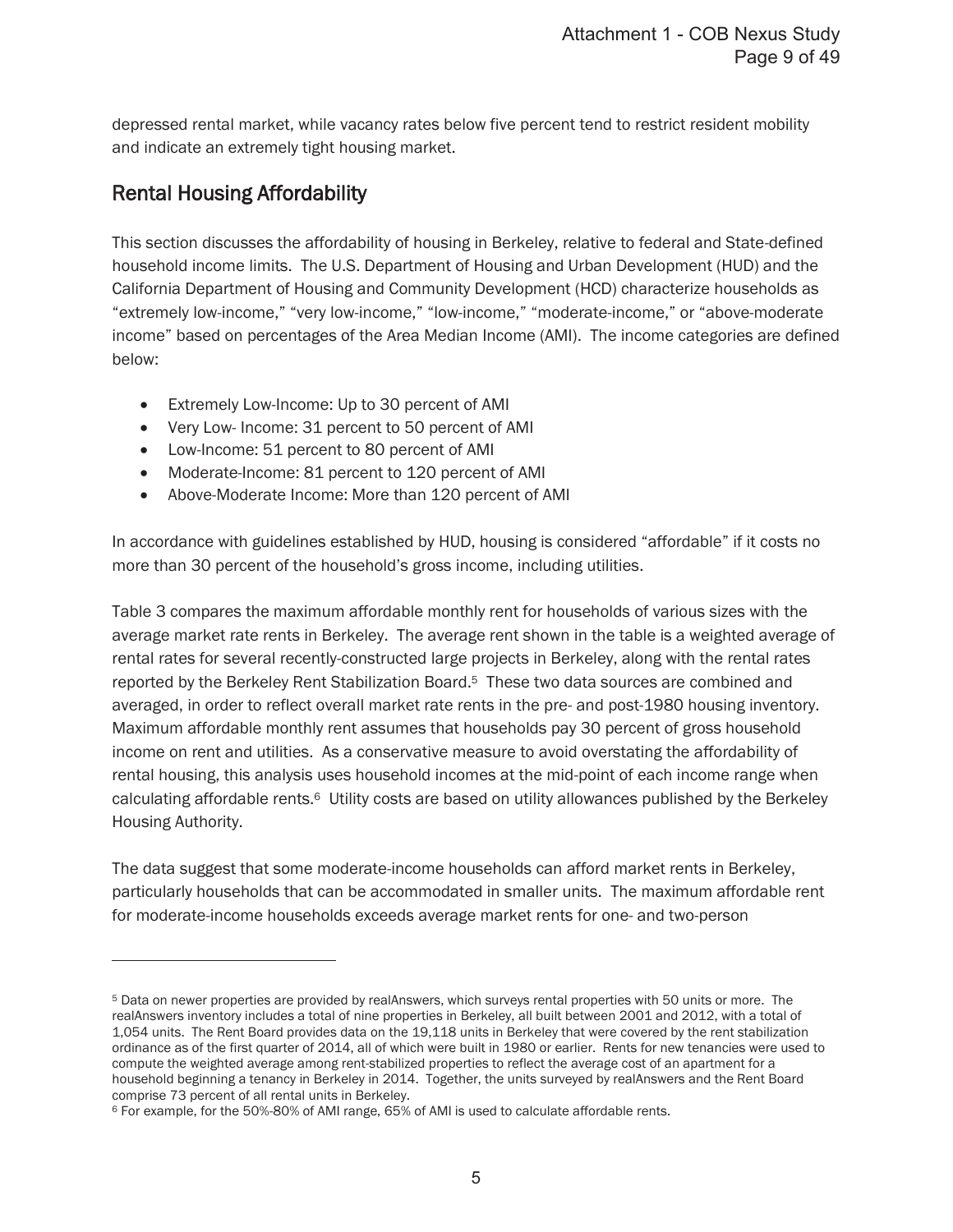households. However, market rents exceed affordable rents for three- or four-person households with moderate incomes.

The analysis also finds that market rents exceed the maximum affordable rent for households with incomes that are below the moderate-income level. Market-rate rents are higher than the maximum affordable rent for low-income households across all household sizes, and are significantly higher than the maximum affordable rent for extremely low- and very low-income households.

|                                                  |            |             | <b>Household (Unit) Size</b> |              |
|--------------------------------------------------|------------|-------------|------------------------------|--------------|
|                                                  | 1 Person   | 2 Person    | 3 Person                     | 4 Person     |
|                                                  | (Studio)   | (1 Bedroom) | (2 Bedrooms)                 | (3 Bedrooms) |
| Average Market-Rate Rent (a)                     | \$1,105    | \$1,529     | \$2,171                      | \$2,914      |
| Utility Costs (b)                                | \$34       | \$48        | \$62                         | \$75         |
| <b>Maximum Affordable Monthly Rent</b>           |            |             |                              |              |
| Extremely Low Income (up to 30% AMI)             |            |             |                              |              |
| Household Income at Midpoint of Income Range (c) | \$9,825    | \$11,225    | \$12,625                     | \$14,025     |
| Max. Affordable Monthly Rent (d)                 | \$212      | \$233       | \$254                        | \$276        |
| Amount Above (Below) Market Rate Rent            | (\$893)    | (\$1,297)   | (\$1,917)                    | (\$2,638)    |
| Very Low Income (31-50% AMI)                     |            |             |                              |              |
| Household Income at Midpoint of Income Range (c) | \$26,200   | \$29,925    | \$33,675                     | \$37,400     |
| Max. Affordable Monthly Rent (d)                 | \$621      | \$700       | \$780                        | \$860        |
| Amount Above (Below) Market Rate Rent            | (\$484)    | (\$829)     | (\$1,391)                    | (\$2,054)    |
| Low Income (51-80% AMI)                          |            |             |                              |              |
| Household Income at Midpoint of Income Range (c) | \$40,050   | \$45,750    | \$51,475                     | \$57,175     |
| Max. Affordable Monthly Rent (d)                 | \$967      | \$1,096     | \$1,225                      | \$1,354      |
| Amount Above (Below) Market Rate Rent            | $($ \$138) | (\$434)     | (\$946)                      | (\$1,560)    |
| Moderate Income (81-120% AMI)                    |            |             |                              |              |
| Household Income at Midpoint of Income Range (c) | \$62,950   | \$71,925    | \$80,925                     | \$89,900     |
| Max. Affordable Monthly Rent (d)                 | \$1,540    | \$1,750     | \$1,961                      | \$2,173      |
| Amount Above (Below) Market Rate Rent            | \$435      | \$221       | (\$210)                      | (\$741)      |

#### **Table 3: Affordability of Market Rate Rental Housing in Berkeley, 2014**

Notes:

(a) Based on a weighted average of rents among rent-controlled properties and among newer properties. Average rents for rent-controlled properties are based on rents for new tenancies in the first quarter of 2014, as reported by the Rent Stabilization Board. Average rents for newer properties are based on information reported by realAnswers, which collects data on properties with 50 units or more, including 9 properties with a total of 1,054 units in Berkeley, all of which were built in 2001 or later.

(b) Utility costs based on utility allowance for multifamily dwellings established by the Berkeley Housing Authority in 2014. Utility cost estimates assume that water, sewer, and trash collection costs are included in monthly rental amount. (c) Household income limits published by the California Department of Housing and Community Development for Alameda County, 2014. Shows mid-point of income range.

(d) Assumes 30 percent of income spent on rent and utilities.

Sources: California Department of Housing and Community Development, 2014; Berkeley Housing Authority, 2014; BAE, 2014.

Table 4 shows the income required to afford the average rent for a market-rate unit in Berkeley, based on assumptions related to household and unit sizes, using the average market-rate rents shown in Table 3. As shown, the income required as an estimated percent of AMI increases as household sizes increase, from 76 percent of AMI for a one-person household to 128 percent for a four-person household. Overall, Table 4 suggests that households earning 100 percent of AMI or less are typically unable to afford the average market-rate unit in Berkeley.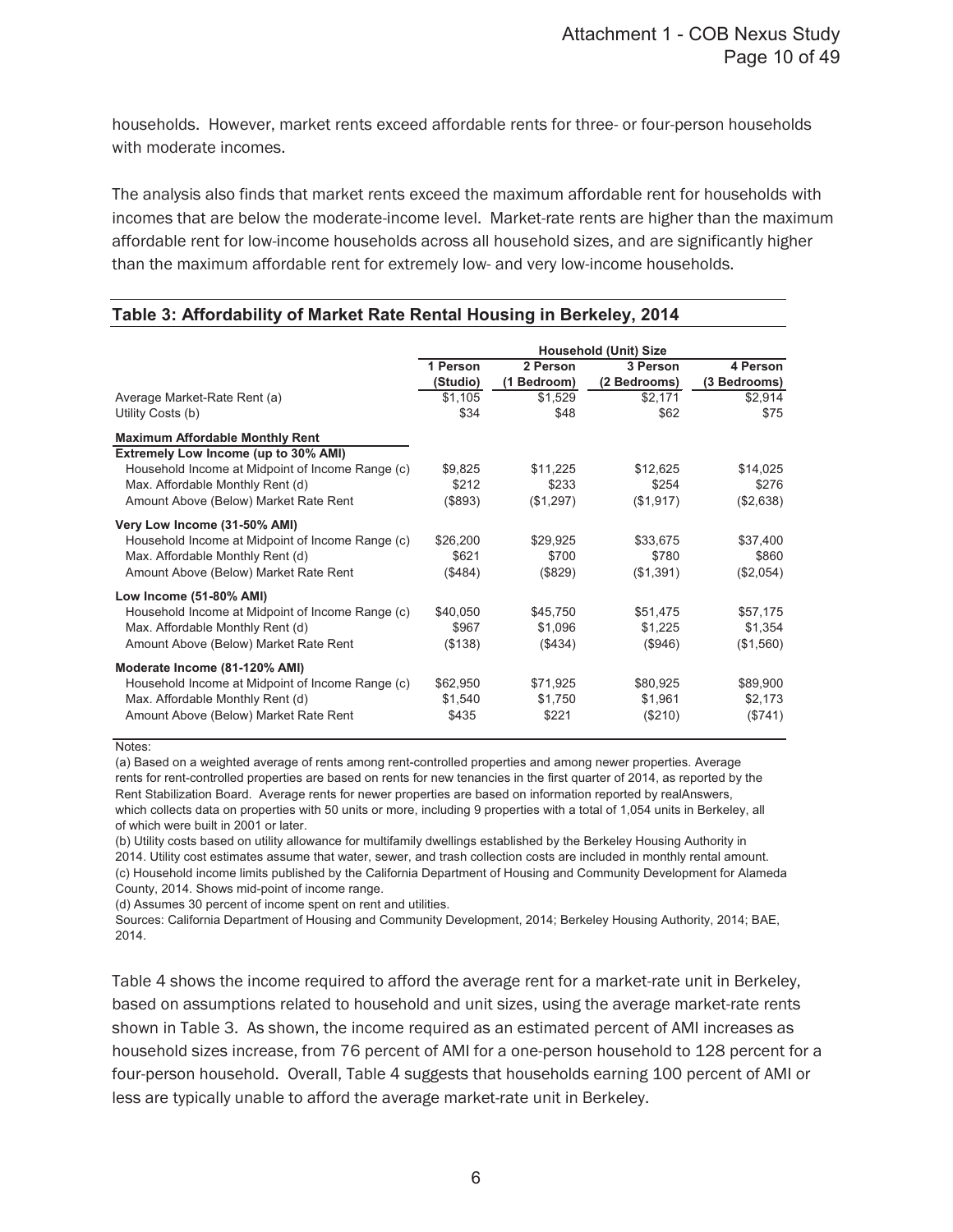|                                    |                      |                         | <b>Household (Unit) Size</b> |                          |
|------------------------------------|----------------------|-------------------------|------------------------------|--------------------------|
|                                    | 1 Person<br>(Studio) | 2 Person<br>(1 Bedroom) | 3 Person<br>(2 Bedrooms)     | 4 Person<br>(3 Bedrooms) |
| Average Monthly Rent (a)           | \$1,105              | \$1.529                 | \$2,171                      | \$2,914                  |
| Plus Utilities (b)                 | \$34                 | \$48                    | \$62                         | \$75                     |
| <b>Total Monthly Housing Costs</b> | \$1,139              | \$1.577                 | \$2,233                      | \$2,989                  |
| <b>Annual Housing Costs</b>        | \$13.669             | \$18,929                | \$26,794                     | \$35,868                 |
| Household Income Required (c)      | \$45,564             | \$63,097                | \$89,314                     | \$119,558                |
| Income Required as a % of AMI (d)  | 76%                  | 89%                     | 106%                         | 128%                     |

#### **Table 4: Income Required to Afford Market-Rate Rents in Berkeley, 2014**

Notes:

(a) Based on a weighted average of rents among rent-controlled properties and among newer properties. Average rents for rent-controlled properties are based on rents for new tenancies in the first quarter of 2014, as reported by the Rent Stabilization Board. Average rents for newer properties are based on information reported by realAnswers, which collects data on properties with 50 units or more, including 9 properties with a total of 1,054 units in Berkeley, all of which were built in 2001 or later.

(b) Utility costs based on utility allowance for multifamily dwellings established by the Berkeley Housing Authority in 2014. Utility cost estimates assume that water, sewer, and trash collection costs are included in monthly rental amount.

(c) 30 percent of gross income spent on housing costs.

(d) Income required as a percent of AMI is estimated based on HCD income limits for households of each size and income level.

Sources: realAnswers, 2014; Berkeley Rent Stabilization Board, 2014; California HCD Income Limits, 2014; Berkeley Housing Authority Utility Allowance, 2014; BAE, 2014.

The data presented above indicate that market-rate rental units are generally not affordable to households earning the median income for Alameda County. For many households that earn less than the median income, market-rate rents are substantially higher than the affordable rental amount. The previous (2010) Nexus Study for the Berkeley's Housing Impact Fee found that households earning more than 65 percent of AMI were generally able to afford market-rate rental units, indicating that market-rate units were substantially more affordable at the time when the 2010 Nexus Study was conducted.

#### For-Sale Market Overview

Berkeley has experienced significant home price increases in recent years, indicating that the Berkeley housing market has largely recovered from the economic recession. Like many Bay Area communities, Berkeley home prices experienced dramatic appreciation between 2000 and 2007 before declining as a result of the economic recession. Following the decreases that occurred during the recession, Berkeley housing prices increased again in 2012 and 2013 and have continued to rise during 2014. For example, as of July 2014, the median home sale price in Berkeley was \$785,000, an increase of 21 percent over the July 2013 median. Figure 1 shows median home sale price trends for Berkeley and Alameda County between 2005 and 2014.

Berkeley home sale prices are consistently higher than home sale prices in Alameda County overall, also shown in Figure 1. While Berkeley and Alameda County both experienced decreases in sale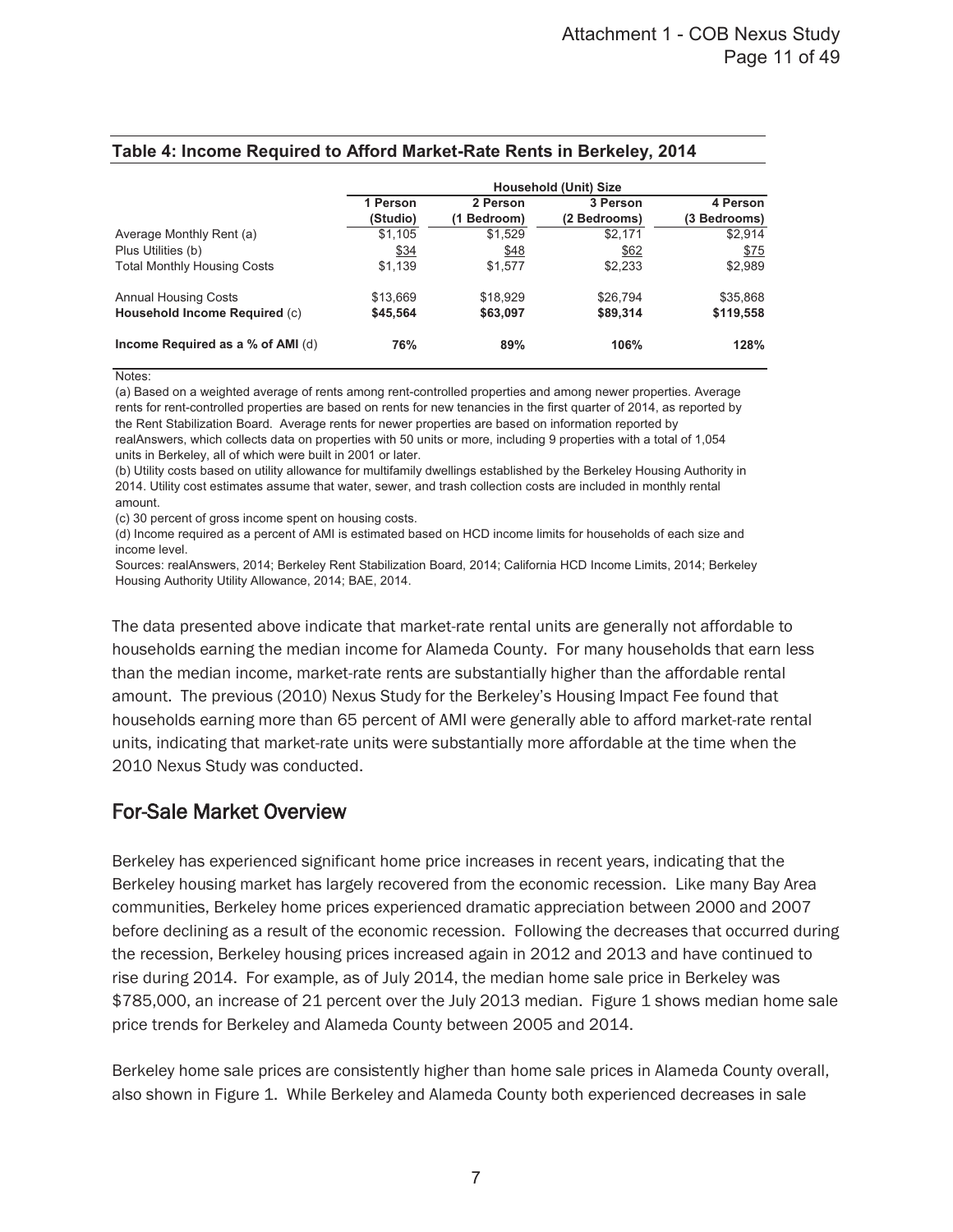prices beginning in 2008 followed by increases beginning in 2012, the median home sale price in Berkeley remained 18 to 68 percent higher than the Alameda County median in each year between 2005 and 2013. Moreover, Berkeley experienced more a moderate decrease in the median home sale price between 2007 and 2011 (20 percent) than Alameda County overall (43 percent). These data indicate that Berkeley has a strong for-sale housing market, with significant demand as expressed by rapidly rising home prices. It is important to note that the most recent data point, July 2014, shows a median house price surpassing the previous peak in 2008 before the recession. .



**Figure 1: Median Home Sale Prices, Berkeley and Alameda County, 2005-2014**

Note:

(a) The July 2014 median sale price is for a single month only and is therefore not directly comparable to the annual medians shown above.

Sources: DataQuick, 2014; BAE, 2014.

#### For-Sale Housing Affordability

For this study, the affordability of the for-sale marketplace in Berkeley is limited to just multifamily for-sale units, due to the approach used by the City's inclusionary program, which only charges projects with five or more units; this generally results in inclusionary requirements that are not relevant for a new single family home or duplex. Due to the high housing and land costs in Berkeley, and the built-out nature of the community, new for-sale housing projects with five units or more in them tend to be either townhouses or stacked-flat multifamily buildings.

Table 5 presents affordability scenarios for three-person households at various income levels and compares the maximum affordable sale price for each of these households to the sales prices for condominiums sold in Berkeley between July 1, 2013 and July 31, 2014. The maximum affordable sales price was calculated using household income limits published by HCD, the average July 2014 interest rate for 30-year fixed mortgages, and assuming that households provide a 20 percent downpayment and spend 30 percent of gross income on mortgage payments, taxes, and insurance.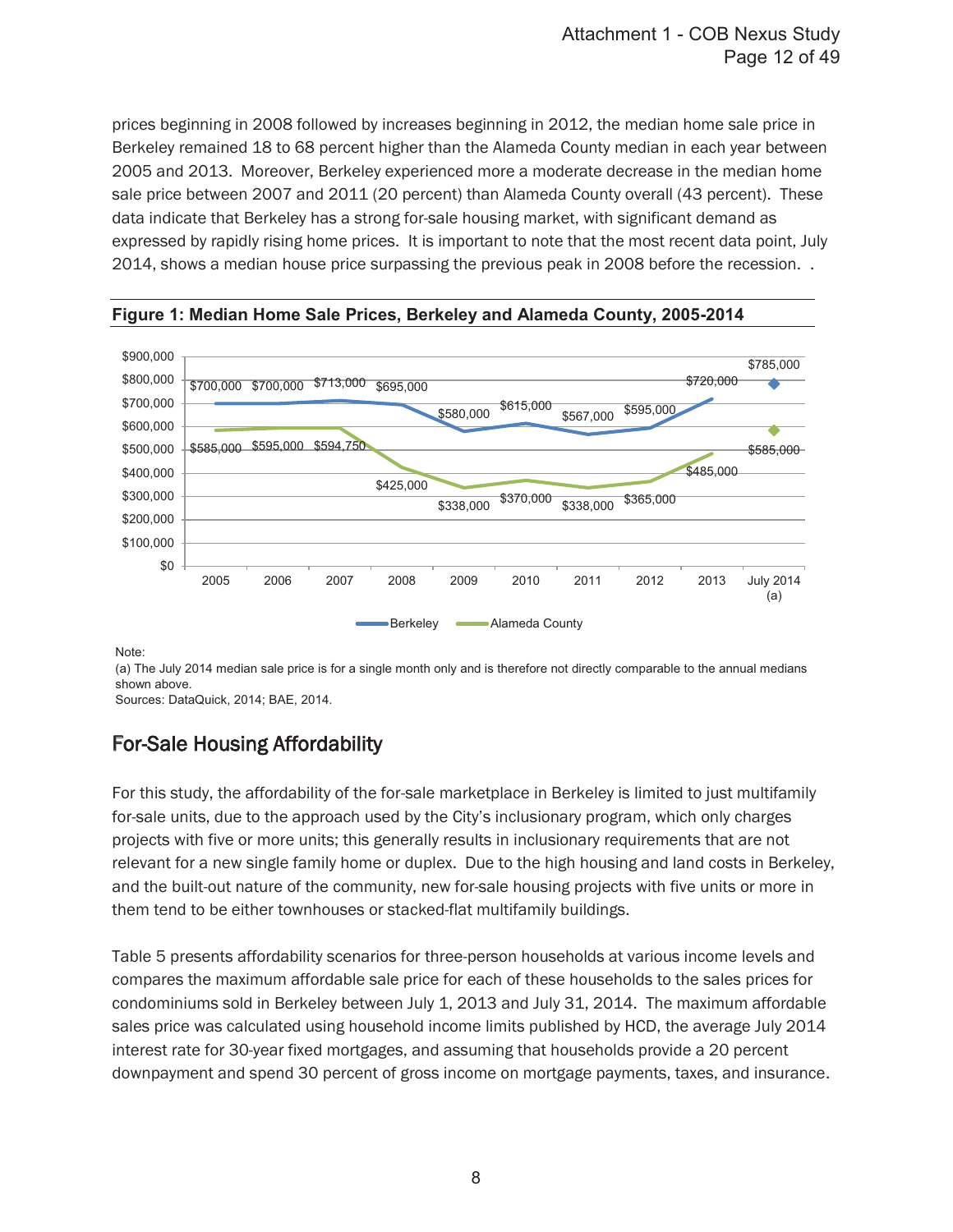The detailed calculations used to derive the maximum affordable sales price for single-family homes and condominiums are presented in Appendix A.

Condominium sale prices in Berkeley are largely unaffordable for households with low or moderate incomes. As shown in Table 5, a moderate-income household earning 120 percent of AMI can afford a condominium sale price up to \$400,235. Among recent condominium sales in Berkeley, only 27 percent were under this price point. Only 12 percent of condominiums recently sold in Berkeley were affordable to households earning 100 percent of AMI, and only five percent were affordable to households earning 80 percent of AMI.

| <b>Income Level</b>                       | Income<br>Limit $(a)$ | Max. Affordable<br>Sale Price (b) | <b>Percent of Condos</b><br>on Market Within<br>Price Range (d) |
|-------------------------------------------|-----------------------|-----------------------------------|-----------------------------------------------------------------|
| Extremely Low-Income (Up to 30% AMI)      | \$25,250              | \$50.145                          | $0.0\%$                                                         |
| Very Low-Income (Up to 50% AMI)           | \$42,100              | \$128,020                         | 1.0%                                                            |
| Low-Income (Up to 80% AMI)                | \$60,850              | \$214,675                         | 5.2%                                                            |
| Median-Income (Up to 100% AMI)            | \$84,150              | \$322.360                         | 12.4%                                                           |
| Moderate-Income (Up to 120% AMI)          | \$101,000             | \$400.235                         | 26.8%                                                           |
| Median Sale Price<br>Number of Units Sold |                       |                                   | \$507,000<br>97                                                 |

#### **Table 5: Affordability of Condominiums in Berkeley, 2013-2014**

Notes:

(a) Income limits published by California Department of Housing and Community Development for a three-person household in Alameda County, 2014.

(b) Mortgage terms:

| Annual Interest Rate (fixed)                               | 4.13% |
|------------------------------------------------------------|-------|
| Term of mortgage (years)                                   | 30    |
| Percent of sale price as down payment                      | 20%   |
| Initial property tax (annual)                              | 1.27% |
| Mortgage Insurance as percent of loan amount               | N/A   |
| Annual homeowner's insurance rate as percent of sale price | 0.57% |
| Homeowners Association Fee (monthly, condominiums only)    | \$360 |
| Percent of household income available for housing costs    | 30%   |
|                                                            |       |

(c) Consists of all full and verified sales of single-family residences in the 95035 between 1/1/2013 and 8/15/2013

(d) Consists of all full and verified sales of condominiums in Berkeley between 7/1/2013 and 7/31/2014.

Sources: DataQuick, 2014; Freddie Mac, 2014; California Department of Insurance, 2014; Alameda County Auditor-Controller, 2014; Condos.com, 2014; Zillow.com, 2014; BAE, 2014.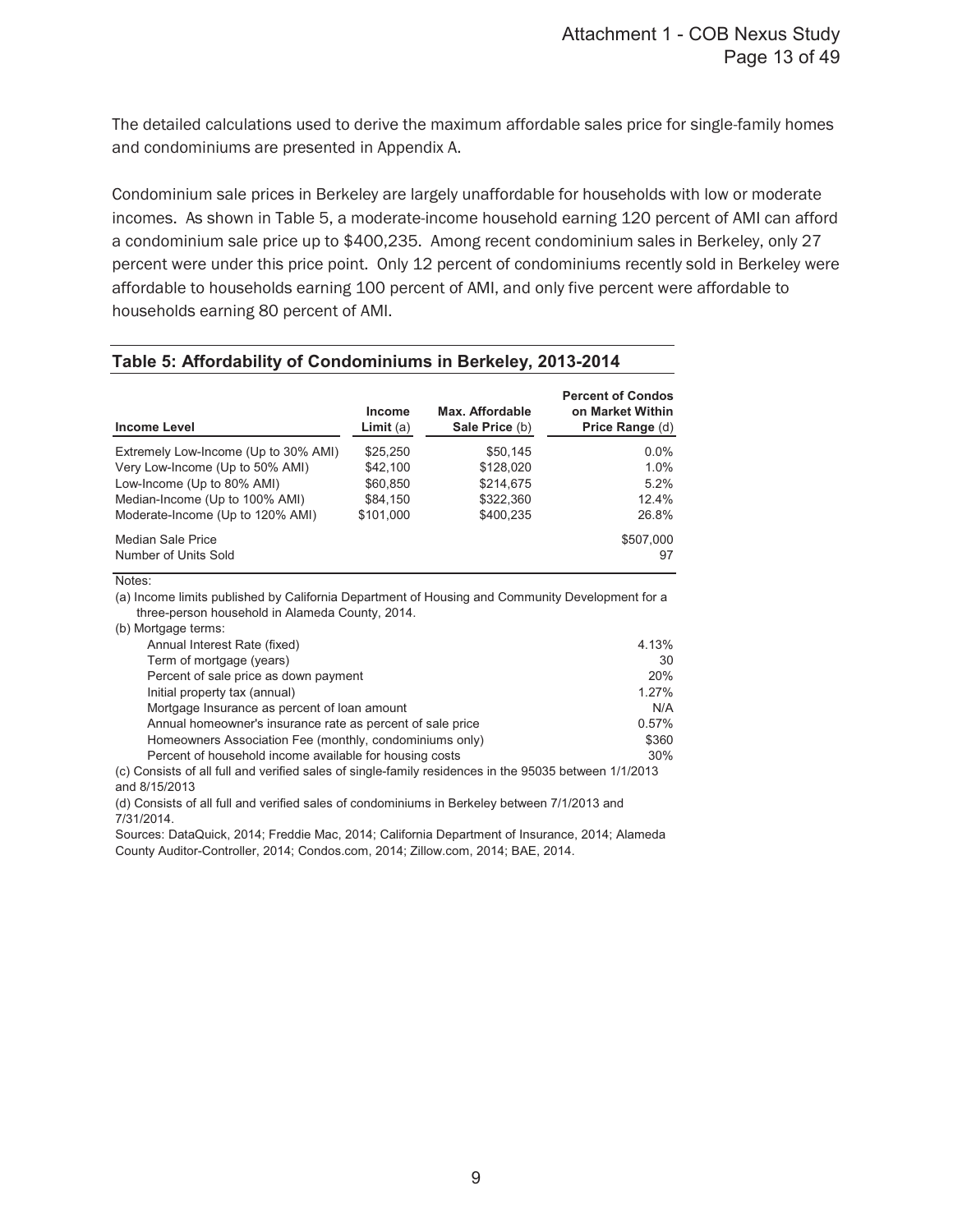## AFFORDABLE HOUSING NEXUS ANALYSIS FOR NEW HOUSING

This chapter quantifies the link between new residential rental and for-sale development and the demand for additional affordable housing. The demand for affordable housing units is then translated into an impact fee for new residential units.

#### Methodology

It is important to note that the methodology required to identify the maximum mitigation fee is subject to the California Mitigation Fee Act, which requires that such fees are related only to the increment of new development being added, and cannot mitigate market deficiencies caused by the existing marketplace. In other words, a mitigation fee cannot charge new developments for all affordable housing needs, only the affordable housing needs to be generated by the new project. This leads to a commonly-accepted methodology which estimates the household spending of just the new market-rate unit occupants (in terms of households), and the resulting portion of new workers arising from this new spending that in turn, would need affordable housing.

A brief overview of the nexus analysis methodology follows below. Subsequent sections will discuss each step in greater detail.

#### *Step 1: Determine number of lower-income households generated by residents in new multifamily rental units or condominiums in Berkeley*

- Step 1A: Estimate household incomes of residents in new Berkeley units
- Step 1B: Determine the number of workers by industry generated by new resident spending
- Step 1C: Determine the number of lower-income households among these workers

#### *Step 2: Calculate cost to house lower-income households*

- Step 2A: Determine the permanent loan amount developers can secure to build an affordable unit
- Step 2B: Calculate the financing gap per affordable unit
- Step 2C: Apply the per unit financing gap to the number of lower-income households generated by new resident spending

#### Step 1: Determine number of lower-income households generated by residents in new multifamily rental units or condominiums in Berkeley

The first step in this analysis is to determine the affordable housing need generated by new rental and condominium developments. In order to do this, BAE estimated the household incomes of residents in new Berkeley apartments and condominiums, determined the number of workers that would be induced by the new household spending, and estimated the number of lower-income households that be formed and comprised of these new workers.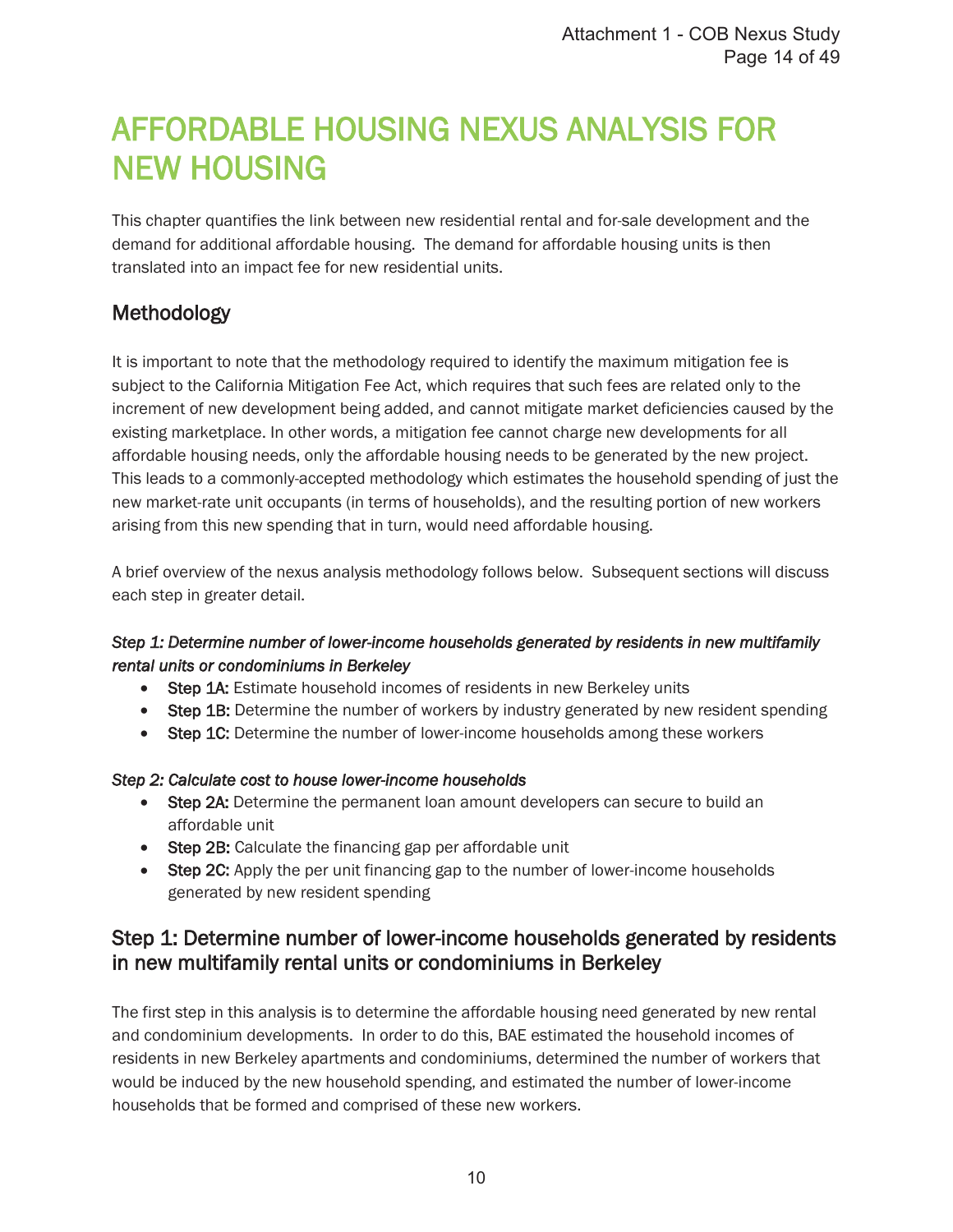For the purposes of this analysis, BAE assessed the impact of a new market-rate 100-unit apartment complex and a new market rate 100-unit condominium development. Although many residential projects in Berkeley are smaller than the hypothetical 100 units, the analysis uses a hypothetical 100-unit development to simplify the calculation of per unit impacts and fees.

#### *Step 1A: Estimate household incomes of residents in new Berkeley rental units and condominiums*

Multifamily Rental Units: Table 6 presents the annual household income required to rent new apartments in Berkeley. The analysis is based on the average rent across a sample of new apartment complexes in Berkeley, and assuming households spend 30 percent of gross income on rent and utilities. New rental housing was defined as apartment complexes built between 2007 and 2012. Complexes were selected for geographic diversity, as well as variation between developers in an effort to capture a range of product types and target markets. Appendix A presents rent characteristics at the five new developments sampled for this analysis. Based on the weighted average monthly rent of \$2,906 across studios, one-bedrooms, two-bedrooms, and three-bedrooms, the annual household income required to afford these market rents is \$118,400.7

Table 6 also presents the aggregate income for all households in the hypothetical new rental development. As shown, the aggregate income is calculated by simply multiplying the household income by 100 units. This results in an aggregate income in the development of \$11.8 million.

#### **Table 6: Household Income Required to Rent New Housing in Berkeley, 2014**

| Average Monthly Rent (a)            | \$2,906      |
|-------------------------------------|--------------|
| Plus Utilities (b)                  | \$53         |
| <b>Total Monthly Housing Costs</b>  | \$2.959      |
| <b>Annual Housing Costs</b>         | \$35.510     |
| Household Income Required (c)       | \$118,400    |
| Number of Households in Development | 100          |
| Aggregate Income in Development     | \$11.840.000 |

Notes:

 $\overline{a}$ 

(a) Based on rents at new apartment complexes, as shown in Appendix A.

(b) Utility costs based on utility allowance for multifamily dwellings established by the Berkeley Housing Authority in 2014. Utility cost estimates assume that water, sewer, and trash collection costs are included in monthly rental amount. (c) 30 percent of gross income spent on housing costs. Sources: realAnswers, 2014; Berkeley Housing Authority, 2014; BAE, 2014.

 $7$  See Appendix C for a detailed discussion of student tenants in new apartment complexes, and the effect of student spending on affordable housing need.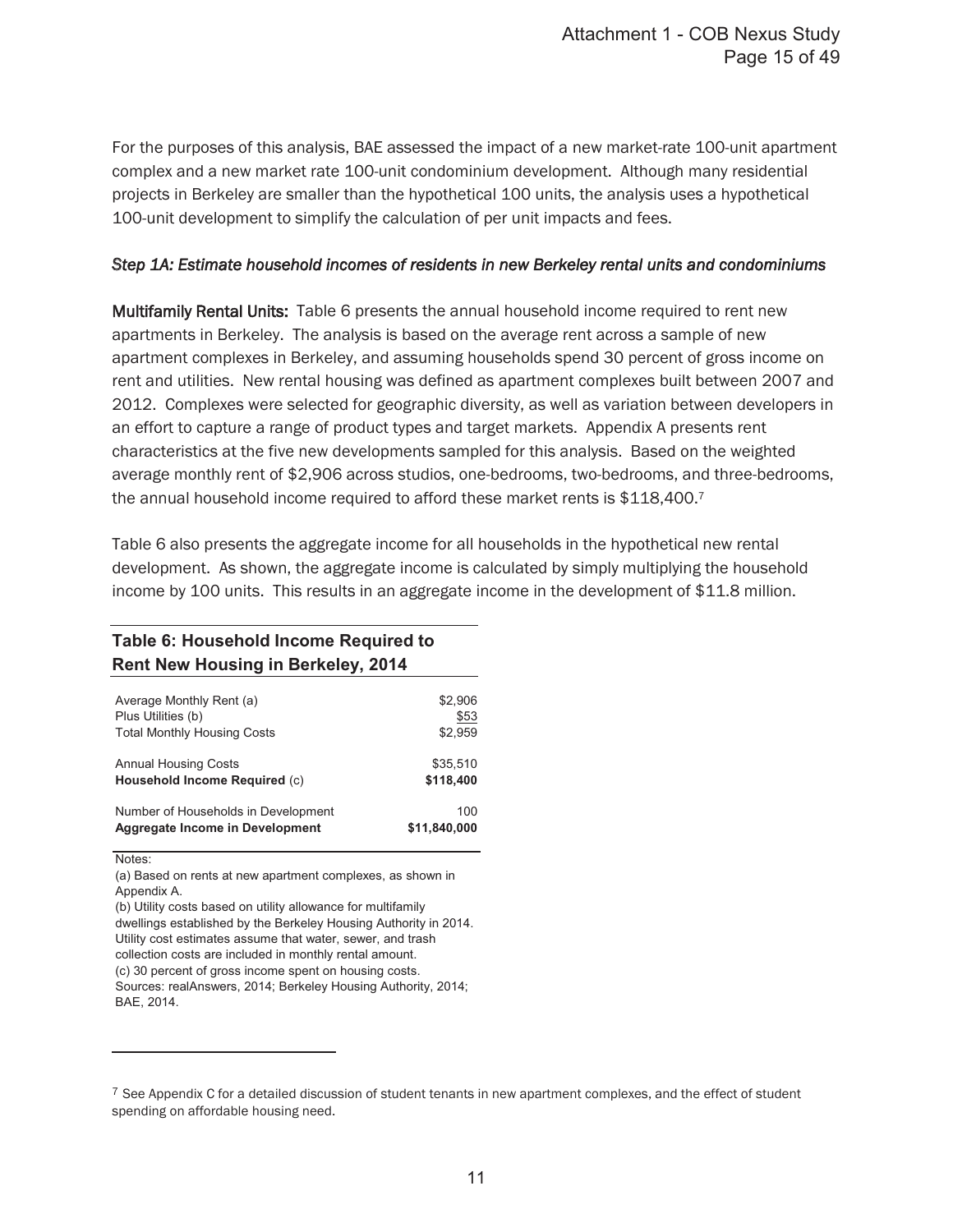Condominiums: Table 7 shows the annual household income required to afford a new condominium in Berkeley. Due to the lack of recent condominium development in Berkeley, data on sales of newly-constructed condominiums were not available. To estimate the expected sale price of new condominiums in Berkeley, the analysis uses data on recent resales of existing condominiums and estimates that the sale price for new condominiums would be ten percent higher than the resale price of existing condominiums. Using this methodology, the estimated sale price of a new condominium is \$557,700. An annual household income of at least \$135,100 is required to afford this sale price.

#### **Table 7: Household Income Required to Purchase a New Condominium in Berkeley, 2014**

| Median Condominium Sale Price, Resales (a)      | \$507,000    |
|-------------------------------------------------|--------------|
| Estimated Sale Price for New Condominiums (b)   | \$557,700    |
| Monthly Housing Costs for a New Condominium (c) | \$3,377      |
| <b>Annual Housing Costs</b>                     | \$40.521.39  |
| Household Income Required (d)                   | \$135,100    |
| Number of Households in Development             | 100          |
| Aggregate Income in Development                 | \$13.510.000 |

#### Notes:

(a) Median sale price among all full and verified sales of condominiums in the City of Berkeley between July 1, 2013 and July 31, 2014. Data for resales are used because no data on recent purchases of new condominiums in Berkeley are available.

(b) The sale price for a new condominiums in Berkeley is estimated to be ten percent higher than the median condominium resale price.

| (c) Monthly homeownership costs are based on the following assumptions: |       |
|-------------------------------------------------------------------------|-------|
| <b>Annual Interest Rate</b>                                             | 4.13% |
| Term of Mortgage (years)                                                | 30    |
| Percent of sales price as down payment                                  | 20%   |
| Initial property tax (annual)                                           | 1.27% |
| Mortgage Insurance as a percent of sale price                           | N/A   |
| Annual homeowner's insurance rate as a percent of sale price            | 0.57% |
| Homeowners Association Fee (monthly)                                    | \$360 |
| (d) Percent of household income available for housing costs:            | 30%   |

Sources: DataQuick, 2014; Freddie Mac, 2014; California Department of Insurance, 2014; Alameda County Auditor-Controller, 2014; Condos.com, 2014; Zillow.com, 2014; BAE, 2014.

#### *Step 1B: Determine number of workers by industry generated by new resident spending*

New household spending within an economy supports jobs. As households spend money on retail goods, food, and health, personal, professional, and educational services, they support job growth in these and other sectors.

To estimate the effect of new household spending on employment generation, this nexus study uses IMPLAN ("Impact analysis for Planning"), a widely-accepted and utilized software model. At the heart of the model is an input-output dollar flow table. For a specified region, the input-output table accounts for all dollar flows between different sectors of the economy. Using this information, IMPLAN models the way income injected into one sector is spent and re-spent in other sectors of the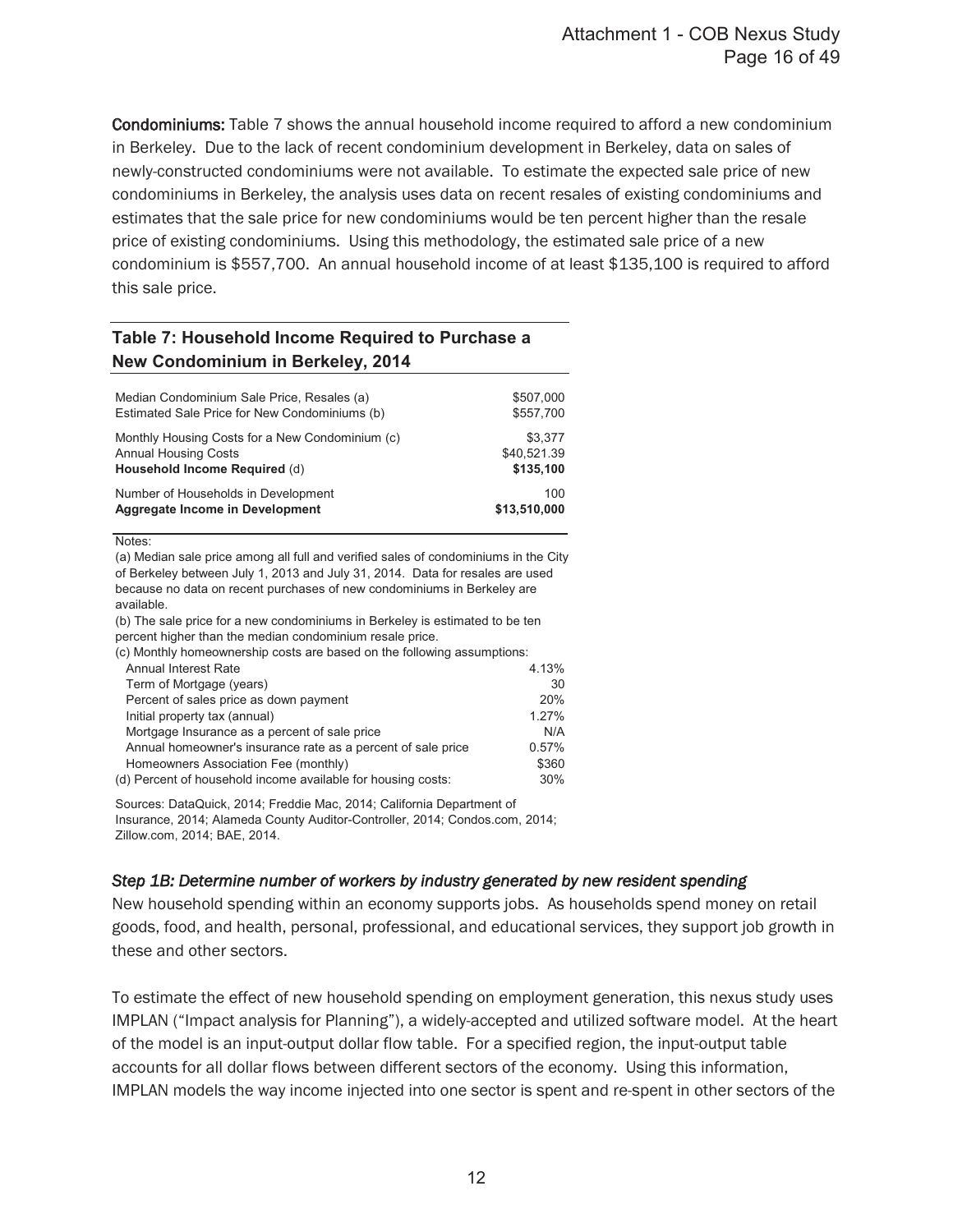economy, generating waves of economic activity, or so-called "economic multiplier" effects. Appendix B contains a more detailed overview of IMPLAN.

The IMPLAN model is also able to estimate the number of *direct*, *indirect*, and *induced* jobs generated by a given economic "event." For the purpose of this analysis, the economic "event" is the household spending by occupants of new residential units in Berkeley. *Direct* jobs refer to jobs created as an immediate result of new household spending. For example, households spend money at grocery stores, creating direct jobs in the form of cashiers and baggers. *Indirect* and *induced* job generation refers to the process whereby money spent by a household continues to circulate through an economy in subsequent transactions, supporting employment at places other than the initial point of sale. In the case of the grocery store example, *indirect* jobs would include people who work for the store's suppliers or truck drivers who deliver goods to the store. *Induced* jobs would be employment generated when the grocery store employees, store suppliers, and truck drivers spend money in the economy. This analysis includes direct, indirect, and induced jobs in the employment generation associated with new household spending.

The IMPLAN model is customized to reflect the economic characteristics of the specified region – in this case the nine-County Bay Area. The nexus analysis considers regional employment generation, rather than jobs generated in Berkeley exclusively, because household spending in Berkeley creates jobs throughout the Bay Area. Many of these workers cannot afford to live in Berkeley precisely because of the City's high rents. If the analysis solely considered workers living in Berkeley, it would in effect discount the needs of households who currently cannot afford to live in Berkeley, and propagate the need for affordable housing in the City. In essence, this analysis considers employment effects beyond the City's borders in order to address the City's "fair share" of regional housing need.

Multifamily Rental Units: Table 8 presents an estimate of new jobs by industry resulting from household spending associated with new multifamily rental development. As shown, a 100-unit apartment complex generates approximately 93 jobs across various industries.

Condominiums: Table 8 also presents an estimate of new jobs by industry resulting from household spending associated with new condominium development. As shown, a 100-unit condominium complex generates approximately 106 jobs across various industries.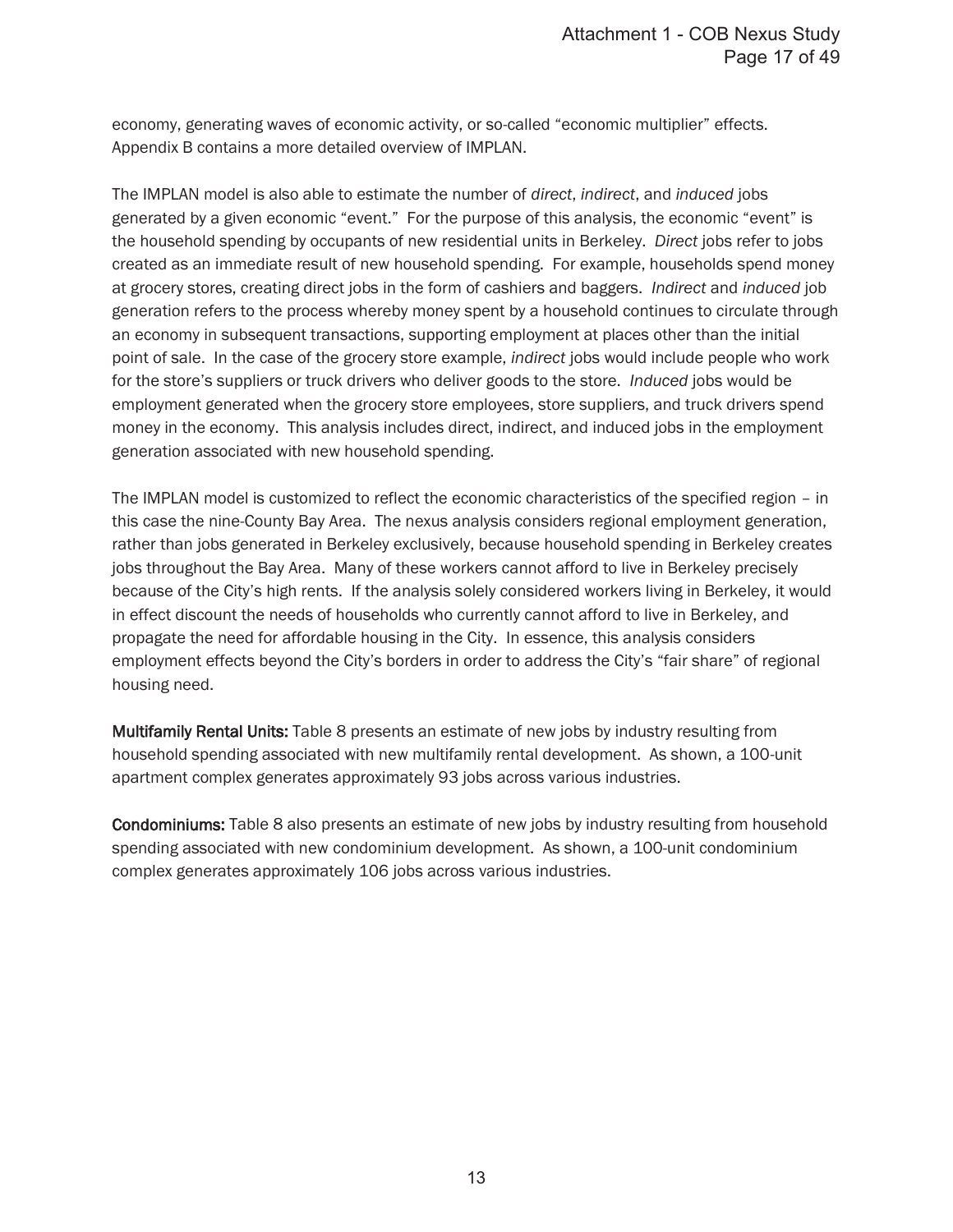|                   |                                              | Number of Jobs (a) |                 |
|-------------------|----------------------------------------------|--------------------|-----------------|
|                   |                                              | <b>New Rental</b>  | New Condo       |
| <b>NAICS Code</b> | <b>Industry</b>                              | <b>HHs</b>         | <b>Owner HH</b> |
| 11, 21            | <b>Natural Resources</b>                     | 0.48               | 0.54            |
| 23                | Construction                                 | 0.67               | 0.76            |
| $31 - 33$         | Manufacturing                                | 1.82               | 2.08            |
| 42                | <b>Wholesale Trade</b>                       | 3.16               | 3.60            |
| 44-45             | <b>Retail Trade</b>                          | 17.55              | 20.02           |
| 48-49, 22         | Transportation, Warehousing, and Utilities   | 2.90               | 3.31            |
| 51                | Information                                  | 1.82               | 2.07            |
| 52                | Finance & Insurance                          | 10.21              | 11.65           |
| 53                | Real Estate & Rental & Leasing               | 4.42               | 5.05            |
| 54-55             | Professional & Technical Services:           | 4.81               | 5.49            |
|                   | Management of Companies & Enterprises        |                    |                 |
| 56                | Administrative & Waste Services              | 4.28               | 4.88            |
| 61                | <b>Educational Services</b>                  | 4.00               | 4.57            |
| 62                | Health Care & Social Assistance              | 13.83              | 15.78           |
| 71-72             | Arts, Entertainment & Recreation;            | 13.79              | 15.74           |
|                   | Accommodation & Food Services                |                    |                 |
| 81                | Other Services, except Public Administration | 8.68               | 9.91            |
|                   | Government                                   | 0.85               | 0.97            |
|                   | <b>Total Jobs</b>                            | 93.27              | 106.43          |

#### **Table 8: Direct, Indirect, and Induced Employment Generation from New Rental and Condominium Households**

Notes:

 $\overline{a}$ 

(a) Job generation is output of the IMPLAN model, and shows direct, indirect, and induced employment generated by household spending.

Sources: IMPLAN; BAE, 2014.

#### *Step 1C: Determine number of lower-income households generated by new resident spending*

Most worker households<sup>8</sup> in the Bay Area have more than one resident and many have more than one employed person. In some instances, economists estimate household income for workers by simply multiplying worker earnings by industry by the average number of workers per worker household. This methodology relies on the unsatisfactory assumption that on average workers make the same amount of money as other workers in their household. Given the diversity of household composition, this assumption is not appropriate. For example, a household may have a teacher and a doctor, with significantly different individual earnings.

To address this issue, this analysis makes use of a detailed and rich data set published by the U.S. Census known as the Public Use Microdata Sample (PUMS). Derived from a five percent sample of all households per the American Community Survey, and available for defined areas of 100,000 or more population, this data allows one to cross tabulate variables such as industry of employment and household income. The PUMS data set was queried to identify the number of households by income category by industry (controlling for household size) to construct a household income distribution by industry. The distribution was constructed based on the income categories defined by the California Department of Housing and Community Development (HCD). These HCD income

<sup>8</sup> A worker household is defined as a household with one or more employed persons. They may be wage and salary workers, or self-employed/sole proprietors.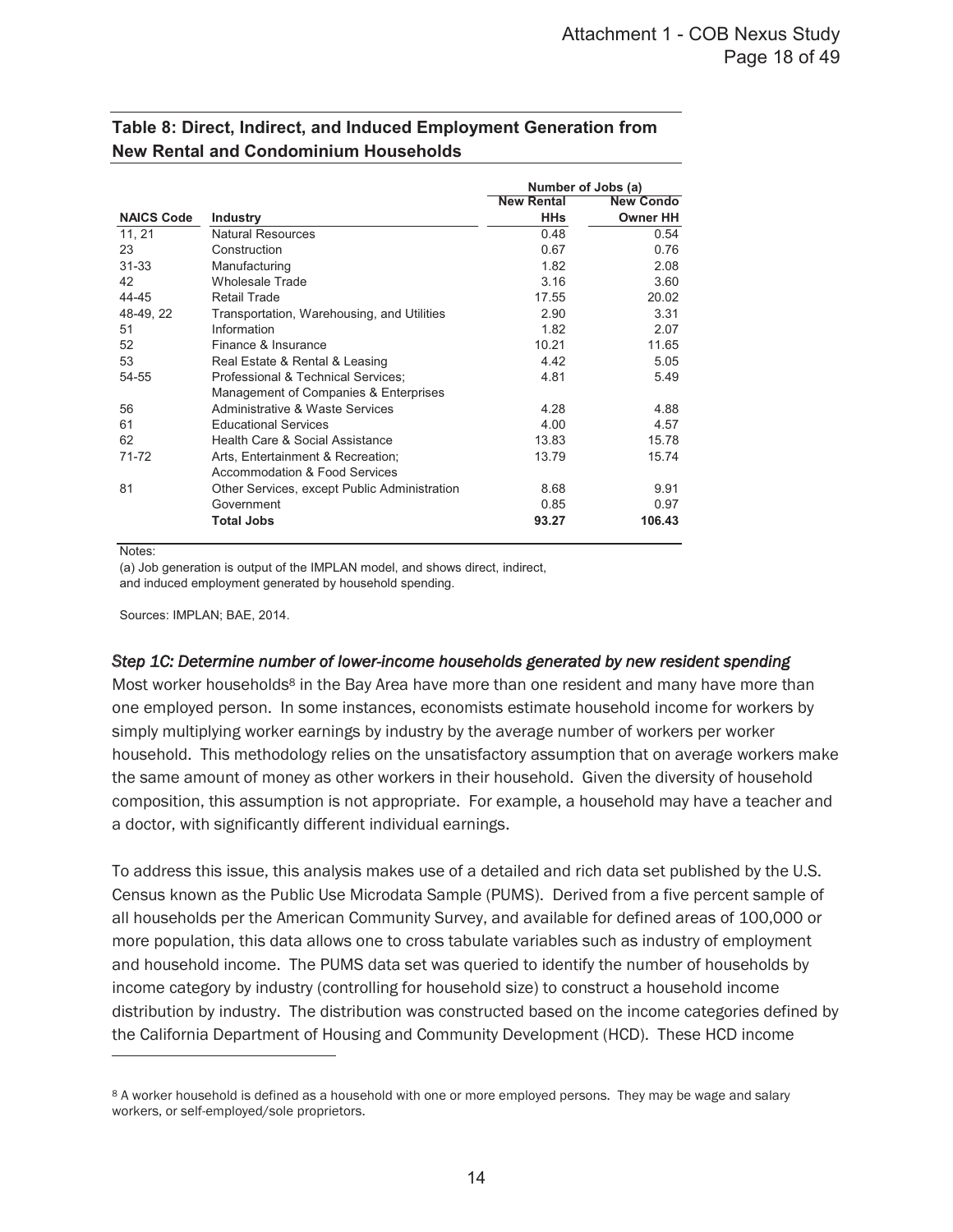categories are defined as a percentage of the Area Median Income (AMI), adjusted for household size.

As a conservative measure, the income distribution was adjusted to account for the fact that households earning up to 100 percent of AMI require rental housing assistance in Berkeley. This assumption stems from the analysis presented in Table 4, which found that households earning 100 percent of AMI or less generally cannot afford the market rents in the City. The household income distribution by industry is shown in Appendix A.9

Housing need is based on the number of households rather than the number of jobs. As such, jobs are translated into households by dividing the number of jobs by the average number of workers per worker household in Alameda County.10

Multifamily Rental Housing: Table 9 applies the income distribution by industry to the number of jobs generated in each industry as a result of spending by households in new rental units. As shown, a 100-unit apartment complex generates a total of 53 households across the various income groups and 26 households earning up to 100 percent of AMI.

**Condominiums:** Table 10 applies the income distribution by industry to the number of jobs generated in each industry as a result of spending by households in condominiums. As shown, a 100-unit condominium development generates a total of 60 households across the various income groups and 29 households earning up to 100 percent of AMI.

 $\overline{a}$ 

<sup>9</sup> At the time of this analysis, the most recent PUMS data was from the 2012 American Community Survey. BAE used the 5 year (2008-2012) sample to provide the highest possible level of statistical reliability. These incomes were compared to household income limits published by the California Department of Housing and Community Development, to determine the percentage of households falling into each income category. The analysis controlled for household size, to address the varying HCD income limits for each household size.

<sup>10</sup> Average workers per worker household from American Community Survey, 2008-2012.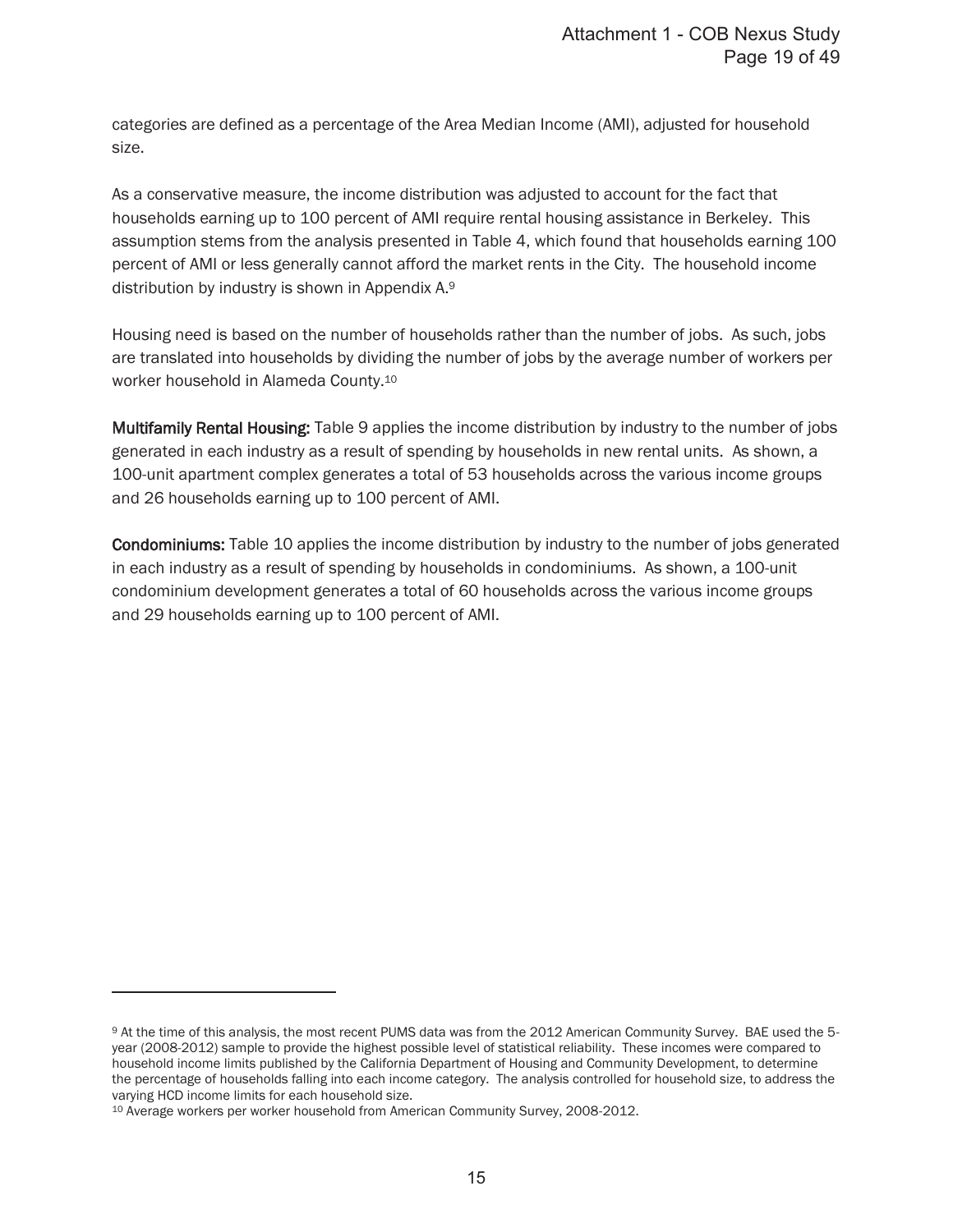# Attachment 1 - COB Nexus Study Page 20 of 49 Attachment 1 - COB Nexus Study Page 20 of 49

|                       | Generation from a New 100-Unit Multifamily Rental Development by Income Level<br>Table 9: Employment and Household |                          |                         |                   |      |                                                             |      |       |
|-----------------------|--------------------------------------------------------------------------------------------------------------------|--------------------------|-------------------------|-------------------|------|-------------------------------------------------------------|------|-------|
|                       |                                                                                                                    |                          |                         |                   |      | Estimated Jobs by Percent of AMI (b)                        |      |       |
| <b>JAICS Code</b>     | Industry                                                                                                           | <b>Total</b><br>Jobs (a) | <b>AMI</b><br>Up to 30% | 50% AMI<br>30% to |      | 80% AMI 100% AMI 120% AMI 120% AMI<br>50% to 80% to 100% to |      | Above |
| <b>Private Sector</b> |                                                                                                                    |                          |                         |                   |      |                                                             |      |       |
| 11, 21                | Agriculture and Natural Resources                                                                                  | 0.48                     | 0.09                    | 0.08              | 0.08 | 0.08                                                        | 0.04 | 0.11  |
|                       | Construction                                                                                                       | 0.67                     | 0.09                    | 0.09              | 0.09 | 0.12                                                        |      | 0.21  |
| $31 - 33$             | <b>Manufacturing</b>                                                                                               | 1.82                     | 0.10                    | 0.13              | 0.15 | 0.24                                                        | 0.16 | 1.03  |
|                       | <b>Vholesale Trade</b>                                                                                             | 3.16                     | 0.24                    | 0.30              | 0.36 | 0.50                                                        | 0.28 | 1.48  |
|                       |                                                                                                                    |                          |                         |                   |      |                                                             |      |       |

| <b>Private Sector</b> |                                                           |                                          |                                      |                                             |                |
|-----------------------|-----------------------------------------------------------|------------------------------------------|--------------------------------------|---------------------------------------------|----------------|
| 11, 21                | Agriculture and Natural Resources                         |                                          |                                      |                                             |                |
| 23                    | Construction                                              |                                          |                                      |                                             |                |
| 31-33<br>42           | Manufacturing                                             |                                          |                                      |                                             |                |
|                       | Wholesale Trade                                           |                                          |                                      |                                             |                |
| 44-45                 | Retail Trade                                              |                                          |                                      |                                             |                |
| 48-49, 22             | Transportation, Warehousing, and                          |                                          |                                      |                                             |                |
|                       | Information                                               |                                          |                                      |                                             |                |
| 52-53                 | Finance, Insurance, and Real Estate                       |                                          |                                      |                                             |                |
|                       | Professional, Scientific, & Technical Services, & Mgmt of |                                          |                                      |                                             |                |
| 54-55                 | Companies                                                 |                                          |                                      |                                             |                |
| 56                    | Administrative and Support and Waste Management Services  |                                          |                                      |                                             |                |
|                       | Educational Services                                      |                                          |                                      |                                             |                |
| 62                    | Health Care and Social Assistance                         |                                          |                                      |                                             |                |
| $71 - 72$             | Leisure and Hospitality                                   |                                          |                                      |                                             |                |
|                       | nistration<br>Other Services Except Public Admi           |                                          |                                      |                                             |                |
|                       | All Government Employment                                 | 8804380883 8535486<br>88054380683 853546 | 898245089 853438<br>886585565 863338 | ococococo cococo da<br>Sococococo cococo da |                |
|                       | <b>Total Jobs</b>                                         | $0.34$<br>5.83                           | $0.03$<br>5.65                       |                                             |                |
|                       | Number of Households (a)                                  |                                          |                                      |                                             | 39.64<br>22.34 |

Notes:<br>(a) Total Jobs is output of IMPLAN model, and shows direct, indirect, and induced employment generated by household spending. Columns to right<br>may not sum to Total Jobs due to independent rounding.<br>(b) Based on 2012 (a) Total Jobs is output of IMPLAN model, and shows direct, indirect, and induced employment generated by household spending. Columns to right

may not sum to Total Jobs due to independent rounding.

(b) Based on 2012 HCD Income Limits.

(c) Average number of workers per worker household calculated for Alameda County based on American Community<br>Community Survey data, 2008-2012. (c) Average number of workers per worker household calculated for Alameda County based on American Community

Total Workers 725,920 Community Survey data, 2008-2012. Total Households with Workers **Total Workers** 

725,920<br>409,157  $1.8$ Total Households with Workers 409,157

Sources: American Community Survey, 2008-2012, including the Public User Microdata Sample; CA Department of Housing and Community Development, 2012; BAE, 2014. Sources: American Community Survey, 2008-2012, including the Public User Microdata Sample; CA Department of Housing and Community Development, 2012; BAE, 2014. *Avg. Workers per Household 1.8* Avg. Workers per Household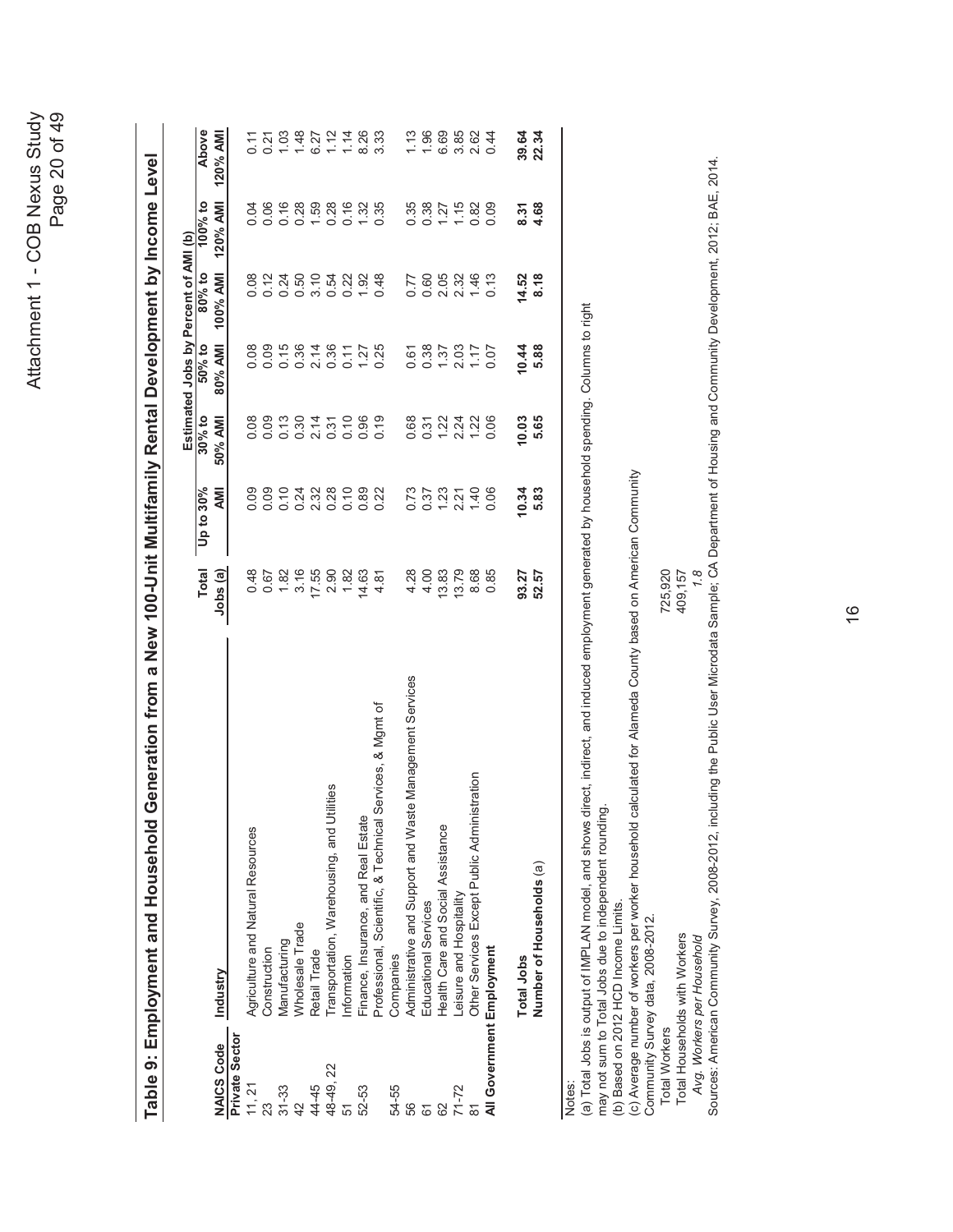# Attachment 1 - COB Nexus Study Attachment 1 - COB Nexus Study<br>Page 21 of 49 Page 21 of 49

# **Table 10: Employment and Household Generation from a 100-Unit Condominium Development by Income Level**  Table 10: Employment and Household Generation from a 100-Unit Condominium Development by Income Level

|                           |                                                              |                      |                     |           |           | Estimated Jobs by Percent of AMI (b)  |                  |                         |
|---------------------------|--------------------------------------------------------------|----------------------|---------------------|-----------|-----------|---------------------------------------|------------------|-------------------------|
|                           |                                                              | <b>Total</b>         | Up to $30\%$        | $30\%$ to | $50\%$ to | $80%$ to                              | $100\%$ to       | Above                   |
| <b>NAICS Code</b>         | Industry                                                     | Jobs (a)             | ξ                   | 50% AMI   | 80% AMI   | 100% AMI                              | 120% AMI         | 120% AMI                |
| Private Sector            |                                                              |                      |                     |           |           |                                       |                  |                         |
|                           | Agriculture and Natural Resources                            |                      | 0.10                | 0.09      | 0.09      | 0.09                                  | 0.05             | 2.13                    |
| $11, 21$<br>23            | Construction                                                 |                      | 0.11                | 0.10      | 0.10      |                                       | 0.07             |                         |
| $31 - 33$                 | Manufacturing                                                | 5.78<br>0.78<br>0.28 |                     | 0.15      | 7.17      |                                       |                  | $0.24$<br>1.18          |
| 42                        | Wholesale Trade                                              | 3.60                 |                     | 0.34      | 0.41      |                                       | $0.19$<br>$0.32$ |                         |
| 44-45<br>48-49, 22        | Retail Trade                                                 | 20.02                |                     | 2.44      | 2.44      |                                       | 1.82             |                         |
|                           | Transportation, Warehousing, and Utilities                   | 3.31                 | 2723<br>2723<br>282 | 0.35      | 0.41      | $1477$<br>$0.578$<br>$0.62$<br>$0.62$ | 0.32             | 8<br>5 5 8 9<br>5 5 9 9 |
|                           | Information                                                  | 2.07                 | 0.11                | 0.11      | 0.13      | 0.25                                  | 0.18             |                         |
| 52-53                     | Finance, Insurance, and Real Estate                          | 16.70                | 1.02                | 1.09      | 1.45      | $2.19$<br>$0.54$                      | 1.51             | 9.43                    |
|                           | Services, & Mgmt of<br>Professional, Scientific, & Technical | 5.49                 | 0.25                | 0.22      | 0.28      |                                       | 0.40             | 3.79                    |
| 54-55                     | Companies                                                    |                      |                     |           |           |                                       |                  |                         |
| 56                        | Administrative and Support and Waste Management Services     | 4.88                 | 0.84                | 0.78      | 0.70      | 0.88                                  | 0.39             | 1.29                    |
|                           | Educational Services                                         | 4.57                 | 0.42                | 0.35      | 0.44      | 0.68                                  | 0.43             | 2.24                    |
| $\overline{62}$           | Health Care and Social Assistance                            | 15.78                | 1.40                | 1.39      | 1.56      |                                       | 1.45             | 7.63                    |
| $71 - 72$                 | Leisure and Hospitality                                      | 5.74                 | 2.52                | 2.56      | 2.31      | 2.34<br>2.65                          | 1.31             | 4.39                    |
|                           | istration<br>Other Services Except Public Admini             | 5.<br>9.             | 1.60                | 1.40      | 1.33      | 1.67                                  | 0.93             | 2.98                    |
| All Government Employment |                                                              | 0.97                 | 0.07                | 0.06      | 0.08      | 0.14                                  | 0.10             | 0.51                    |
|                           | <b>Total Jobs</b>                                            | 106.43               | 1.80                | 1.44      | 1.91      | 6.57                                  | 9.34<br>5.34     | 45.23<br>25.49          |
|                           | Number of Households (a)                                     | 59.99                | 6.65                | 6.45      | 6.71      | 9.34                                  |                  |                         |
|                           |                                                              |                      |                     |           |           |                                       |                  |                         |

Notes:

(a) Total Jobs is output of IMPLAN model, and shows direct, indirect, and induced employment generated by household spending. Columns to right<br>may not sum to Total Jobs due to independent rounding. (a) Total Jobs is output of IMPLAN model, and shows direct, indirect, and induced employment generated by household spending. Columns to right

may not sum to Total Jobs due to independent rounding.

(b) Based on 2012 HCD Income Limits. (b) Based on 2012 HCD Income Limits.

(c) Average number of workers per worker household calculated for Alameda County based on American Community (c) Average number of workers per worker household calculated for Alameda County based on American Community<br>Community Survey data, 2008-2012.

|                                   | 725,920              | 109,157                       |                            |
|-----------------------------------|----------------------|-------------------------------|----------------------------|
| Community Survey data, 2008-2012. | <b>Total Workers</b> | Total Households with Workers | Avg. Workers per Household |

Sources: American Community Survey, 2008-2012, including the Public User Microdata Sample; CA Department of Housing and Community Development, 2012; BAE, 2014. Sources: American Community Survey, 2008-2012, including the Public User Microdata Sample; CA Department of Housing and Community Development, 2012; BAE, 2014.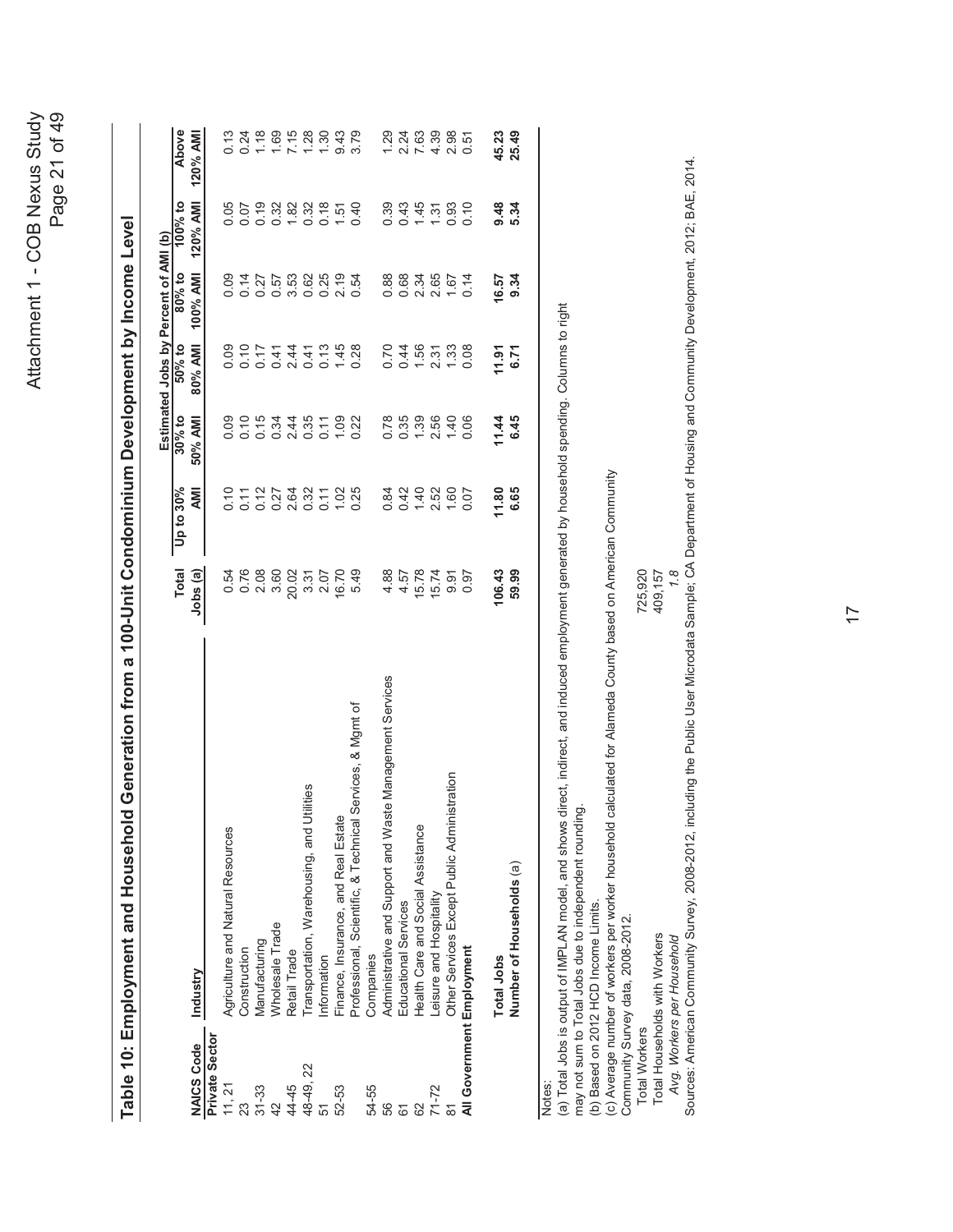#### Step 2: Calculate Cost to House Lower-Income Households

The next step in the nexus analysis is to calculate the cost to house the lower-income households calculated in Step 1. This is done by determining the per unit "financing gap" that affordable housing developers (e.g., non-profit developers) encounter when securing a permanent loan for their projects. In other words, the cost to house a low-income household is the difference between the cost to develop an affordable unit and the amount the developer can borrow to build the unit.

#### *Step 2A: Determine the permanent loan developers can secure to build an affordable unit*

Affordable housing developers are able to secure a permanent loan based on their net operating income (NOI) per unit. NOI is equal to rental income less operating expenses and vacancy. As shown in Table 11, households can afford monthly rents ranging from \$569 for extremely lowincome households to \$2,042 for households at 100 percent of AMI. These rents are based on household income limits for three-person households and assuming households spend 30 percent of their income on rent and utilities.<sup>11</sup> Standard deductions are taken for operating expenses and vacancies to determine NOI.

BAE used conventional financing assumptions to determine the supportable loan amount per unit for each income level. As shown in Table 11, the loan amount ranges from approximately \$5,200 per unit for extremely low-income units to \$184,700 for units serving households at 100 percent of AMI.

#### *Step 2B: Calculate the financing gap per affordable unit*

 $\overline{a}$ 

The financing gap per affordable unit is equal to the total development cost less the supportable loan amount per unit. According to cost data provided on applications for 2014 low-income housing tax credits, the average development cost for affordable housing in Berkeley and the surrounding area is approximately \$429,400 per unit.12 Based on the supportable loan amount calculated in Step 2A, the financing gap per affordable unit ranges from \$424,200 for extremely low-income units to \$244,700 for units serving households at 100 percent of AMI.

#### *Step 2C: Apply the per unit financing gap to the number of lower-income households generated by new tenant spending*

The final step in calculating the impact fee is to apply the financing gap per unit to the number of units demanded at each income level (from Step 1C).

Multifamily Rental Units: As shown in Table 11, the cost to address the affordable housing need generated by new multifamily rental development is \$8.44 million for a 100-unit apartment complex. This cost can be translated into a per unit fee simply by dividing by 100, resulting in a per unit fee of \$84,400.

<sup>11</sup> The analysis assumes a three-person household for consistency with the 2014 Alameda County average household size of 2.78 persons per household, per California Department of Finance estimates.<br><sup>12</sup> This weighted average cost is based on data from 7 developments with a total of 392 units in Berkeley and neighboring

cities.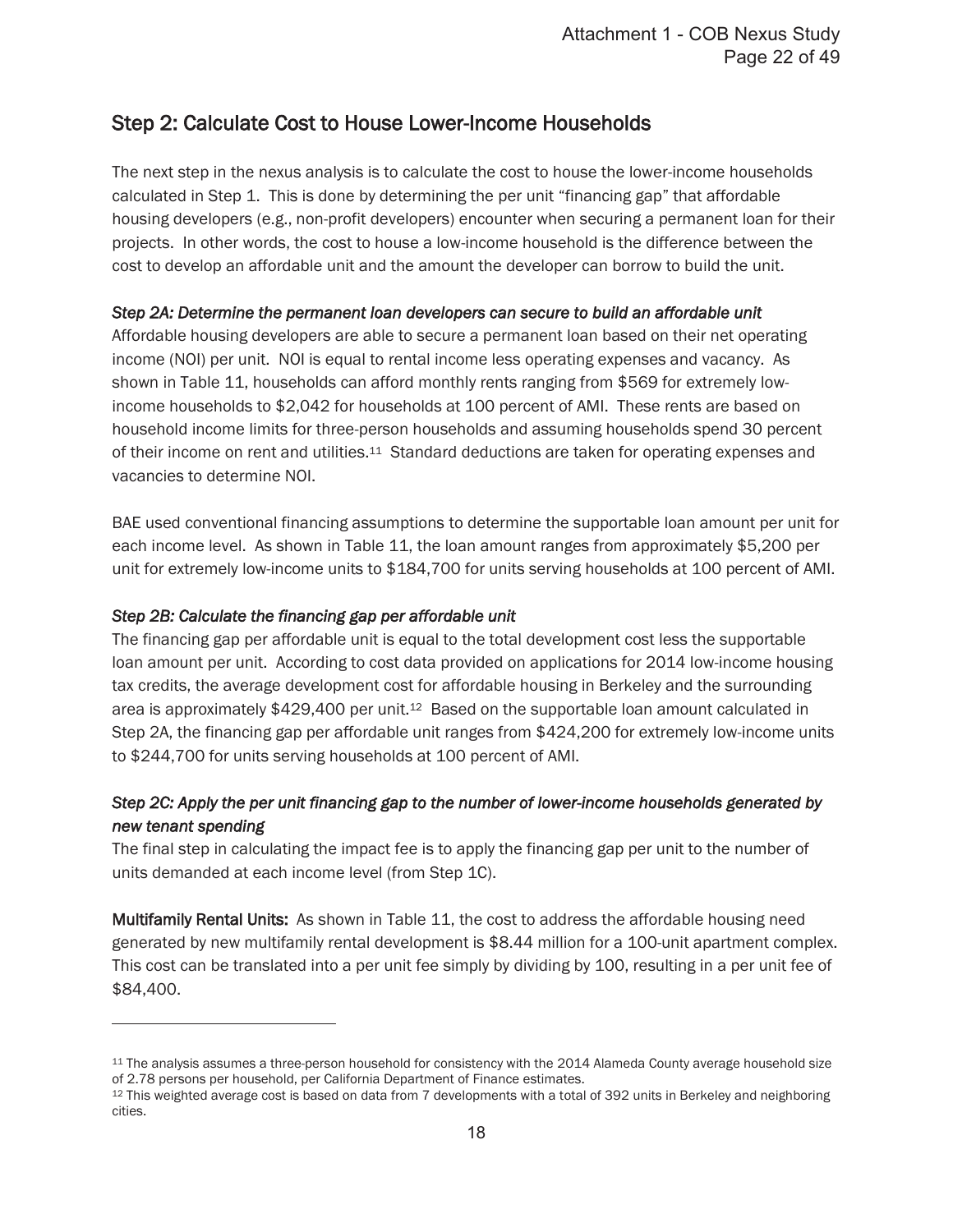Condominiums: As shown in Table 11, the cost to address the affordable housing need generated by new condominium development is \$9.63 million for a 100-unit condominium development, or \$96,300 per unit.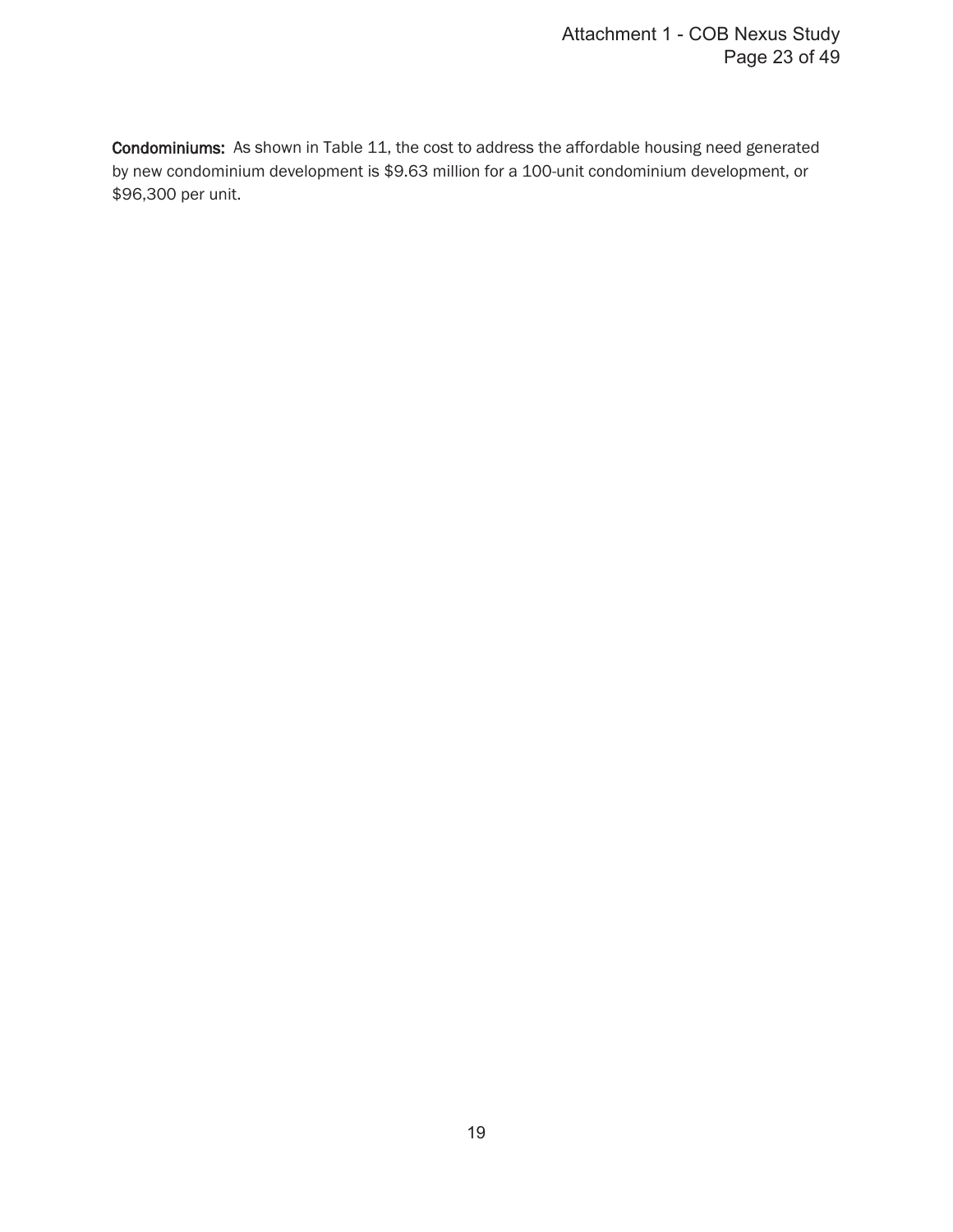# Table 11: Affordable Housing Impact Fee Calculation for New Rental and Condominium Units **Table 11: Affordable Housing Impact Fee Calculation for New Rental and Condominium Units**

| <b>Financing Gap Analysis</b>                                                           |                         |                                  |                     |                      |                                                                                                                 |
|-----------------------------------------------------------------------------------------|-------------------------|----------------------------------|---------------------|----------------------|-----------------------------------------------------------------------------------------------------------------|
| Total Affordable Unit Development Costs                                                 | \$429,400               |                                  |                     |                      | Interviews with affordable housing developers & data from<br>funding applications for recent projects<br>Source |
| Term of Loan (months)<br>Debt Coverage Ratio<br><b>Financing Terms</b><br>Interest Rate | 6.00%<br>1.30<br>30     |                                  |                     |                      | Data from funding applications for recent projects                                                              |
|                                                                                         |                         | Income Level as a Percent of AMI |                     |                      |                                                                                                                 |
| Household Income Limit                                                                  | Up to 30%<br>\$25,250   | 31%-50%<br>\$42,100              | 51%-80%<br>\$60,850 | \$84,150<br>80%-100% | Based on a 3-person HH, CA Dept. of Housing & Comm. Dev.                                                        |
| Affordable Monthly Rent per Unit                                                        | \$569                   | \$991                            | \$1,459             | \$2,042              | 30% of income to rent and utilities                                                                             |
| Monthly Operating Expenses                                                              | \$500                   | \$500                            | \$500               | \$500                | Data from funding applications for recent projects                                                              |
| Vacancy                                                                                 | 5%                      | 5%                               | 5%                  | 5%                   | Interviews with affordable housing developers                                                                   |
| Net Operating Income per Unit                                                           | \$41                    | \$441                            | \$886               | \$1,440              | Affordable Monthly Rent less Operating Expenses & Vacancy                                                       |
| Monthly Supportable Debt Service per Unit                                               | \$31                    | \$339                            | \$682               | \$1,107              | Previous row divided by Debt Coverage Ratio                                                                     |
| Loan Amount                                                                             | \$5,233                 | \$56,578                         | \$113,712           | \$184,710            | Based on financing terms above                                                                                  |
| Financing Gap per Affordable Unit                                                       | \$424,167               | \$372,822                        | \$315,688           | \$244,690            | Total Development Costs less Loan Amount                                                                        |
| Fee Calculation for New Rental                                                          |                         |                                  |                     |                      |                                                                                                                 |
| Total Financing Gap<br>Units Demanded                                                   | \$2,472,119<br>5.83     | \$2,107,056<br>5.65              | 5.88<br>\$1,857,621 | 8.18<br>\$2,002,332  | Product of prior row and Financing Gap per Affordable Unit<br>See Table 9                                       |
| Max. Impact Fee per 100-Unit Development<br>Max. Impact Fee per Unit                    | \$8,439,129<br>\$84,391 |                                  |                     |                      | Sum of columns in previous row<br>Prior row divided by 100                                                      |
| Fee Calculation for New Condominiums                                                    |                         |                                  |                     |                      |                                                                                                                 |
| Total Financing Gap<br><b>Units Demanded</b>                                            | \$2,820,800<br>6.65     | \$2,404,246<br>6.45              | \$2,119,630<br>6.71 | 9.34<br>\$2,284,753  | Product of prior row and Financing Gap per Affordable Unit<br>See Table 10                                      |
| Max. Impact Fee per 100-Unit Development<br>Max. Impact Fee per Unit                    | \$9,629,429<br>\$96,294 |                                  |                     |                      | Sum of columns in previous row<br>Prior row divided by 100                                                      |

Sources: Interview with affordable housing developers, 2014; California HCD, 2014; http://www.treasurer.ca.gov/ctcac/2014/application.asp, 2014; City of Berkeley,<br>2014; BAE, 2014. Sources: Interview with affordable housing developers, 2014; California HCD, 2014; http://www.treasurer.ca.gov/ctcac/2014/application.asp, 2014; City of Berkeley, 2014; BAE, 2014.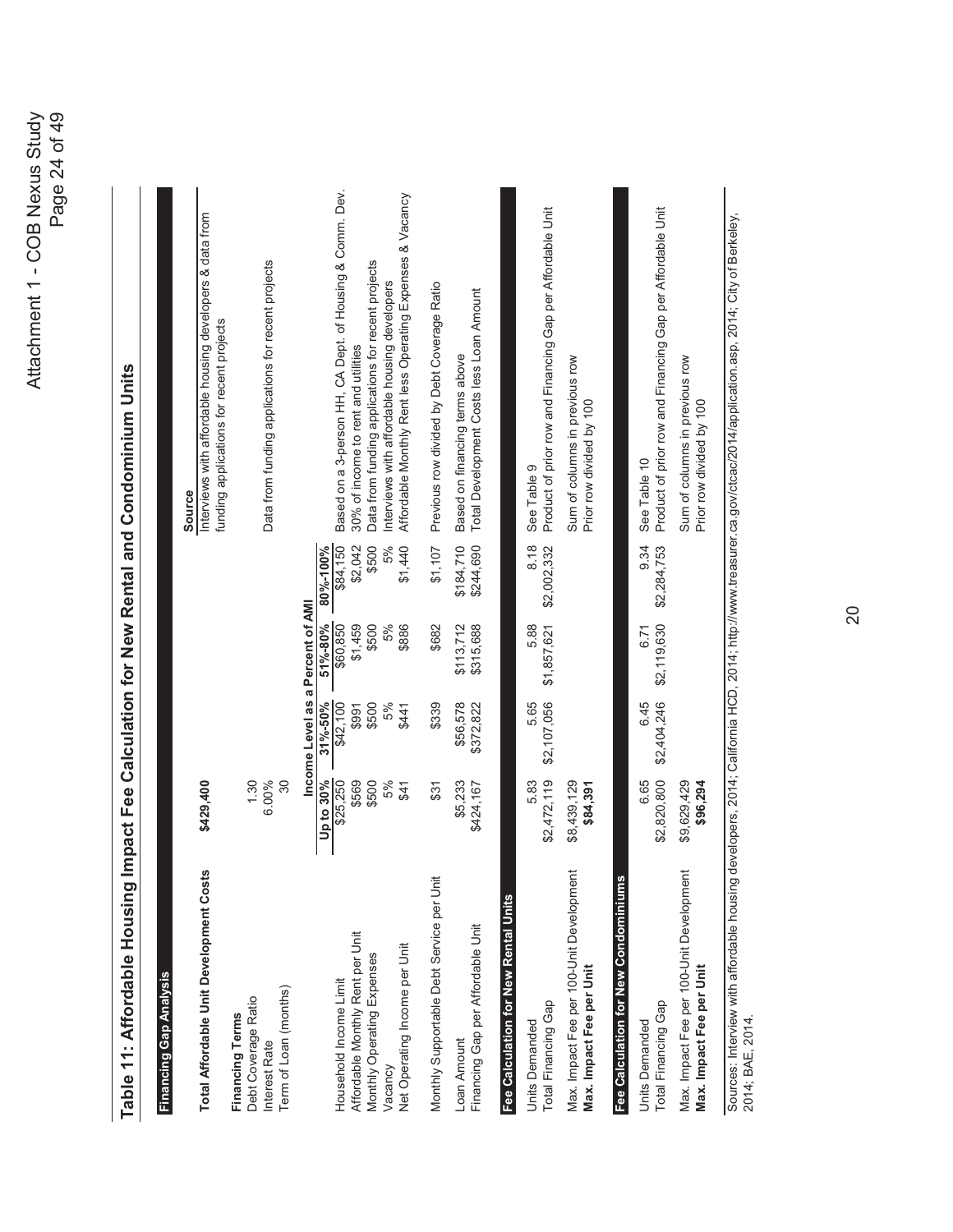#### **Findings**

This study presents the maximum legally justifiable affordable housing fee that could be charged on new multifamily rental housing based on the identified need for new affordable housing. As noted above, the maximum per unit fee supported by this nexus study is \$84,400 for multifamily rental developments and \$96,300 for new condominium developments (see Table 11). In other words, the City could charge developers of new multifamily developments up to \$84,400 per market rate rental unit to be developed and charge developers of new condominium developments up to \$96,300 per unit, based on the nexus between new market rate development and the need created by that development to house low income households induced by the new market rate unit's household spending.

The City may also choose to assess the impact fee on a per square foot basis rather than a per unit basis, thereby allowing fees to scale up or down to correspond to unit size. Assuming an average unit size of 752 square feet (see Appendix A) for new apartment units in Berkeley, a \$84,400 fee for rental units would translate into \$112.24 per square foot. Among recent condominium sales in Berkeley, unit sizes averaged 983 square feet, which results in a fee totaling \$97.98 per square foot for condominiums.

The fee rates presented in this chapter are the maximum fee rates that the City of Berkeley may legally assess on new residential development. However, the City is not required to assess fees at the maximum rate allowed by law. Many jurisdictions assess fees at rates that are lower than the maximum legal fee rate in order to improve the financial feasibility of new development. For example, the fee that the City of Berkeley adopted following the City's previous (2010) Affordable Housing Nexus Study was lower than the maximum legal fee presented in the study. A subsequent chapter of this report will evaluate the financial feasibility of market-rate residential development in Berkeley to estimate feasible fee rates that will not impinge on housing production in the City.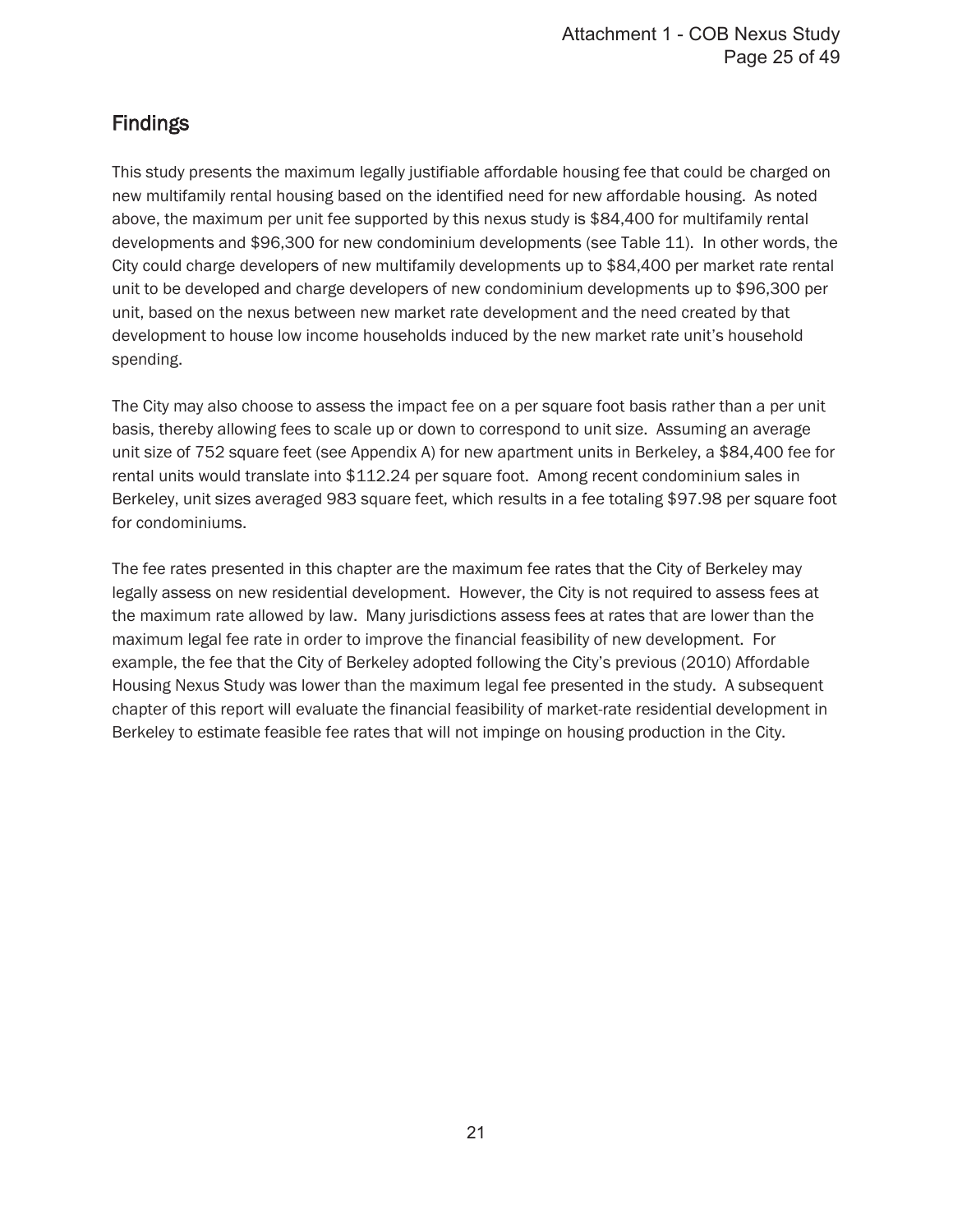### AFFORDABLE HOUSING NEXUS ANALYSIS FOR REPLACEMENT UNITS

This chapter quantifies the link between units that are built to replace previously rent-stabilized units that have been demolished or destroyed and the demand for additional affordable housing. The demand for affordable housing units is then translated into an impact fee for new residential units. The fee analyzed in this section is meant to address the impacts of the loss of rent-stabilized units or other older, less expensive units, that become uninhabitable and the subsequent replacement of these units by new units that are either not subject to rent stabilization due to their new date of construction, or otherwise would likely be more expensive to support the costs of new construction.

#### Methodology

A brief overview of the nexus analysis methodology for replacement units follows below. Subsequent sections will discuss each step in greater detail.

*Step 1: Determine the net increase in lower-income households generated by tenants in new replacement units* 

- Step 1A: Estimate household incomes of residents in rent-stabilized units in Berkeley
- Step 1B: Determine the number of workers by industry generated by resident spending by households in rent-stabilized units
- Step 1C: Determine the number of lower-income households among these workers
- Step 1D: Determine the difference between the number of lower-income workers generated by spending from households in rent-stabilized units and the number of lower-income workers generated by spending from households in replacement units.

#### *Step 2: Calculate cost to house lower-income households*

- Step 2A: Determine the permanent loan amount developers can secure to build an affordable unit
- Step 2B: Calculate the financing gap per affordable unit
- Step 2C: Apply the per unit financing gap to the net increase in lower-income households generated by spending by tenants in new replacement units

#### Step 1: Determine net increase in lower-income households generated by tenants in new replacement units

The first step in this analysis is to determine the net increase in affordable housing need generated when new units are built to replace units that are demolished or destroyed. In order to do this, BAE estimated the household incomes of residents in rent-stabilized units in Berkeley as a proxy for the likely former occupants of the units being replaced. Next, BAE determined the number of workers that would be supported by household spending by these new market rate households, and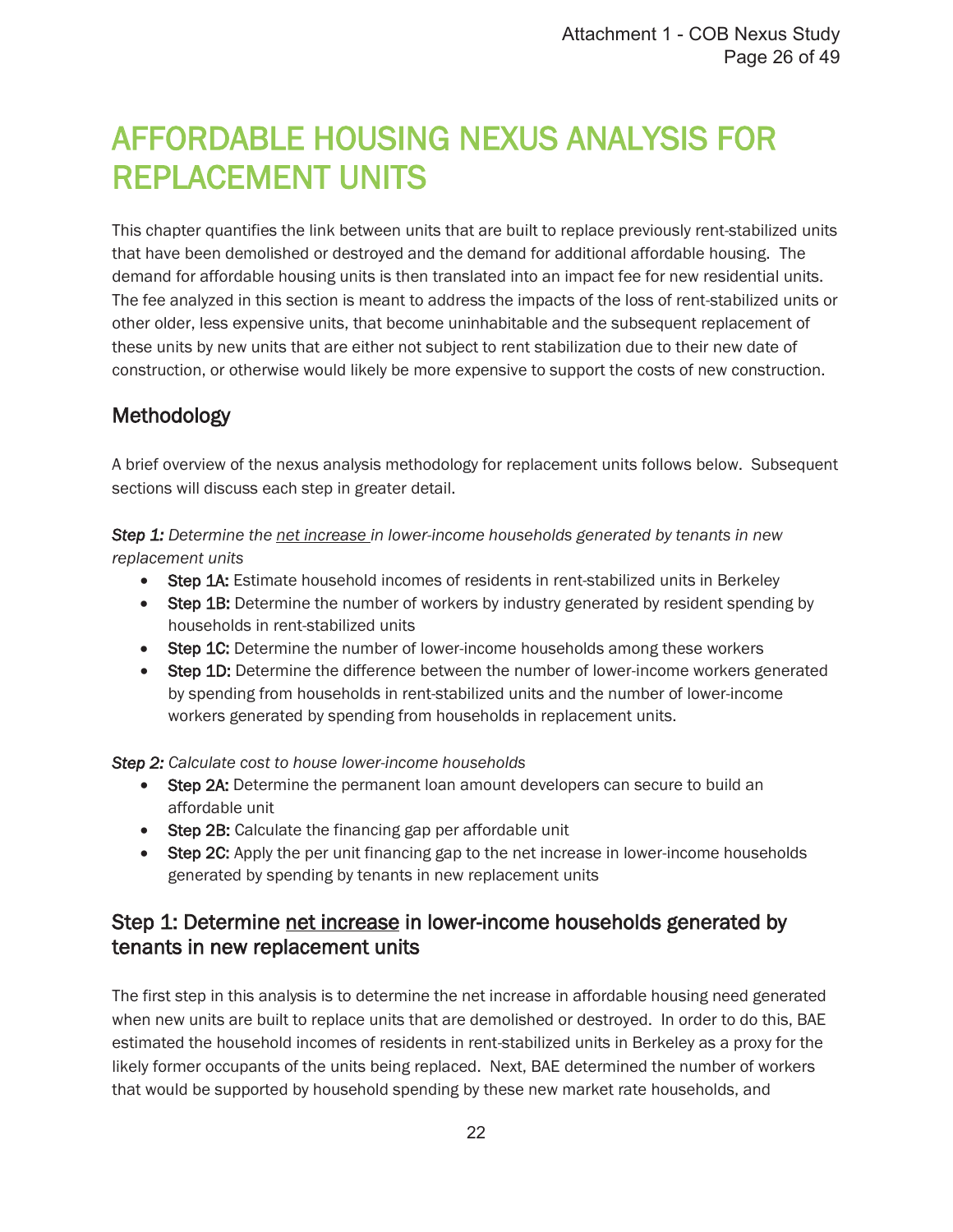estimated the number of lower-income households that would be formed and comprised of these workers. These figures were then compared to the number of lower-income households induced by new rental developments to determine the net increase in lower-income households associated with replacing rent-controlled units with new rental units. Thus, this methodology, while similar to the approach utilized in the prior chapter for new development that did not previously exist, varies by estimating just the increase in household spending by the higher income new occupants (paying new construction market rate rents), versus the former occupants assumed to be not as affluent, and paying rent that approximates rent stabilized rates. This is a net increase approach, based on different incomes of households in the former building and the new replacement building.

For the purposes of this analysis, BAE assessed the impact of replacing a 100-unit rent-stabilized rental complex with a new 100-unit market-rate rental complex. Although replacement units would likely consist of a smaller number of units in most cases, a hypothetical 100-unit development is used to simplify the calculation of per unit impacts and fees.

#### *Step 1A: Estimate household incomes of residents in rent-stabilized units in Berkeley*

Table 12 presents the annual household income required to afford the average rent for a rentstabilized unit in Berkeley. The analysis is based on the average rent for all 19,118 units subject to rent stabilization in Berkeley (as shown in Table 1) according to data from the Rent Stabilization Board, and assuming households spend 30 percent of gross income on rent and utilities. Based on the average monthly rent of \$1,442 for rent-stabilized units, the annual household income required to afford these market rents is \$59,800. The aggregate income in the 100-unit hypothetical development totals \$6.0 million.

#### **Table 12: Household Income Required to Rent an Average Rent-Stabilized Unit in Berkeley, 2014**

| Average Monthly Rent for Rent-Controlled Units (a) | \$1,442     |
|----------------------------------------------------|-------------|
| Plus Utilities (b)                                 | \$53        |
| <b>Total Monthly Housing Costs</b>                 | \$1.495     |
| <b>Annual Housing Costs</b>                        | \$17.945    |
| Household Income Required (c)                      | \$59,800    |
| Number of Households in Development                | 100         |
| Aggregate Income in Development                    | \$5.980.000 |

Notes:

(a) Based on the average rent among all units in Berkeley subject the Rent Stabilization Ordinance as of May 2014. (b) Utility costs based on utility allowance for multifamily dwellings established by the Berkeley Housing Authority in 2014. Utility cost estimates assume that water, sewer, and trash collection costs are included in monthly rental amount. (c) 30 percent of gross income spent on housing costs. Sources: Berkeley Rent Stabilization Board, 2014; Berkeley Housing Authority, 2014; BAE, 2014.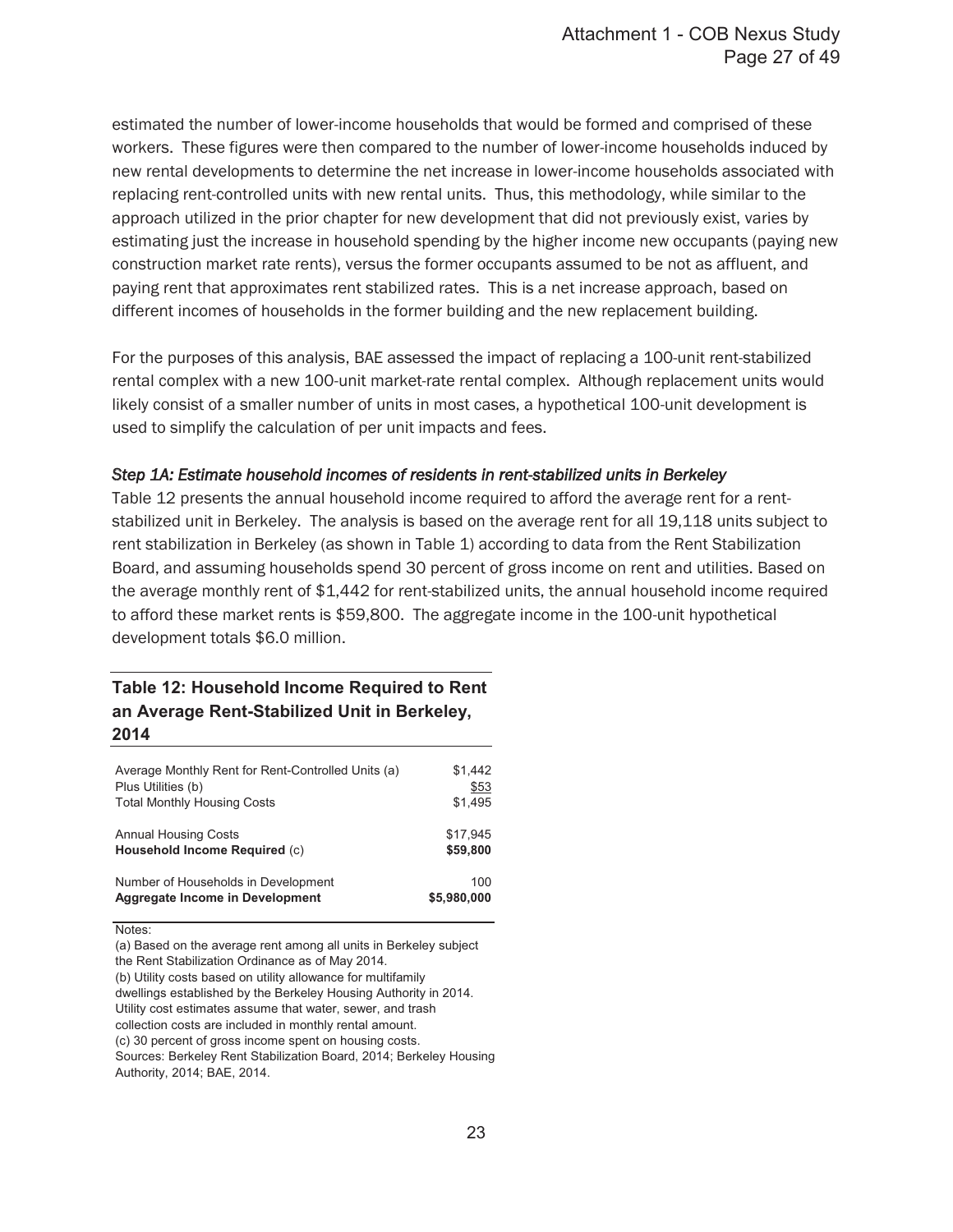#### *Step 1B: Determine number of workers by industry generated by households in rent-stabilized units*

The number of workers supported by spending by households in rent-stabilized units was estimated based on household expenditures by households living in rent-stabilized units. Similar to the analysis of workers generated by expenditures from households living in new units, the analysis of workers supported by expenditures from households living in rent-stabilized units is based on outputs provided by IMPLAN.13

Table 13 presents an estimate of jobs by industry resulting from household spending by tenants in rent-stabilized units. As shown, a 100-unit rent-stabilized apartment complex supports approximately 47 jobs across various industries.

|                   |                                              | Number of Jobs,<br><b>Average Rent</b> |
|-------------------|----------------------------------------------|----------------------------------------|
| <b>NAICS Code</b> | <b>Industry</b>                              | Controlled HH (a)                      |
| 11, 21            | <b>Natural Resources</b>                     | 0.24                                   |
| 23                | Construction                                 | 0.34                                   |
| $31 - 33$         | Manufacturing                                | 0.92                                   |
| 42                | <b>Wholesale Trade</b>                       | 1.59                                   |
| 44-45             | <b>Retail Trade</b>                          | 8.86                                   |
| 48-49, 22         | Transportation, Warehousing, and Utilities   | 1.47                                   |
| 51                | Information                                  | 0.92                                   |
| 52                | Finance & Insurance                          | 5.16                                   |
| 53                | Real Estate & Rental & Leasing               | 2.23                                   |
| 54-55             | Professional & Technical Services:           | 2.43                                   |
|                   | Management of Companies & Enterprises        |                                        |
| 56                | Administrative & Waste Services              | 2.16                                   |
| 61                | <b>Educational Services</b>                  | 2.02                                   |
| 62                | Health Care & Social Assistance              | 6.99                                   |
| 71-72             | Arts, Entertainment & Recreation;            | 6.97                                   |
|                   | Accommodation & Food Services                |                                        |
| 81                | Other Services, except Public Administration | 4.39                                   |
|                   | Government                                   | 0.43                                   |
|                   | <b>Total Jobs</b>                            | 47.11                                  |

#### **Table 13: Direct, Indirect, and Induced Employment Supported by Households in Rent-Stabilized Units**

Notes:

 $\overline{a}$ 

(a) Job generation is output of the IMPLAN model, and shows direct, indirect, and induced employment generated by household spending.

Sources: IMPLAN; BAE, 2014.

#### *Step 1C: Determine the number of lower-income households supported by spending by households in rent-stabilized units*

The analysis estimates the income distribution for workers and households supported by tenants in rent-stabilized units based on the number of jobs by industry shown in Table 13. The methodology used to apply the income distribution to workers and households relies on PUMS data, using the same methodology detailed in the previous chapter in Step 1C to estimate the income of workers and households that would be induced by new units.

<sup>13</sup> Further information about the IMPLAN model is provided in the previous chapter and in Appendix B.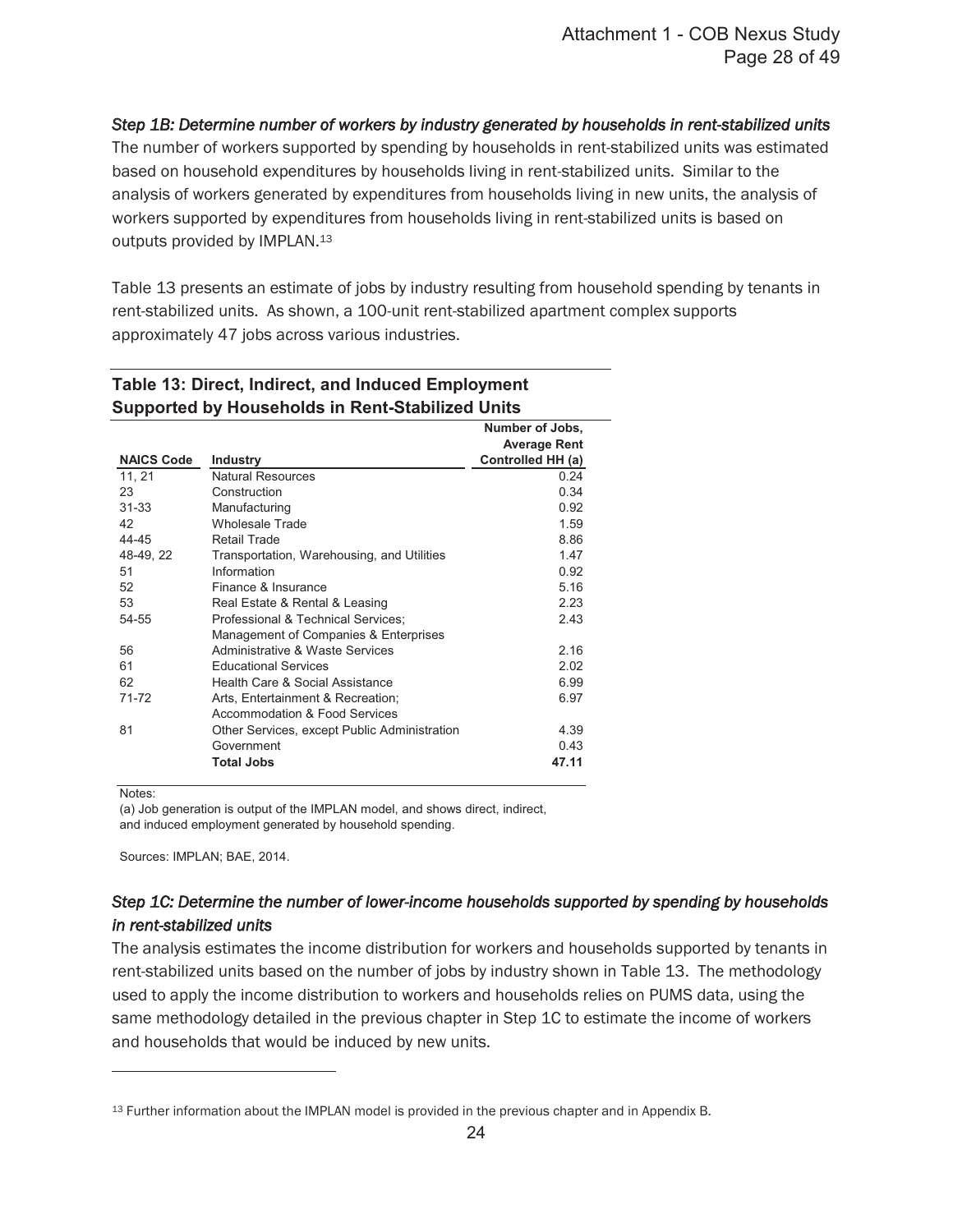Table 14 applies the income distribution by industry to the number of jobs supported in each industry as a result of spending by households in rent-stabilized units. As shown, a 100-unit rentstabilized apartment complex supports a total of 27 households across the various income groups and 13 households earning up to 100 percent of AMI.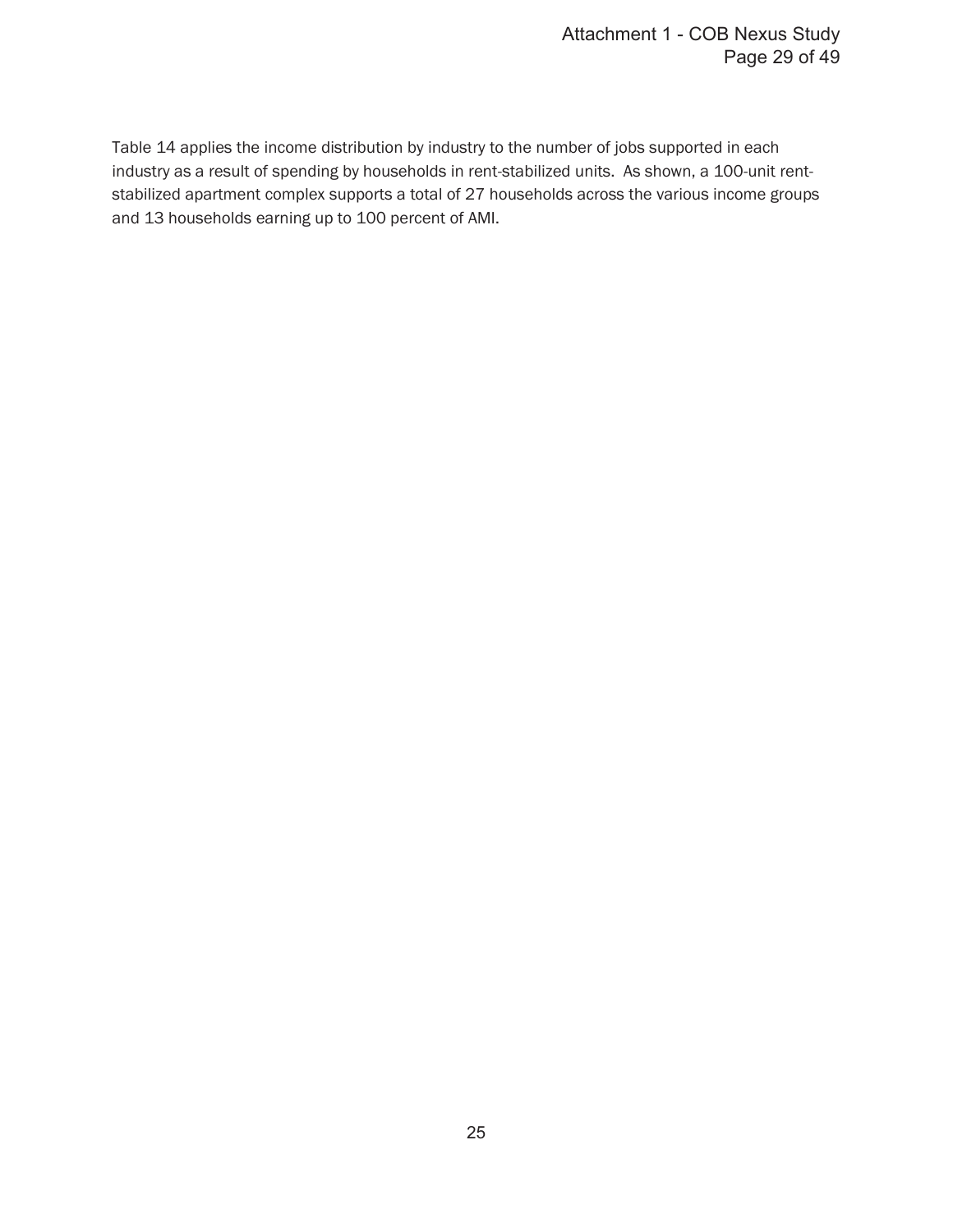| $\tilde{\phantom{a}}$<br>)<br>)<br>  |  |
|--------------------------------------|--|
|                                      |  |
|                                      |  |
|                                      |  |
|                                      |  |
|                                      |  |
| ֧֖֖֧֧֚֚֚֚֚֚֚֚֚֚֚֚֚֚֚֚֚֚֚֚֝֓ <u>֓</u> |  |
|                                      |  |
|                                      |  |
|                                      |  |
|                                      |  |
|                                      |  |
|                                      |  |
|                                      |  |
|                                      |  |
|                                      |  |
|                                      |  |
|                                      |  |
|                                      |  |
|                                      |  |
|                                      |  |
|                                      |  |
| ;<br>;<br>;                          |  |
|                                      |  |
| $\frac{1}{2}$                        |  |
|                                      |  |
|                                      |  |
| ;<br>)                               |  |
|                                      |  |
| :<br>:<br><                          |  |
|                                      |  |
|                                      |  |
|                                      |  |
|                                      |  |
|                                      |  |
|                                      |  |
|                                      |  |
|                                      |  |
|                                      |  |
|                                      |  |
|                                      |  |
|                                      |  |
|                                      |  |
| ļ                                    |  |
|                                      |  |
|                                      |  |
|                                      |  |
|                                      |  |
| $\frac{1}{2}$                        |  |
| ł                                    |  |
| 3<br>5<br>5                          |  |
| $\mathbf$                            |  |
| Ī                                    |  |
|                                      |  |
|                                      |  |
|                                      |  |
| ś                                    |  |
| ĺ<br>í                               |  |
| l<br>ĵ<br>l                          |  |
|                                      |  |
|                                      |  |
|                                      |  |
| Tahle                                |  |

|                           |                                                           |              |                   |           |           | Estimated Jobs by Percent of AMI (b) |                  |              |
|---------------------------|-----------------------------------------------------------|--------------|-------------------|-----------|-----------|--------------------------------------|------------------|--------------|
|                           |                                                           | <b>Total</b> | Up to 30%         | $30\%$ to | $50\%$ to | $20\%$ to                            | $100%$ to        | Above        |
| <b>NAICS Code</b>         | Industry                                                  | Jobs (a)     | ξ                 | 50% AMI   | 80% AMI   | 100% AMI                             | 120% AMI         | 120% AM      |
| Private Sector            |                                                           |              |                   |           |           |                                      |                  |              |
| $11, 21$<br>23            | Agriculture and Natural Resources                         | 0.24         | 0.04              |           | 0.04      | 0.04                                 | 0.02             | 0.06         |
|                           | Construction                                              | 0.34         | 0.05              | 0.04      | 0.05      | 0.06                                 | 0.03             | 0.11         |
| $31 - 33$                 | Manufacturing                                             | 0.92         | 0.05              | 0.07      | 0.08      | 0.12                                 | 0.08             | 0.52         |
|                           | Wholesale Trade                                           | 1.59         |                   | 0.15      | 0.18      | 0.25                                 |                  |              |
| 42<br>44-45<br>48-49, 22  | Retail Trade                                              | 8.86         | $27740$<br>0.1400 | 1.08      | 1.08      | 1.56                                 | 0.80             | 0.75<br>3.16 |
|                           | and Utilities<br>Transportation, Warehousing,             | 1.47         |                   | 0.15      | 0.18      | 0.27                                 | 0.14             | 0.57         |
|                           | Information                                               | 0.92         |                   | 0.05      | 0.06      | 0.11                                 | 0.08             | 0.58         |
| 52-53                     | Estate<br>Finance, Insurance, and Real                    | 7.39         | 0.45              | 0.48      | 0.64      | 0.97                                 | 0.67             | 4.17         |
|                           | Professional, Scientific, & Technical Services, & Mgmt of | 2.43         | 0.11              | 0.10      | 0.12      | 0.24                                 | 0.18             | 1.68         |
| 54-55                     | Companies                                                 |              |                   |           |           |                                      |                  |              |
| 56                        | Administrative and Support and Waste Management Services  | 2.16         | 0.37              | 0.35      | 0.31      | 0.39                                 | 0.17             | 0.57         |
|                           | Educational Services                                      | 2.02         | 0.19              | 0.16      | 0.19      | 0.30                                 | 0.19             | 0.99         |
| 82                        | Health Care and Social Assistance                         | 6.99         | 0.62              | 0.62      | 0.69      | 1.03                                 | 0.64             | 3.38         |
| $71 - 72$                 | Leisure and Hospitality                                   | 6.97         | 1.11              | 1.13      | 1.02      | 1.17                                 | 0.58             | 1.94         |
|                           | Administration<br>Other Services Except Public            | 4.39         | 0.71              | 0.62      | 0.59      | 0.74                                 | 0.41             | 1.32         |
| All Government Employment |                                                           | 0.43         | 0.03              | C.O       | 0.04      | 0.06                                 | 0.05             | 0.22         |
|                           | <b>Total Jobs</b>                                         | 47.11        | 5.22              | 5.06      | 5.27      | 7.33<br>4.13                         | $4.19$<br>$2.36$ | 20.02        |
|                           | Number of Households (a)                                  | 26.55        | 2.94              | 2.85      | 2.97      |                                      |                  | 11.28        |
|                           |                                                           |              |                   |           |           |                                      |                  |              |

Notes:

(a) Total Jobs is output of IMPLAN model, and shows direct, indirect, and induced employment generated by household spending. Columns to right<br>may not sum to Total Jobs due to independent rounding. (a) Total Jobs is output of IMPLAN model, and shows direct, indirect, and induced employment generated by household spending. Columns to right

may not sum to Total Jobs due to independent rounding.

(b) Based on 2012 HCD Income Limits. (b) Based on 2012 HCD Income Limits.

(c) Average number of workers per worker household calculated for Alameda County based on American Community<br>Community Survey data, 2008-2012. (c) Average number of workers per worker household calculated for Alameda County based on American Community

Total Workers 725,920 Community Survey data, 2008-2012. Total Workers

725,920<br>409,157  $1.8$ Total Households with Workers 409,157 *Avg. Workers per Household 1.8* Total Households with Workers Avg. Workers per Household

Sources: American Community Survey, 2008-2012, including the Public User Microdata Sample; CA Department of Housing and Community Development, 2012; BAE, 2014 Sources: American Community Survey, 2008-2012, including the Public User Microdata Sample; CA Department of Housing and Community Development, 2012; BAE, 2014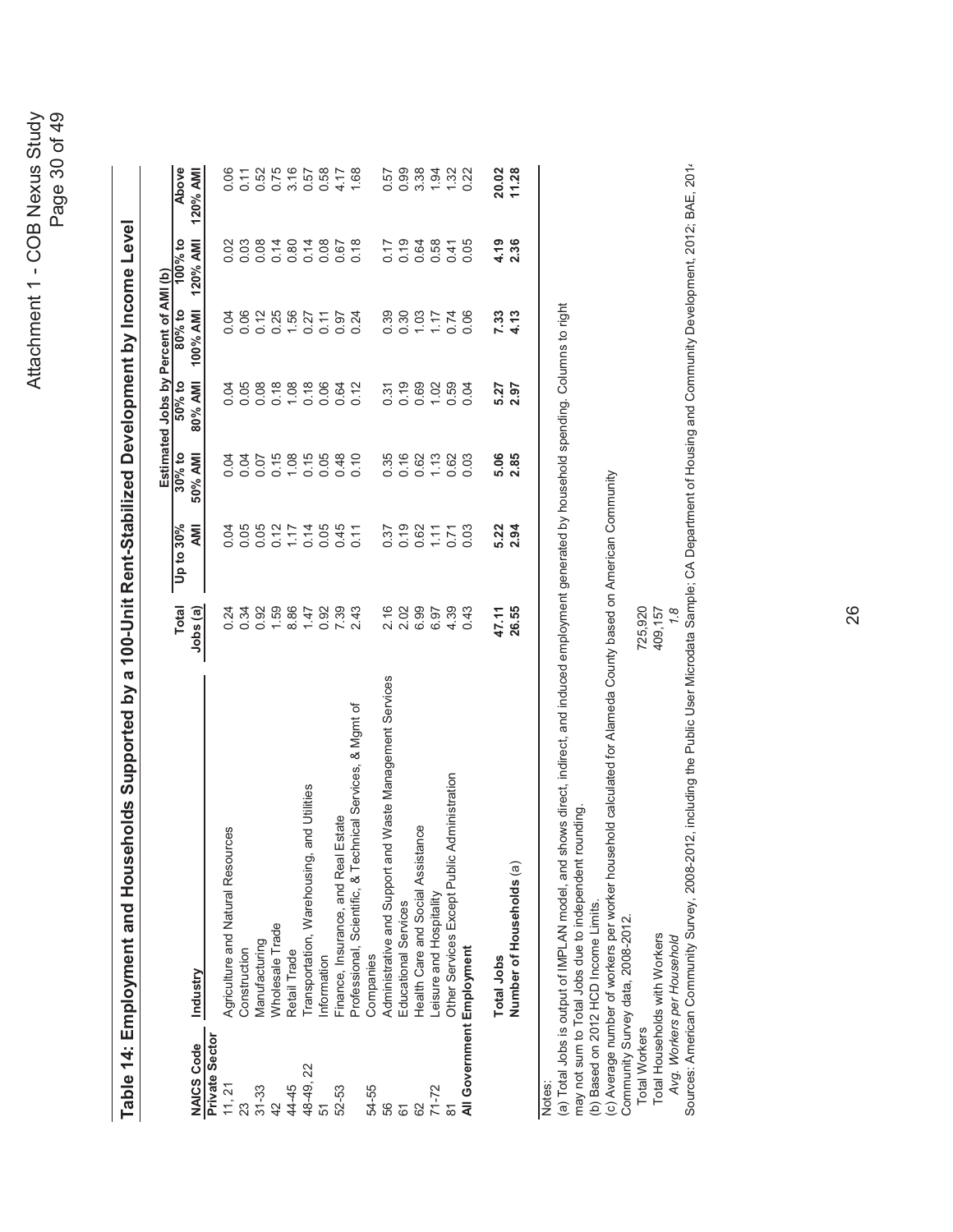#### *Step 1D: Determine the net increase in the number of lower-income workers generated by spending from households in replacement units*

In order to determine the impact of spending by households in new replacement units, the nexus analysis compares the number of lower-income households supported by expenditures from households in rent-controlled units to the number of lower-income households induced by expenditures from households in replacement units. Because replacement units would be new, the employment induced by replacement units can be assumed to be equivalent to the employment induced by other new multifamily rental units in Berkeley.

The net increase in lower-income households induced by spending from tenants in new replacement units is shown in Table 15, based on the number of households induced by a new rental project (as shown Table 9) and the number of households supported by a rent-stabilized project (as shown in Table 14).

#### **Table 15: Net Increase in Households by Income Level Generated by Spending from Tenants in 100 Replacement Units**

|                                                                       |                   |              |           |         |           | Estimated Households by Percent of AMI (b) |       |
|-----------------------------------------------------------------------|-------------------|--------------|-----------|---------|-----------|--------------------------------------------|-------|
|                                                                       | Total             | Up to $30\%$ | $30\%$ to | 50% to  | $80\%$ to | 100 $%$ to                                 | Above |
|                                                                       | <b>Households</b> | AMI          | 50% AMI   | 80% AMI | 100% AMI  | 120% AMI 120% AMI                          |       |
| New Households from Employment<br>Generated by New Rental Project (a) | 52.57             | 5.83         | 5.65      | 5.88    | 8.18      | 4.68                                       | 22.34 |
| Households Supported by Average<br>Rent-Stabilized Project (b)        | 26.55             | 2.94         | 2.85      | 2.97    | 4.13      | 2.36                                       | 11.28 |
| <b>Net Number of Households</b>                                       | 26.02             | 2.88         | 2.80      | 2.91    | 4.05      | 2.32                                       | 11.06 |

Notes:

(a) From Table 9.

(b) From Table 14.

Sources: American Community Survey, 2008-2012, including the Public User Microdata Sample; CA Department of Housing and Community Development, 2012; BAE, 2014.

#### Step 2: Calculate Cost to House Lower-Income Households

The next step in the nexus analysis is to calculate the cost to house the net increase in lower-income households calculated in Step 1. The methodology used to calculate the cost to house the net increase in lower-income households induced by replacement units is the same as the methodology used to calculate the cost to house the total number of lower-income households induced by new units, and is outlined below. As detailed in the previous chapter, this is done by determining the per unit "financing gap" between the cost to develop an affordable unit and the amount the developer can borrow to build the unit.

#### *Step 2A: Determine the permanent loan developers can secure to build an affordable unit*

Affordable housing developers are able to secure a permanent loan based on their net operating income (NOI) per unit. NOI is equal to rental income less operating expenses and vacancy. As shown in Table 11 and Table 16, households can afford monthly rents ranging from \$569 for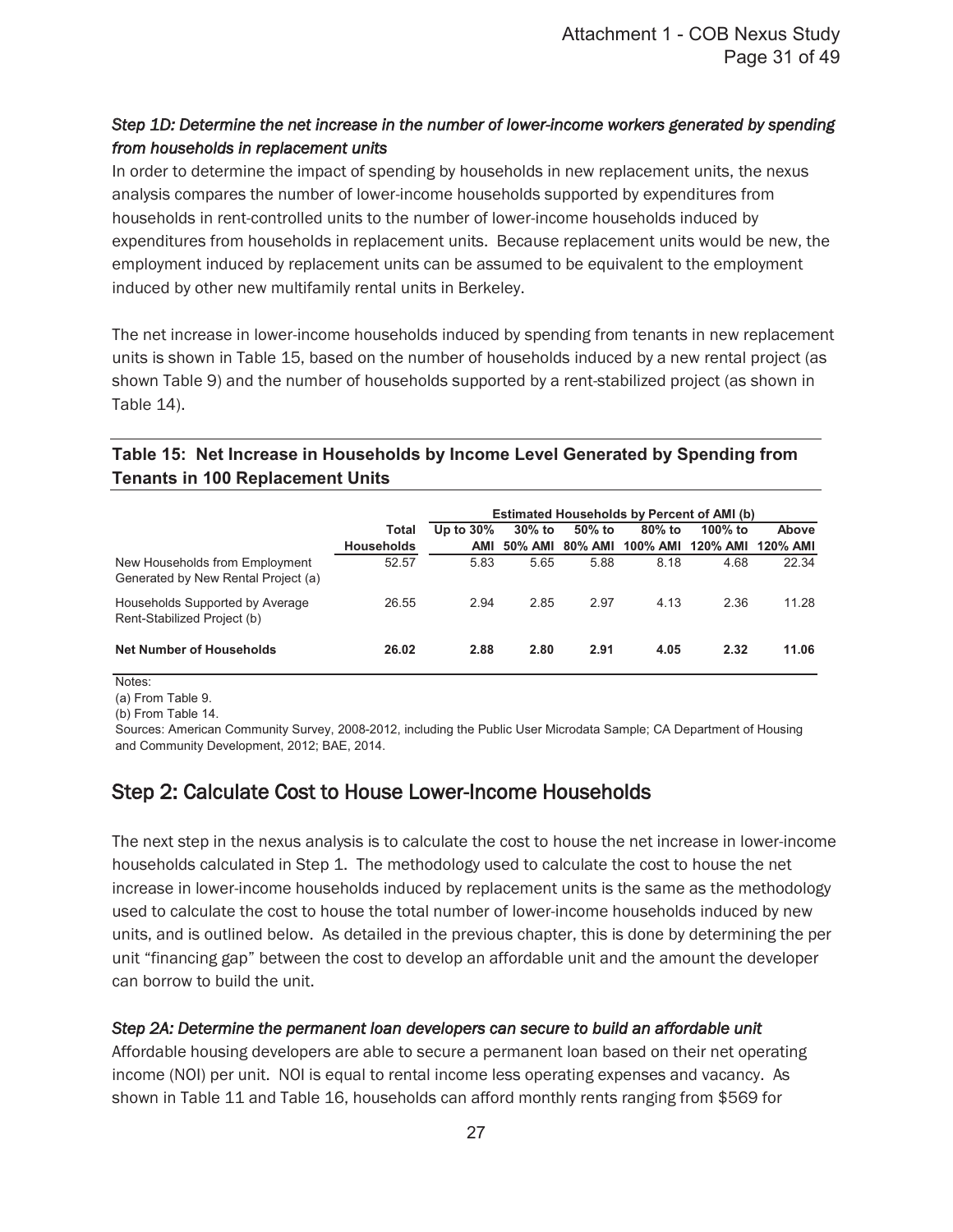extremely low-income households to \$2,042 for households at 100 percent of AMI. These rents are based on household income limits for three-person households and assuming households spend 30 percent of their income on rent and utilities. As shown in Table 16, the loan amount ranges from approximately \$5,200 per unit for extremely low-income units to \$184,700 for units serving households at 100 percent of AMI.

#### *Step 2B: Calculate the financing gap per affordable unit*

 $\overline{a}$ 

The financing gap per affordable unit is equal to the total development cost less the supportable loan amount per unit. According to cost data provided on applications for 2014 low-income housing tax credits, the average development cost for affordable housing in Berkeley and the surrounding area is approximately \$429,400 per unit.<sup>14</sup> Based on the supportable loan amount calculated in Step 2A, the financing gap per affordable unit ranges from \$424,200 for extremely low-income units to \$244,700 for units serving households at 100 percent of AMI.

#### *Step 2C: Apply the per unit financing gap to the net increase in lower-income households generated by spending by tenants in new replacement units*

The final step in calculating the impact fee is to apply the financing gap per unit to the net increase in the number of units demanded at each income level (from Step 1D). As shown in Table 16, the cost to address the net increase in affordable housing need generated by a replacement rental development is \$4.18 million for a 100-unit apartment complex, resulting in a per unit fee of \$41,800.

<sup>14</sup> This weighted average cost is based on data from 7 developments with a total of 392 units in Berkeley and neighboring cities.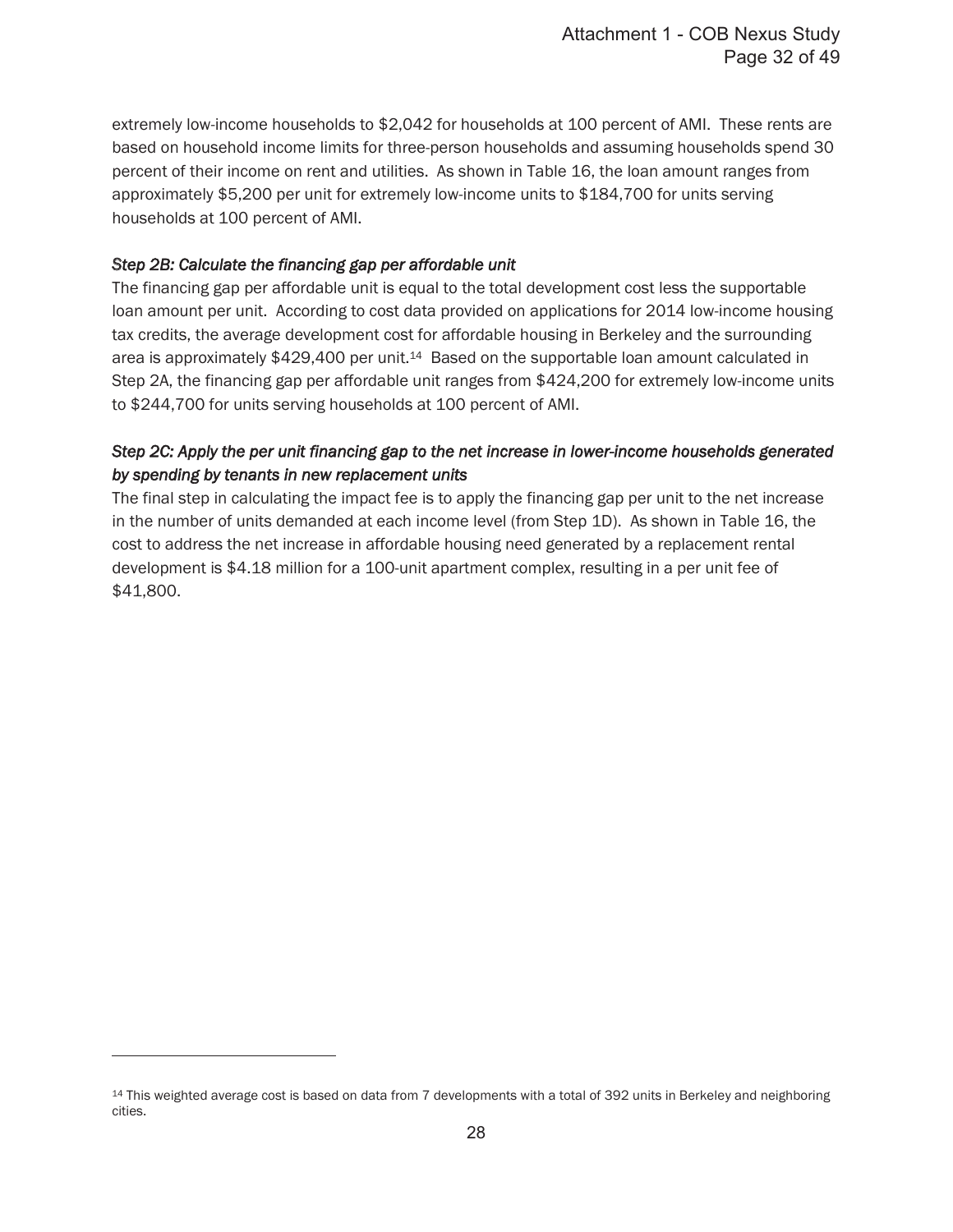# **Table 16: Affordable Housing Impact Fee Calculation for Replacement Rental Units**  Table 16: Affordable Housing Impact Fee Calculation for Replacement Rental Units

| Financing Gap Analysis                                                                  |                          |                                  |                        |                        |                                                                                                                 |
|-----------------------------------------------------------------------------------------|--------------------------|----------------------------------|------------------------|------------------------|-----------------------------------------------------------------------------------------------------------------|
| Total Affordable Unit Development Costs                                                 | \$429,400                |                                  |                        |                        | Interviews with affordable housing developers & data from<br>funding applications for recent projects<br>Source |
| Term of Loan (months)<br>Debt Coverage Ratio<br><b>Financing Terms</b><br>Interest Rate | 6.0%<br>1.30<br>30       |                                  |                        |                        | Data from funding applications for recent projects                                                              |
|                                                                                         |                          | Income Level as a Percent of AMI |                        |                        |                                                                                                                 |
| Household Income Limit                                                                  | Up to $30\%$<br>\$25,250 | 31%-50%<br>\$42,100              | 51%-80%<br>\$60,850    | \$84,150<br>80%-100%   | Based on a 3-person HH, CA Dept. of Housing & Comm. Dev.                                                        |
| Affordable Monthly Rent per Unit                                                        | \$569                    | \$991                            | \$1,459                | \$2,042                | 30% of income to rent and utilities                                                                             |
| Monthly Operating Expenses                                                              | \$500                    | \$500                            | \$500                  | \$500                  | Data from funding applications for recent projects                                                              |
| Vacancy                                                                                 | 5%                       | 5%                               | 5%                     | 5%                     | Interviews with affordable housing developers                                                                   |
| Net Operating Income per Unit                                                           | \$41                     | \$441                            | \$886.29               | \$1,440                | Affordable Monthly Rent less Operating Expenses & Vacancy                                                       |
| Monthly Supportable Debt Service per Unit                                               | 531                      | \$339                            | \$682                  | \$1,107                | Previous row divided by Debt Coverage Ratio                                                                     |
| Financing Gap per Affordable Unit<br>Loan Amount                                        | \$5.233<br>\$424,167     | \$56,578<br>\$372,822            | \$113,712<br>\$315,688 | \$184,710<br>\$244,690 | Total Development Costs less Loan Amount<br>Based on financing terms above                                      |
| <b>Fee Calculation</b>                                                                  |                          |                                  |                        |                        |                                                                                                                 |
| Net New Units Demanded<br>Total Financing Gap                                           | 2.88<br>\$1,223,534      | \$1,042,852<br>2.80              | \$919,399<br>2.91      | 4.05<br>\$991,021      | Product of prior row and Financing Gap per Affordable Unit<br>See Table 15                                      |
| Max. Impact Fee per 100-Unit Development<br>Max. Impact Fee per Unit                    | \$4,176,806<br>\$41,768  |                                  |                        |                        | Sum of columns in previous row<br>Prior row divided by 100                                                      |

Sources: Interview with affordable housing developers, 2014; California HCD, 2014; http://www.treasurer.ca.gov/ctcac/2014/application.asp, 2014; City of<br>Berkeley, 2014; BAE, 2014. Sources: Interview with affordable housing developers, 2014; California HCD, 2014; http://www.treasurer.ca.gov/ctcac/2014/application.asp, 2014; City of Berkeley, 2014; BAE, 2014.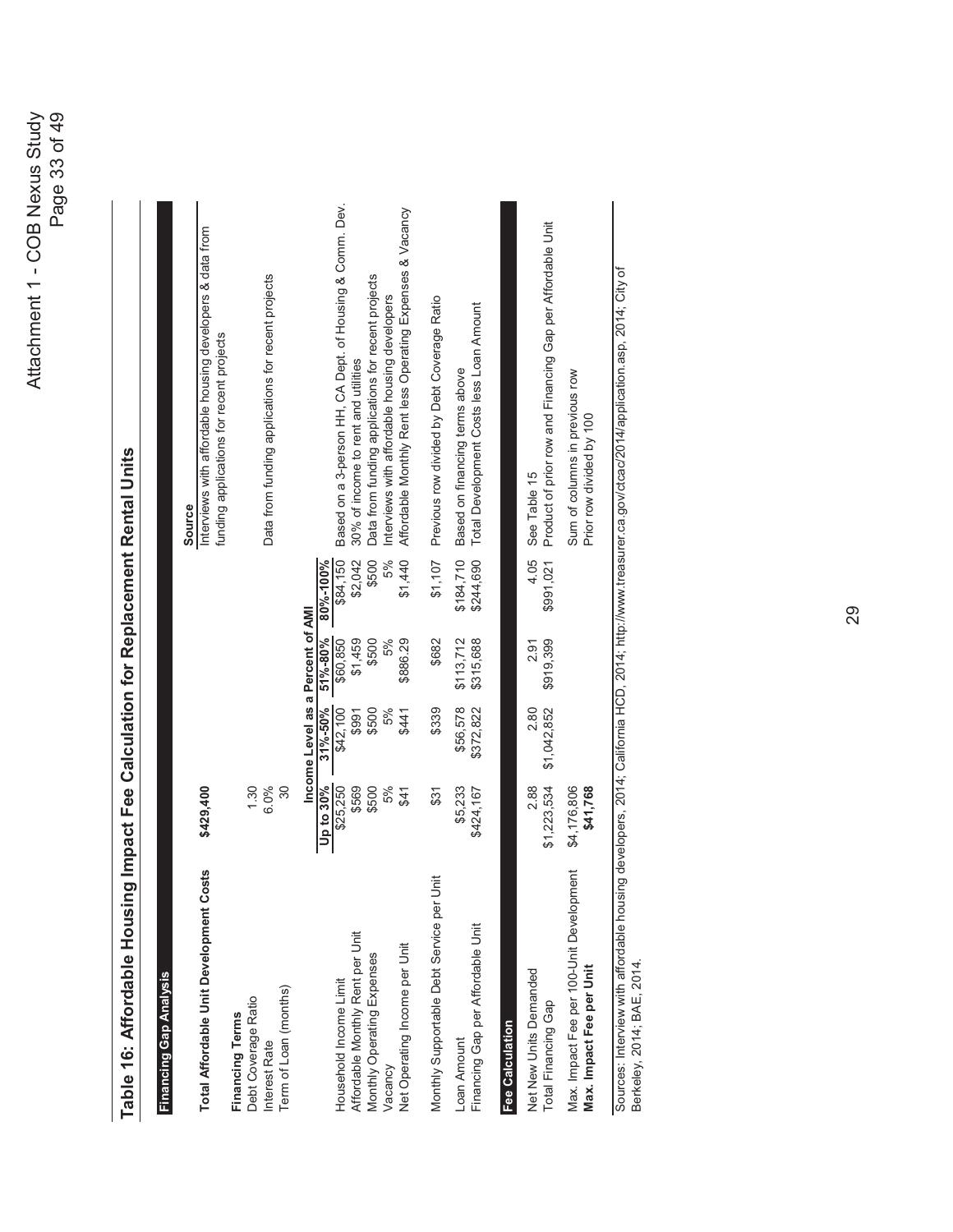#### **Findings**

This study presents the maximum legally justifiable affordable housing fee that could be charged on rental units that are built to replace rental units that are demolished or destroyed, based on the identified net increase in the need for new affordable housing. As noted above, the maximum per unit fee supported by this nexus study is \$41,800 for replacement multifamily rental developments (see Table 16). In other words, the City could charge developers of new replacement units up to \$41,800 per market-rate unit to be developed to replace units that demolished or destroyed. Assuming an average unit size of 752 square feet (see Appendix A) for new apartment units in Berkeley, a \$41,800 fee for rental units would translate into \$55.55 per square foot.

As discussed in the previous chapter, the fee rates presented in this chapter are the maximum fee rates that the City of Berkeley may legally charge, and the City may adopt a fee that is lower than the maximum legal amount in order to account for financial feasibility concerns. The following chapter of this report will evaluate the financial feasibility of market-rate residential development in Berkeley to estimate feasible fee rates that will not impinge on housing production in the City.

In addition to the increased demand for lower-income households calculated by the preceding methodology, there is another impact on the supply of affordable units. The demolition of an older unit, and its subsequent replacement with a higher rent new unit, removes a more affordable unit from the market, even if it preserves the same number of units in the market. The exact magnitude of this loss is situation specific. As such, it does not lend itself to the easy calculation of a single fee applicable to all replacement units. In order to properly quantify the proportional impact from a specific demolition proposal a formula would have to be developed that would at a minimum take into account the rental history of the units demolished, the assumed average rent of the replacement units and the proposed size of the replacement units. Devising such a formula was beyond the scope of this nexus study update. The maximum supportable impact fee calculated with the study methodology already exceeds the feasible impact fee so further quantifying the impacts as discussed above would only continue to increase the maximum supportable fee above the feasible fee at this time. If the Council wished to pursue this calculation a further investigation would be need to define a formula capable of determining on a situation specific basis the impact of unit demolitions.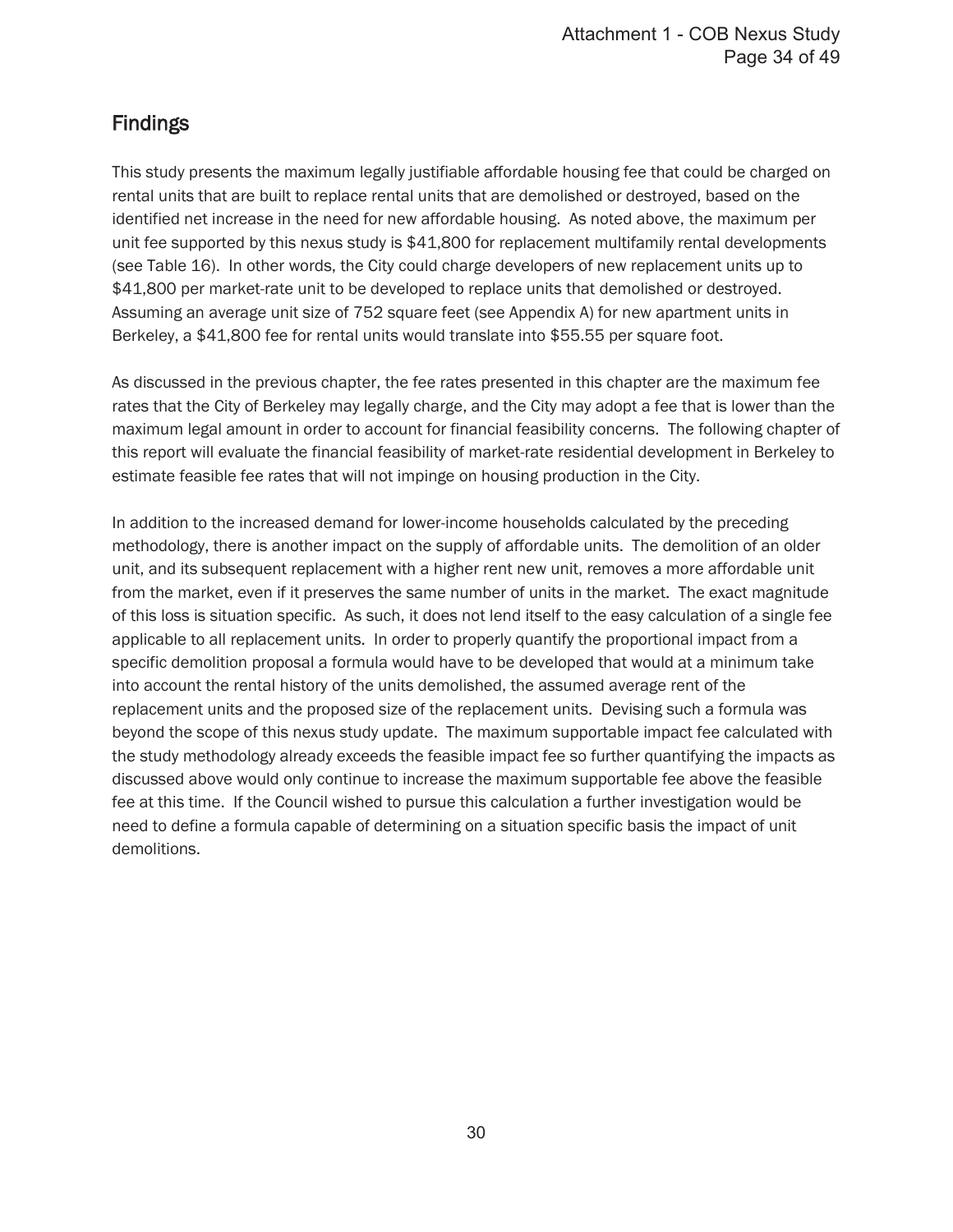# FINANCIAL FEASIBILITY ANALYSIS

This chapter considers refining the maximum fee amounts identified in the previous chapters by analyzing the maximum amount of fee that can be paid by a market rate project, and still create financially feasible market returns necessary to produce new market rate housing in Berkeley.

#### Methodology and Analysis

The financial feasibility testing relies on a static pro forma analysis of typical development projects, including all requisite inclusionary units, parking, impact fees, and other costs. The measure of return, which allows for analysis without considering specific combinations of debt and equity (e.g. leverage), is a simple measure of overall profit compared to total cost. This measure of return is called Return on Cost (ROC); developers typically seek at least a 10 to 12 percent ROC to consider a project feasible.

The pro forma analysis shows the ROC generated by four prototype projects in Berkeley, all of which consist of three stories of multifamily rental units above ground-floor retail space and podium parking. All residential units in the prototype projects are two-bedroom units measuring 900 square feet on average. This average unit size is based on the average size among new two-bedroom units in Berkeley, as shown in Appendix A, rounded to the nearest 100 square feet. The development program includes 6,000 square feet of retail space and 93 parking spaces.

Development standards such as floor area ratio (FAR), parking requirements, and open space requirements are based on zoning provisions in the West Berkeley Commercial (C-W) zoning district, which is an area in which there has been recent development interest and activity and which currently has some potential development sites. The maximum FAR in the C-W zoning district is 3.0, with a 50-foot height limit for mixed-use projects. Parking requirements in the C-W zoning district call for one parking space per residential unit and one space per 500 square feet of commercial floor area for most commercial uses. The C-W zoning district calls for 40 square feet of open space per residential unit. These development standards are similar to development standards in many of the other zoning districts in Berkeley that allow for multifamily residential development.

The four projects that are analyzed include two rental projects and two condominium projects. Alternative A1 shows the ROC for a rental project based on the current Housing Impact Fee, while Alternative A2 shows the ROC for a rental project using a higher fee rate. Alternative B1 shows the ROC for a condominium project that provides inclusionary units per the City's inclusionary ordinance and Alternative B2 shows the ROC for a condominium project that provides a Housing Impact Fee in lieu of providing the inclusionary units. Sensitivity testing was conducted on Alternatives A2 and B2 to determine the maximum Housing Impact Fee rates that can be assessed while ensuring a reasonable rate of return to the developer.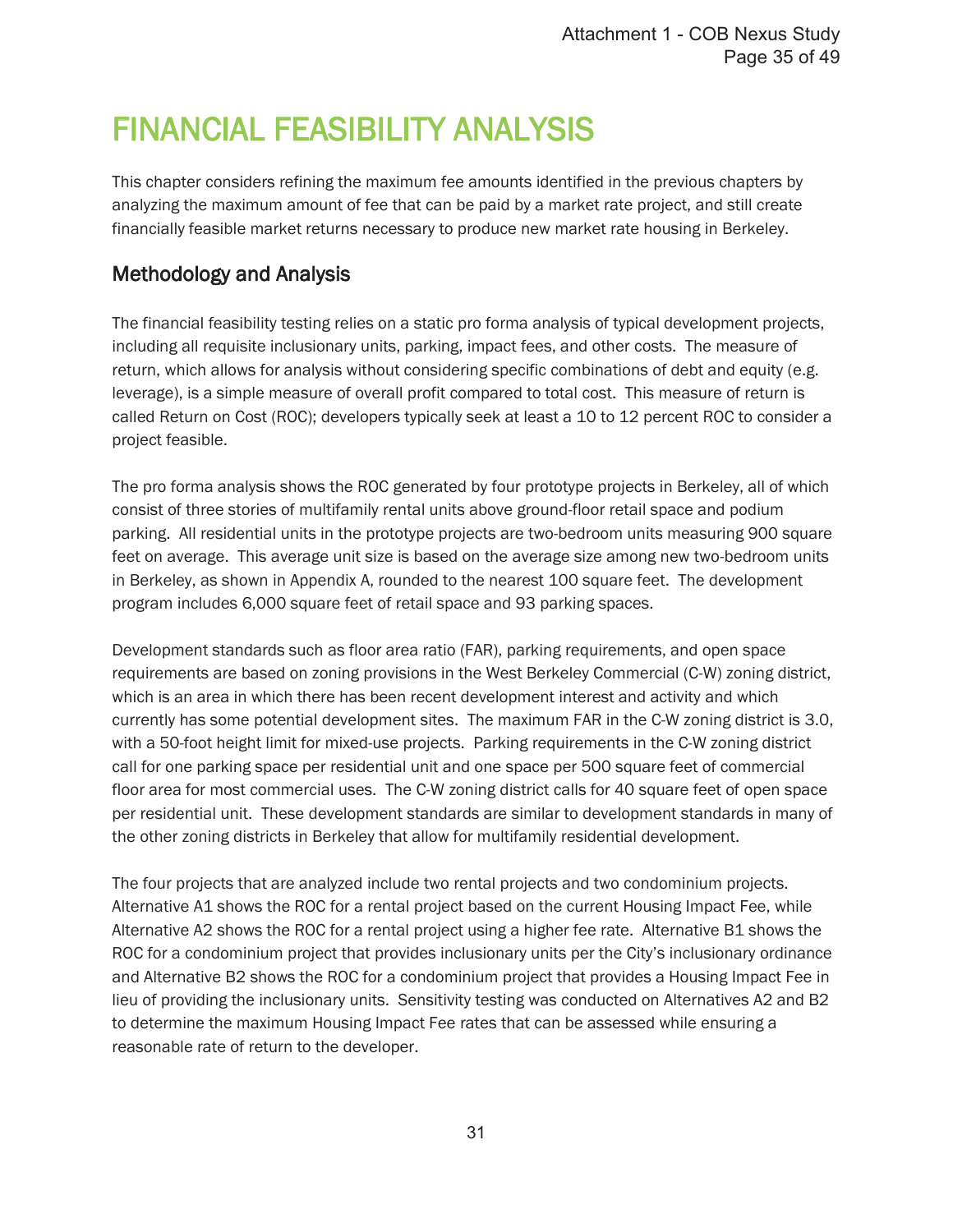The pro forma analysis was conducted on a conservative basis, using estimates for land costs, construction costs, and other expenses that are at the high end of the likely range and rental rates and sale prices that reflect the current average. Developer returns for individual projects may vary from the returns shown in the pro forma analysis based on factors specific to each project, and would likely be slightly higher than what is shown, but could also be lower if interest rates increased substantially or due to shifts in other factors analyzed.

As mentioned above, the minimum profit for a feasible project, measured by ROC, is typically between 10 and 12 percent. However, to account for zones with lower height limits or allowable FAR, more open space requirements, or other provisions that may reduce overall return, as well as to provide policy adaptability if economic conditions change (e.g., higher interest rates or variations in costs), the fee rates tested in the pro forma analysis allow for feasible projects with profit margins that exceed this threshold.

Multifamily Rental Development: Alternative A1 shows the ROC for a rental project on which the Housing Impact Fee is assessed at the current fee rate (\$28,000 per market rate unit). Monthly rental rates are based on the average rent for new two-bedroom units in Berkeley, as shown in Appendix A. The ROC in Alternative A1 is 15.5 percent, indicating a profit to the developer that exceeds the amount needed to make a project feasible.

Sensitivity testing was conducted in Alternative A2 to determine the maximum Housing Impact Fee that can be charged to developers of new multifamily rental projects while maintaining development feasibility. As shown, a Housing Impact Fee can be assessed at a rate of \$34,000 per unit while providing 13.9 percent ROC to the developer, indicating that the Housing Impact Fee for market rate rental units can be increased to \$34,000 per unit while continuing to allow for a reasonable return.

Condominium Development: Alternative B1 shows the ROC for a condominium project that provides 20 percent of units to be sold at affordable sale prices in accordance with the City's Inclusionary Housing Ordinance. The sale price for inclusionary units (\$198,700) is based on the City's 2014 allowable sale price for affordable inclusionary units measuring 850 to 999 square feet. The average market rate sale price used in the analysis is based on the average sale price among all twobedroom condominiums sold in Berkeley between July 2013 and July 2014 (approximately \$567,000). However, because most, if not all, sales of recent condominiums in Berkeley consist of resales of existing units, the analysis uses an estimated sale price for new condominiums that is ten percent higher than the average among recent sales.15 As shown, the ROC in Alternative A1 is 16.4 percent, indicating a profit to the developer that exceeds the amount needed to make a project feasible.

Alternative B2 shows the ROC for a condominium project that provides a Housing Impact Fee rather than the inclusionary units. Sensitivity testing was conducted to determine the maximum Housing

 $\overline{a}$ 

<sup>15</sup> Data for resales are used because no data on recent sales of new condominiums in Berkeley are available.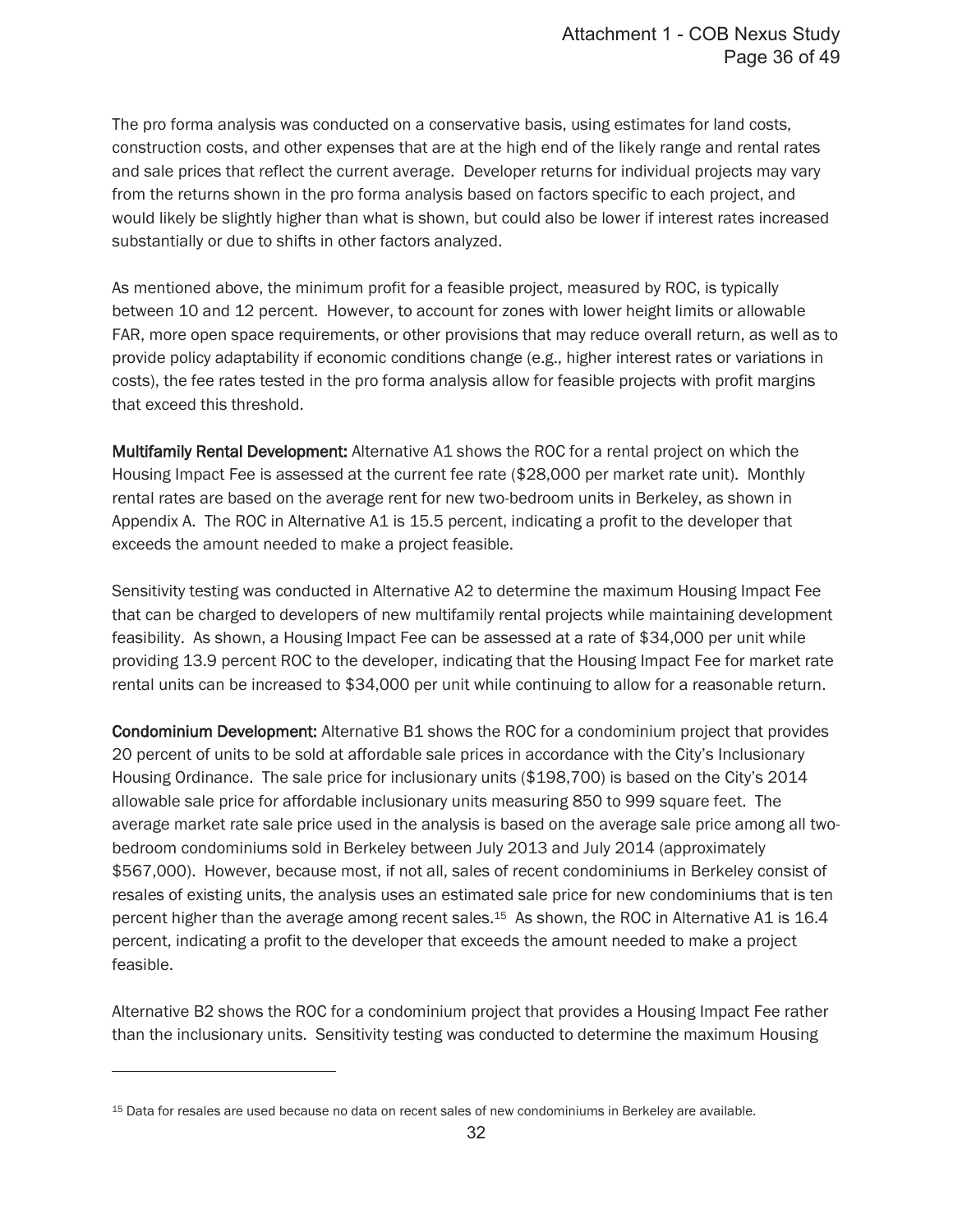Impact Fee rate that can be charged to developers of new condominium projects while maintaining development feasibility. As shown, a Housing Impact Fee can be assessed at a rate of \$75,000 per unit while providing 14.0 percent ROC to the developer, indicating that the Housing Impact Fee can be assessed at a rate of \$75,000 per market rate condominium unit while continuing to allow for a reasonable return.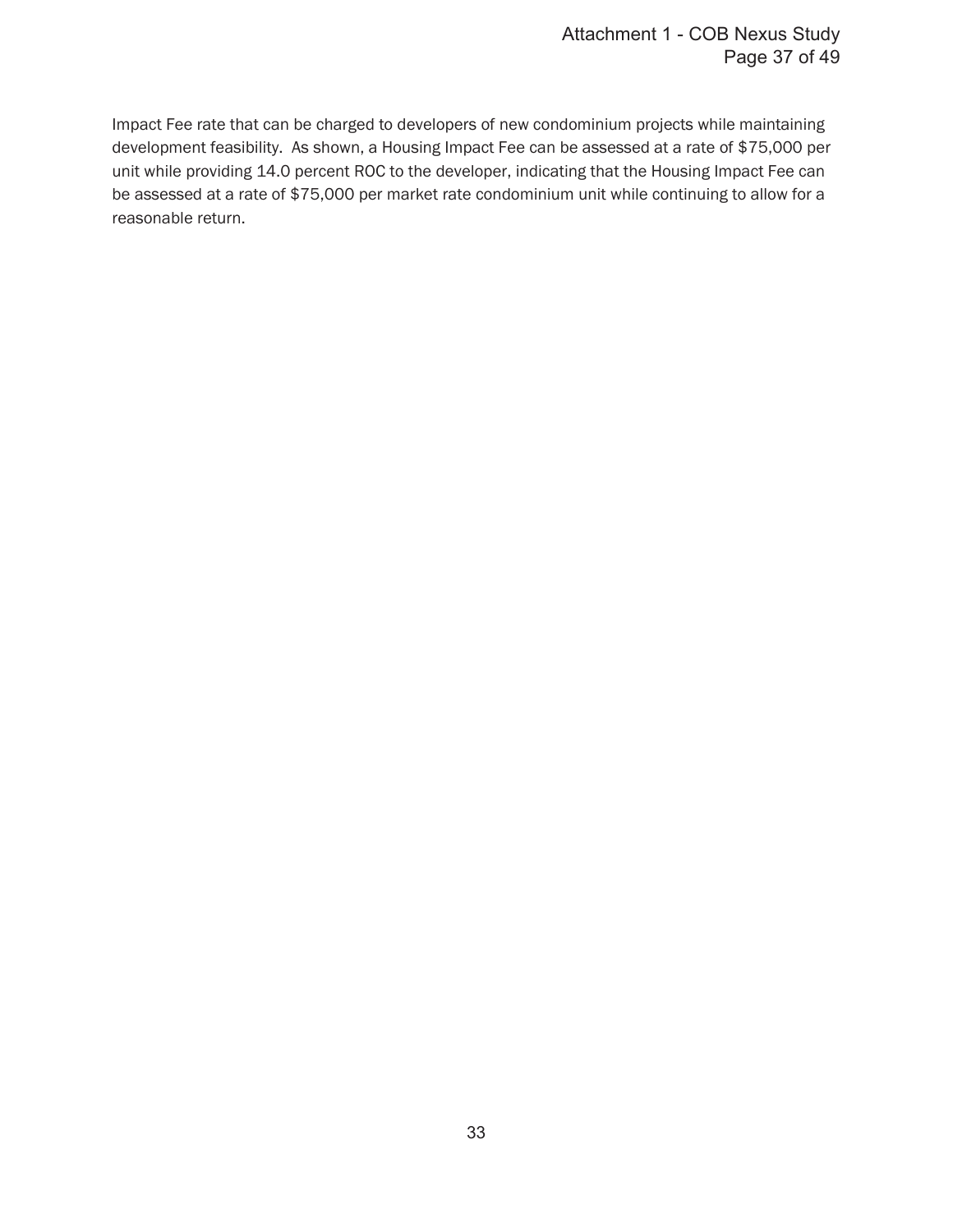#### **Table 17: Berkeley Mitigation Fee Feasibility Analysis**

|                                                |     |            | Rental             |                       | Condo                    |                                       |                                | Rental               |     |                                                                                                | Condo |                             |
|------------------------------------------------|-----|------------|--------------------|-----------------------|--------------------------|---------------------------------------|--------------------------------|----------------------|-----|------------------------------------------------------------------------------------------------|-------|-----------------------------|
|                                                |     | Alt A1     | Alt A <sub>2</sub> | Alt <sub>B1</sub>     | Alt <sub>B2</sub>        |                                       | Alt A1                         | Alt A <sub>2</sub>   |     | Alt <sub>B1</sub>                                                                              |       | Alt <sub>B2</sub>           |
|                                                |     |            |                    | Current               |                          |                                       |                                |                      |     |                                                                                                |       |                             |
|                                                |     |            | Maximu             | (with                 |                          |                                       |                                |                      |     | <b>Current (with)</b>                                                                          |       |                             |
|                                                |     | Current    | m New              | inclusion             | <b>Maximum</b>           |                                       | <b>Current With</b>            | <b>Maximum New</b>   |     | inclusionary Maximum New                                                                       |       |                             |
| <b>Development Assuptions</b>                  |     | With Fee   | Fee                | ary units)            | <b>New Fee</b>           | Pro Forma Analysis                    | Fee                            |                      | Fee | units)                                                                                         |       | Fee                         |
| Site Size (acres) (a)                          |     | 1.00       | 1.00               | 1.00                  | 1.00                     | <b>Land Cost</b>                      | \$ 4,791,600 \$ 4,791,600      |                      |     | 4,791,600 \$<br>- \$                                                                           |       | 4,791,600                   |
| Land Cost and Prep/sq.ft.                      |     | \$<br>110  | \$<br>110          | \$<br>110             | \$<br>110                |                                       |                                |                      |     |                                                                                                |       |                             |
| FAR                                            |     | 3.0        | 3.0                | 3.0                   | 3.0                      | Residential                           |                                |                      |     |                                                                                                |       |                             |
| Total Buildable Square Feet per FAR            |     | 130,680    | 130,680            | 130,680               | 130,680                  | Hard Costs for Units                  |                                |                      |     | \$19,668,200 \$19,668,200 \$22,870,000 \$                                                      |       | 22,870,000                  |
| <b>Number of Floors</b>                        |     |            | 4                  | 4                     |                          | Soft Costs                            | \$<br>3,933,640 \$             | 3,933,640 \$         |     | 4,574,000                                                                                      | \$    | 4,574,000                   |
| Developable Footprint/1st Floor (b)            |     | 39,200     | 39,200             | 39,200                | 39,200                   | Current Fees (exc. Affordable)        | 286,416 \$<br>-\$              | 286,416 \$           |     | 286,416 \$                                                                                     |       | 286,416                     |
| Gross Sq. Ft. Residential (c)                  |     | 91,480     | 91,480             | 91,480                | 91,480                   | Affordable In-Lieu                    | 2,268,000 \$<br>\$             | 2,754,000 \$         |     |                                                                                                | \$    | 6,075,000<br>\$1,620,000,00 |
| <b>Residential Units</b>                       |     |            |                    |                       |                          | Parking for Units<br>Subtotal         | \$                             |                      |     | 1,620,000 \$1,620,000.00 \$1,620,000.00<br>\$27,776,256 \$28,262,256 \$29,350,416 \$35,425,416 |       |                             |
| Less: Common Area Residential                  | 20% | (18, 296)  | (18, 296)          | (18, 296)             | (18, 296)                |                                       |                                |                      |     |                                                                                                |       |                             |
| Sq, Feet for Residential Units                 |     | 73,184     | 73,184             | 73,184                | 73,184                   | Retail                                |                                |                      |     |                                                                                                |       |                             |
| Size per Unit (all 2-bedroom) (d)              |     | 900        | 900                | 900                   | 900                      | <b>Hard Costs</b>                     | \$<br>900,000 \$               | 900,000 \$           |     | 900,000 \$                                                                                     |       | 900,000                     |
| Number of Units (total)                        |     | 81         | 81                 | 81                    | 81                       | Soft Costs                            | \$<br>180,000                  | 180,000 \$<br>- \$   |     | 180,000 \$                                                                                     |       | 180,000                     |
| Number of Market Rate Units                    |     | 81         | 81                 | 65                    | 81                       | <b>Current Fees</b>                   | \$<br>$\overline{\phantom{a}}$ | \$<br>÷,             |     | \$<br>٠                                                                                        | \$    | ×.                          |
| Number of Affordable Units                     | 20% |            |                    | 16                    | $\overline{\phantom{0}}$ | Parking for Retail                    | \$<br>240,000                  | 240,000 \$<br>- \$   |     | 240,000 \$                                                                                     |       | 240,000                     |
| Vacancy Rate (for rental)                      |     | 5.0%       | 5.0%               |                       |                          | Subtotal                              | \$<br>1,320,000                | 1,320,000 \$<br>- \$ |     | 1,320,000                                                                                      | - \$  | 1,320,000                   |
|                                                |     |            |                    |                       |                          |                                       |                                |                      |     |                                                                                                |       |                             |
| Pricing                                        |     |            |                    |                       |                          | <b>Total Costs Before Financing</b>   |                                |                      |     | \$33,887,856 \$34,373,856 \$35,462,016 \$41,537,016                                            |       |                             |
| Market Rate Rent/Momth (e)                     |     | \$3,400    | \$3,400            |                       |                          |                                       |                                |                      |     |                                                                                                |       |                             |
| Market Rate Condo Sale Price (f)               |     |            |                    | \$620,000             | \$620,000                | <b>Financing Costs</b>                |                                |                      |     |                                                                                                |       |                             |
| Affordable Condo Sale Price (q)                |     |            |                    | \$198,700             | \$198,700                | Interest                              | 1,387,708 \$<br>\$             | 1,407,609 \$         |     | 1,452,170 \$                                                                                   |       | 1,700,941                   |
|                                                |     |            |                    |                       |                          | Fees/Points                           | \$<br>474,430 \$               | 481,234              |     | \$<br>496,468                                                                                  | \$    | 581,518                     |
| Parking For Residential Units                  |     |            |                    |                       |                          | <b>Subtotal</b>                       | \$<br>1,862,138 \$             | 1,888,843 \$         |     | 1,948,638 \$                                                                                   |       | 2,282,459                   |
| Parking Ratio (per unit)                       |     | 1.00       | 1.00               | 1.00                  | 1.00                     |                                       |                                |                      |     |                                                                                                |       |                             |
| Number of Spaces - Res                         |     | 81         | 81                 | 81                    | 81                       | <b>Total Project Costs</b>            |                                |                      |     | \$35,749,994 \$36,262,699 \$37,410,654 \$43,819,475                                            |       |                             |
| Sq. Ft. Per Space                              |     | 350        | 350                | 350                   | 350                      | <b>VALUE ANALYSIS</b>                 |                                |                      |     |                                                                                                |       |                             |
| <b>Total For Res Parking</b>                   |     | 28,350     | 28,350             | 28,350                | 28,350                   | Rental Residential                    |                                |                      |     |                                                                                                |       |                             |
|                                                |     |            |                    |                       |                          | <b>Gross Rental Revenue</b>           | 3,304,800 \$<br>\$             | 3,304,800 \$         |     |                                                                                                | \$    |                             |
| <b>Retail Space</b><br>Sq. Ft.                 |     | 6,000      | 6,000              | 6,000                 | 6,000                    | Less: Vacancy                         | \$<br>$(165, 240)$ \$          | $(165, 240)$ \$      |     |                                                                                                | \$    |                             |
|                                                |     |            |                    |                       |                          | Less: Operating Costs                 | \$<br>$(991, 440)$ \$          | $(991, 440)$ \$      |     |                                                                                                | \$    |                             |
| Rent/sq.ft./month (NNN)                        |     | 2.25<br>\$ | 2.25<br>\$         | \$<br>2.25            | 2.25<br>\$               | <b>NOI</b>                            | $2,148,120$ \$<br>\$           | 2,148,120 \$         |     |                                                                                                | \$    |                             |
| Vacancy Rate                                   |     | 10.0%      | 10.0%              | 10.0%                 | 10.0%                    |                                       |                                |                      |     |                                                                                                |       |                             |
| Parking for Retail Space                       |     |            |                    |                       |                          | Retail<br><b>Gross Rental Revenue</b> | 162,000 \$<br>\$               | 162,000 \$           |     | 162,000 \$                                                                                     |       | 162,000                     |
| Parking Ratio (per 1,000 sq. ft.)              |     | 2.0        | 2.0                | 2.0                   | 2.0                      | Less: Vacancy                         | \$<br>$(16,200)$ \$            | $(16,200)$ \$        |     | $(16,200)$ \$                                                                                  |       | (16, 200)                   |
|                                                |     | 12         | 12                 | 12                    | 12                       |                                       |                                |                      |     |                                                                                                |       |                             |
| Number of Spaces - Retail<br>Sq. Ft. Per Space |     | 350        | 350                | 350                   | 350                      | <b>NOI</b>                            | 145,800 \$<br>\$               | 145,800 \$           |     | 145,800 \$                                                                                     |       | 145,800                     |
| <b>Total for Retail Parking</b>                |     | 4,200      | 4,200              | 4,200                 | 4,200                    | <b>Caplitalized Value of Income</b>   |                                |                      |     |                                                                                                |       |                             |
|                                                |     |            |                    |                       |                          | <b>Rental Units</b>                   | \$39,056,727 \$39,056,727 \$   |                      |     |                                                                                                | \$    |                             |
| <b>Construction Costs</b>                      |     |            |                    |                       |                          | Retail                                | \$ 2,243,077 \$                | 2,243,077            |     | \$<br>2,243,077                                                                                | \$    | 2,243,077                   |
| Hard Costs / Sq. Ft. Residential               |     | \$<br>215  | \$<br>215          | \$<br>250             | 250<br>\$                | <b>Total Capitalized Value</b>        | $$41,299,804$ \$ 41,299,804 \$ |                      |     | 2,243,077                                                                                      | \$    | 2,243,077                   |
| Hart Costs /Sq. Ft. Retail                     |     | 150<br>\$  | 150<br>\$          | 150<br>\$             | 150<br>\$                |                                       |                                |                      |     |                                                                                                |       |                             |
| Parking Costs /Space                           |     | \$20,000   | \$20,000           | \$ 20,000             | \$ 20,000                | Condominiums                          |                                |                      |     |                                                                                                |       |                             |
| Soft Costs (as % of hard)                      |     | 20.0%      | 20.0%              | 20.0%                 | 20.0%                    | Gross Sales Revenue                   | \$                             | \$                   |     | \$43,479,200 \$50,220,000                                                                      |       |                             |
| Impact Fees/Res Unit                           |     | \$3,536    | \$3,536            | $\mathbb{S}$<br>3,536 | \$<br>3,536              | Less: Marketing Costs (5%)            | \$                             | \$                   |     | \$<br>$(2, 173, 960)$ \$ $(2, 511, 000)$                                                       |       |                             |
| Impact Fees/Retail Sq. Ft. (h)                 |     | \$<br>5.75 | 5.75<br>\$         | \$<br>5.75            | \$<br>5.75               | <b>Net Sales Revenue</b>              |                                |                      |     | \$41,305,240 \$47,709,000                                                                      |       |                             |
|                                                |     |            |                    |                       |                          |                                       |                                |                      |     |                                                                                                |       |                             |
| <b>Financing Costs</b>                         |     |            |                    |                       |                          | <b>Total Project Value</b>            | 41,299,804                     | 41,299,804           |     | 43,548,317                                                                                     |       | 49,952,077                  |
| Loan-to-Cost Ratio                             |     | 70.0%      | 70.0%              | 70.0%                 | 70.0%                    | Less: Developmet Costs                |                                |                      |     | $$(35,749,994)$ \$ $(36,262,699)$ \$ $(37,410,654)$ \$ $(43,819,475)$                          |       |                             |
| <b>Interest Rate</b>                           |     | 6.5%       | 6.5%               | 6.5%                  | 6.5%                     | Profit                                |                                |                      |     | \$ 5,549,811 \$ 5,037,105 \$ 6,137,663 \$                                                      |       | 6,132,602                   |
| Fees/Points/Loan Costs                         |     | 2.0%       | 2.0%               | 2.0%                  | 2.0%                     |                                       |                                |                      |     |                                                                                                |       |                             |
| Loan Period (months)                           |     | 18         | 18                 | 18                    | 18                       | Profit as % Return on Cost            | 15.5%                          | 13.9%                |     | 16.4%                                                                                          |       | 14.0%                       |
| Avg. Outstanding Balance                       |     | 60.0%      | 60.0%              | 60.0%                 | 60.0%                    |                                       |                                |                      |     |                                                                                                |       |                             |
|                                                |     |            |                    |                       |                          |                                       |                                |                      |     |                                                                                                |       |                             |
| Operating Costs for Rental (% of Rev)          |     | 30%        | 30%                |                       |                          |                                       |                                |                      |     |                                                                                                |       |                             |
| Cap Rate - Rental Residential                  |     | 5.5%       | 5.5%               |                       |                          |                                       |                                |                      |     |                                                                                                |       |                             |
| <b>Affordable Housing Impact Fee</b>           |     | \$28,000   | \$34,000           | \$<br>$\sim$          | \$75,000                 |                                       |                                |                      |     |                                                                                                |       |                             |
| Cap Rate - Retail                              |     | 6.5%       | 6.5%               | 6.5%                  | 6.5%                     |                                       |                                |                      |     |                                                                                                |       |                             |

Notes:

(a) Analysis is based on a one-acre site with at 150-foot street frontage and 290.4-foot lot depth.

(b) Calculated as though the parcel abuts a residential district and therefore requires a rear yard setback equal to 10% of the lot depth, which reduces the size of the one-acre lot by 4,360 square feet to allow for the rear setback. The developable footprint is equal to the size of the first floor of the project, which will consist of parking and retail space.

(c) Calculated by subtracting the ground floor from the total buildable square feet per the FAR, resulting in three 30,493-square foot stories of residential units above the ground floor parking and retail space. This results in 8,707 square feet of open space at the second-floor level (39,200 square feet at the ground floor less 30,493 square feet on floors 2 through 4), providing 107 square feet of open space per unit. The C-W zoning district and many other zoning districts in Berkeley that allow for multifamily housing require 40 square feet of open space per unit. (d) Based on the average size of a new two-bedroom unit in Berkeley, as shown in Appendix A, rounded to the nearest 100 square feet. This assumes that new condominiums will be typically be the same size as new rental units in Berkeley.

(e) Based on the average rental rate for new 2-bedroom units in Berkeley, as shown in Appendix A, rounded to the nearest \$100.

(f) Based on the average sale price among all full and verified sales of two-bedroom condominiums in Berkeley between July 1, 2013 and July 31, 2014. Data for resales are used because no data on recent purchases of new condominiums in Berkeley are available. The sale price for new condominiums is estimated to be ten percent higher than the median resale price. Figure differs from figure shown in Table 7 because the feasibility analysis considers two-bedroom units only rather than all units recently sold.

(g) Per City of Berkeley Inclusionary Housing Program requirements. Sale amount could potentially be increased if adjusted to new mortgage assumptions and AMI levels.

(h) Childcare and affordable housing fees are assessed on retail space measuring 7,500 square feet of more.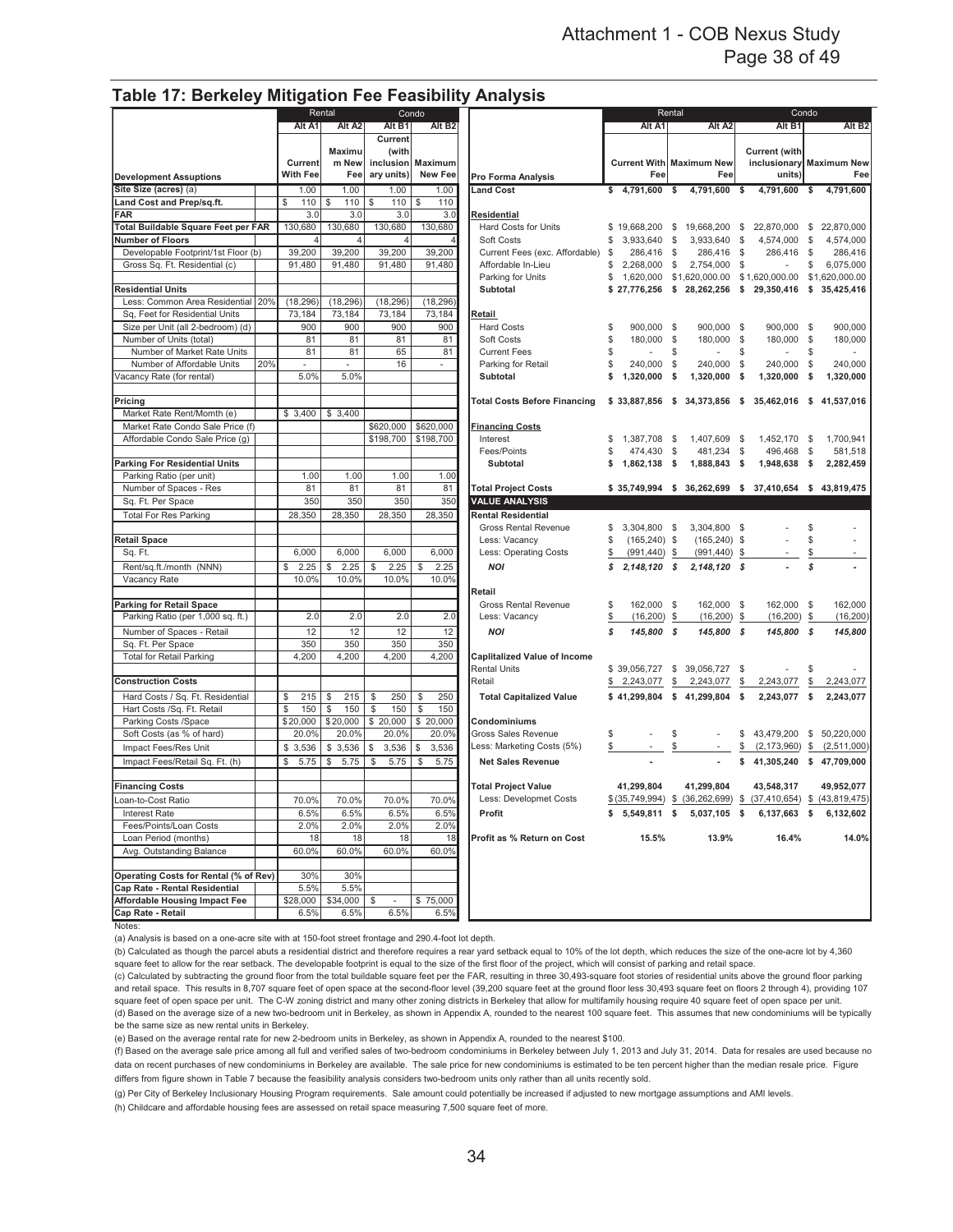#### Findings

Based on the above financial feasibility tests, the maximum fee identified by the nexus analysis per market rate unit is higher than today's market conditions would allow in terms of financial feasibility for a project. Thus, in order to continue stimulating market rate housing production in Berkeley, for both rental and ownership units, the nexus-derived fee amount could be reduced to the levels shown.

#### **Table 18: Fee Maximums Compared to Financially Feasible Fee Amounts**

|                                | <b>Per Market Rate</b><br><b>Rental Unit</b> | <b>Per Market Rate</b><br><b>For-Sale Unit</b> |
|--------------------------------|----------------------------------------------|------------------------------------------------|
| Maximum per Nexus Analysis     | \$84.391                                     | \$96.294                                       |
| Maximum per Pro Forma Analysis | \$34,000                                     | \$75,000                                       |

Source: BAE, 2014.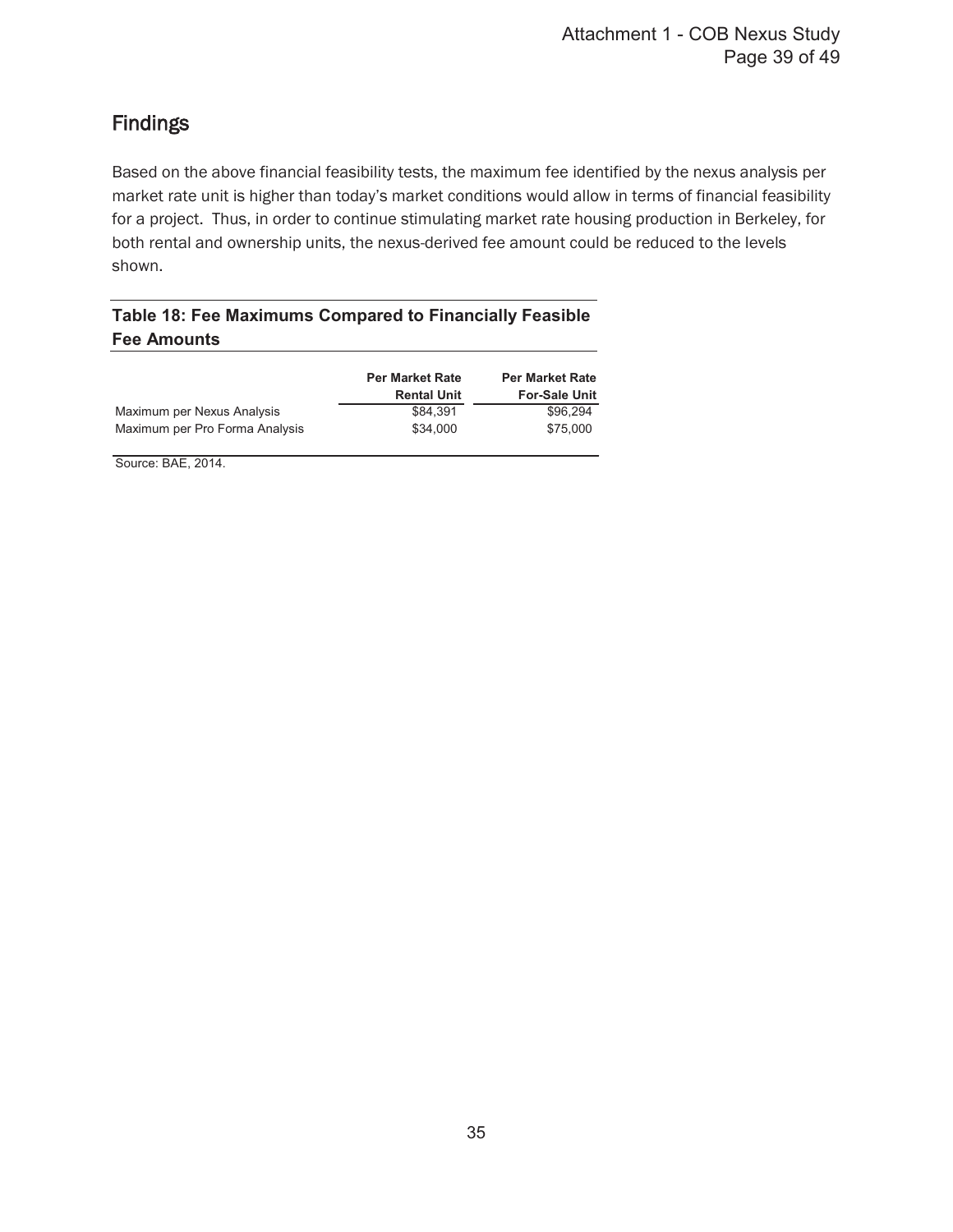# RECOMMENDATIONS

The financial feasibility of new residential development is an important consideration in setting the affordable housing impact fee rates. This nexus study determines the maximum impact fee the City of Berkeley may charge; the City may choose to set its fee at levels lower than the maximum fee supported by this analysis. Jurisdictions generally strive for a balance between extremely high fees that can depress housing production, and extremely low fees that do not allow the City to collect enough funds to address affordable housing need. This balance is particularly important because generation of affordable housing fees depends on new market-rate residential development in Berkeley.

To account for financial feasibility considerations, this study suggests that the City should set fee rates based on the rates found to be feasible in the previous chapter. This suggests that the fee for new market-rate rental units should total \$34,000 per unit and the fee for new condominium units should total \$75,000 per unit. Because the financial feasibility of building replacement units is the same as the financial feasibility of building new units, the recommended fee rate for replacement rental units is the same as the recommended fee rate for new rental units, or \$34,000 per unit.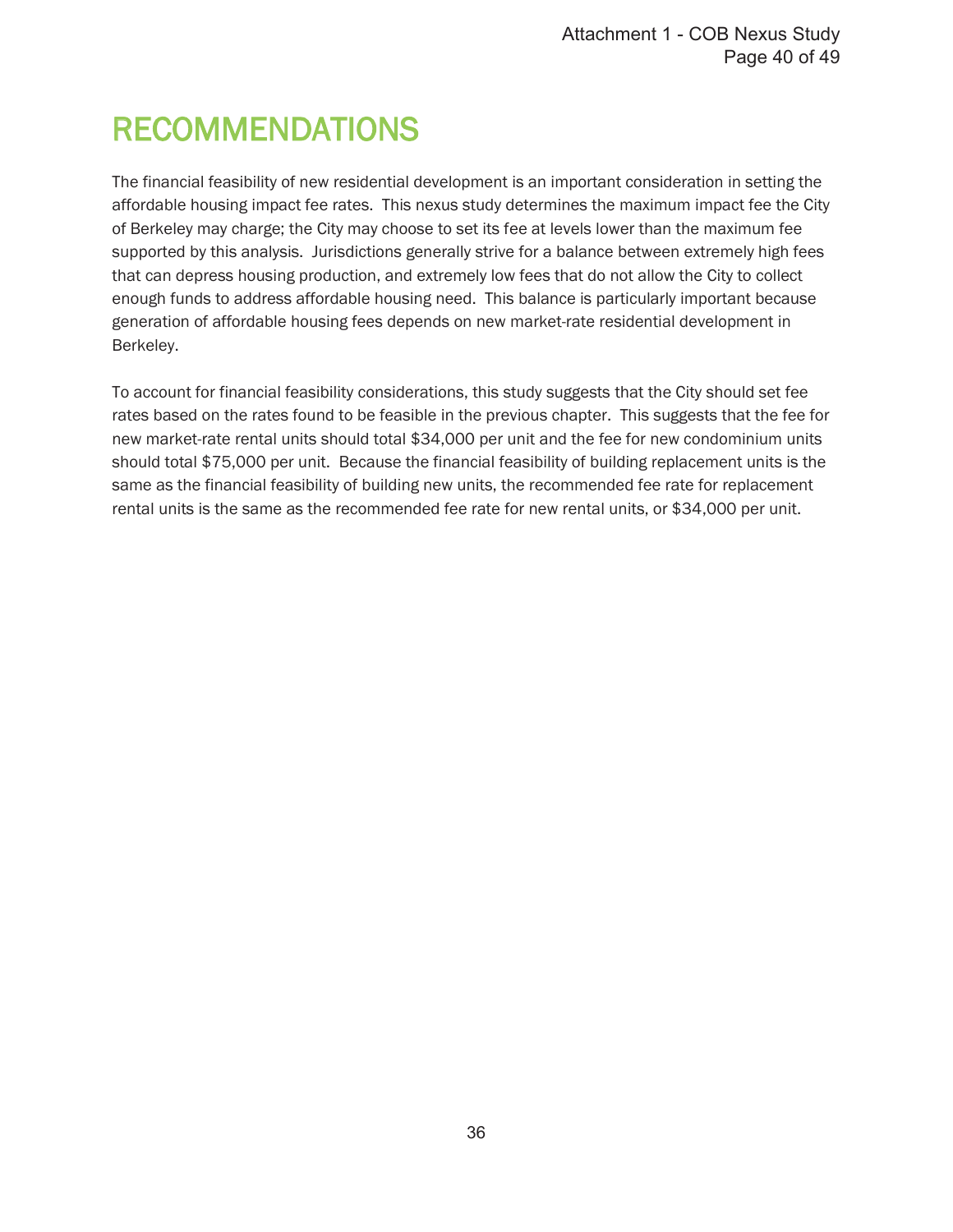# APPENDIX A: NEXUS STUDY DETAILED TABLES

|                                   |                                 | Size      | <b>Rental Rate</b> |         |                 |
|-----------------------------------|---------------------------------|-----------|--------------------|---------|-----------------|
| <b>Property</b>                   | <b>Unit Type</b>                | (sq. ft.) | Low                | High    | <b>Unit Mix</b> |
| <b>Berkeley Central</b>           | Studio                          | 474       | \$2,400            | \$2,600 | 8               |
| 2055 Center St                    | 1-Bedroom                       | 793       | \$2,800            | \$3,250 | 99              |
| Built in 2012; 143 units          | 2-Bedroom, 1 Bath               | 826       | \$3,700            | \$3,900 | 6               |
| 143 Units                         | 2-Bedroom, 1 Bath               | 955       | \$3,900            | \$4,200 | 6               |
|                                   | 2-Bedroom, 2 Bath               | 1,160     | \$5,800            | \$6,300 | 10              |
|                                   | 2-Bedroom, 2 Bath               | 1,598     | \$5,900            | \$6,250 | $\overline{5}$  |
|                                   | 2-Bedroom, 2.5 Bath             | 1,256     | \$5,900            | \$6,250 | 3               |
|                                   | 2-Bedroom, 2.5 Bath             | 1,706     | \$6,300            | \$6,300 | 3               |
|                                   | 2-Bedroom, 2.5 Bath             | 1,713     | \$6,300            | \$6,300 | 3               |
|                                   | <b>Weighted Average</b>         |           |                    | \$3,591 |                 |
| Fourth & U                        | 1-Bedroom                       | 632       | \$2,000            | \$2,400 | 30              |
| 2020 4th St                       | 1-Bedroom                       | 720       | \$2,276            | \$2,306 | 26              |
| Built in 2010; 171 units          | 1-Bedroom                       | 738       | \$2,769            | \$2,800 | 35              |
|                                   | 1-Bedroom                       | 747       | \$2,699            | \$2,800 | 20              |
|                                   | 2-Bedroom, 2 Bath               | 953       | \$3,100            | \$3,100 | 32              |
|                                   | 2-Bedroom, 2 Bath               | 956       | \$1,806            | \$1,806 | 3               |
|                                   | 2-Bedroom, 2 Bath               | 1,078     | \$2,900            | \$3,200 | 15              |
|                                   | 2-Bedroom, 2 Bath               | 1,106     | \$3,190            | \$3,190 | 8               |
|                                   | 2-Bedroom, 2 Bath               | 1,307     | \$2,869            | \$2,879 | $\overline{2}$  |
|                                   | <b>Weighted Average</b>         |           |                    | \$2,688 |                 |
| <b>New Californian Apartments</b> | 1-Bedroom                       | 620       | \$2,400            | \$2,400 | 92              |
| 1888 Berkeley Way                 | 2-Bedroom, 1 Bath               | 850       | \$3,400            | \$3,400 | 30              |
| Built in 2010; 148 units          | 2-Bedroom, 2 Bath               | 950       | \$3,300            | \$3,300 | 26              |
|                                   | <b>Weighted Average</b>         |           |                    | \$2,761 |                 |
| <b>Hillside Village</b>           | Studio                          | 406       | \$2,100            | \$2,100 | 15              |
| 1797 Shattuck Avenue              | 1-Bedroom                       | 442       | \$2,400            | \$2,400 | 11              |
| Built in 2008; 94 units           | 2-Bedroom, 1 Bath               | 592       | \$2,800            | \$2,800 | 15              |
|                                   | 2-Bedroom, 1.5 Bath             | 720       | \$2,900            | \$2,900 | 10              |
|                                   | 2-Bedroom, 2 Bath               | 687       | \$3,000            | \$3,000 | 40              |
|                                   | 3-Bedroom, 2 Bath               | 1,100     | \$4,200            | \$4,200 | 3               |
|                                   | <b>Weighted Average</b>         |           |                    | \$2,782 |                 |
| <b>Library Gardens</b>            | 1-Bedroom                       | 594       | \$1,895            | \$2,500 | 45              |
| 2020 Kittredge Street             | 1-Bedroom                       | 614       | \$1,895            | \$2,500 | 45              |
| Built in 2007; 176 units          | 2-Bedroom, 1 Bath               | 717       | \$2,850            | \$3,800 | 45              |
|                                   | 2-Bedroom, 1 Bath               | 797       | \$2,850            | \$3,800 | 41              |
|                                   | <b>Weighted Average</b>         |           |                    | \$2,748 |                 |
| <b>Weighted Averages</b>          | Studio                          | 430       | \$2,239            |         | 23              |
|                                   | 1-Bedroom                       | 678       | \$2,537            |         | 403             |
|                                   | 2-Bedroom                       | 871       | \$3,434            |         | 303             |
|                                   | 3-Bedroom                       | 1,100     | \$4,200            |         | 3               |
|                                   | <b>Overall Weighted Average</b> | 752       | \$2,906            |         |                 |
|                                   |                                 |           |                    |         |                 |

#### **Table A.1: New Multifamily Rental Projects in Berkeley, April 2010**

Sources: RealFacts, 2014; BAE, 2014.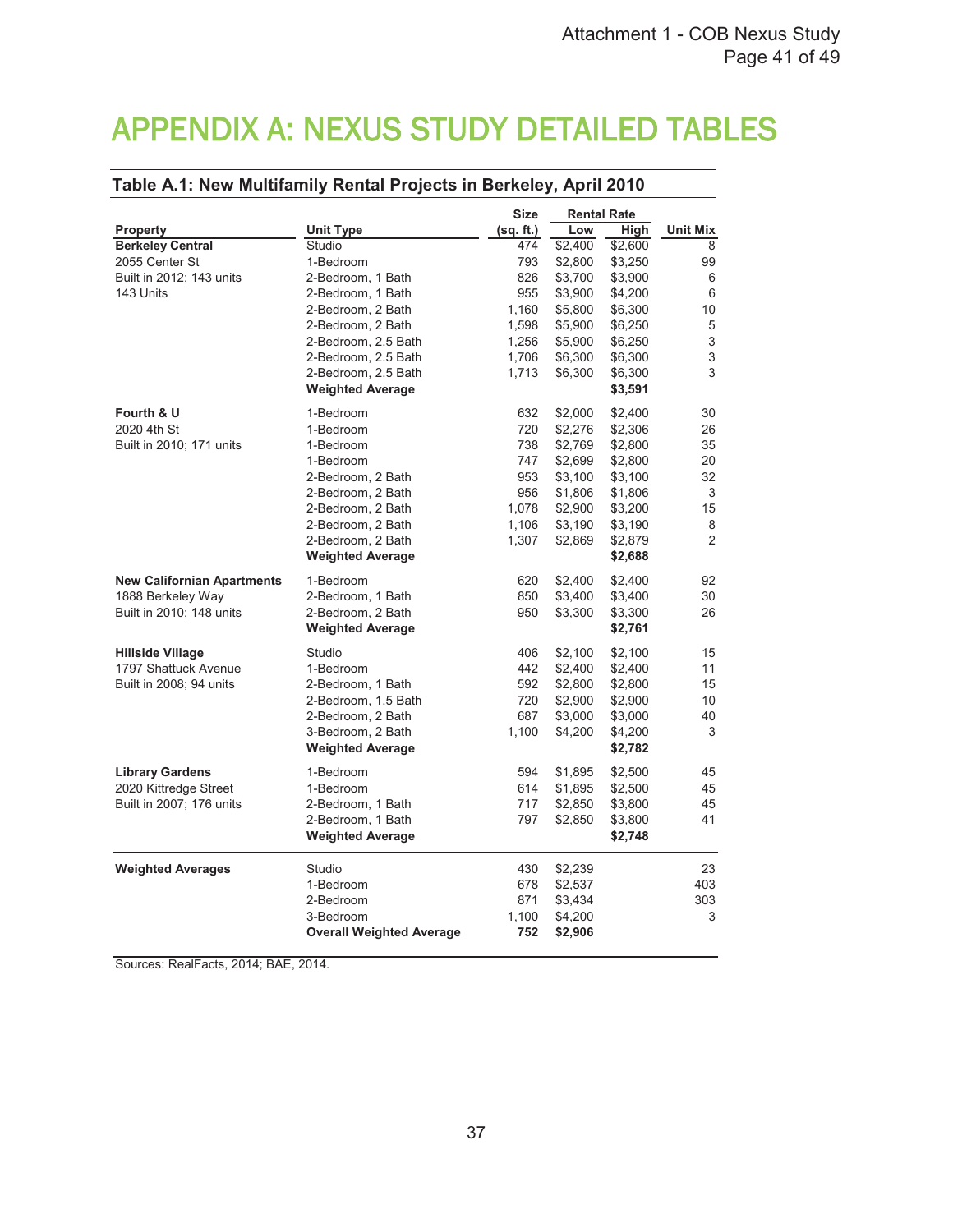| ă           | 2    |
|-------------|------|
| L<br>C<br>C | ope. |
| inam        |      |

# **Table A.2: Income Level by Industry, Persons by 2012 Income Limits**  Table A.2: Income Level by Industry, Persons by 2012 Income Limits

| <b>NAICS</b>          |                                          |               |                |                | Estimated Household Income as a Percent of AMI (a) |         |                |                                                              |
|-----------------------|------------------------------------------|---------------|----------------|----------------|----------------------------------------------------|---------|----------------|--------------------------------------------------------------|
| Code                  | Industry                                 | Up to 30% AMI | 30% to 50% AMI | 50% to 80% AMI | 80% to 100% AMI 100% to 120% AMI                   |         | Above 120% AMI | Total                                                        |
| <b>Private Sector</b> |                                          |               |                |                |                                                    |         |                |                                                              |
| 11, 21                | Agriculture & Natural Resources          | 18.4%         | 17.3%          | 16.5%          | 16.1%                                              | 8.6%    | 23.0%          | 100.0%                                                       |
| 23                    | Construction                             | 13.9%         | 13.2%          | 13.5%          | 18.2%                                              | 9.4%    | 31.8%          | 100.0%                                                       |
| $31 - 33$             | Manufacturing                            | 5.6%          | 7.1%           | 8.3%           | 13.2%                                              | 9.0%    | 56.7%          |                                                              |
| 42                    | Wholesale Trade                          | 7.6%          | 9.5%           | 11.3%          | 15.7%                                              | $9.0\%$ | 46.9%          | 100.0%<br>100.0%                                             |
| 44-45                 | Retail Trade                             | 13.2%         | 12.2%          | 12.2%          | 17.7%                                              | 9.1%    | 35.7%          | 100.0%                                                       |
| 48-49, 22             | Transportation, Warehousing, & Utilities | 9.8%          | 10.5%          | 12.5%          | 18.8%                                              | 9.7%    | 38.7%          |                                                              |
|                       | Information                              | 5.3%          | 5.4%           | 6.1%           | 11.9%                                              | 8.6%    | 62.7%          | 100.0%<br>100.0%                                             |
| 52-53                 | Finance, Insurance, & Real Estate        | 6.1%          | 6.5%           | 8.7%           | 13.1%                                              | 9.0%    | 56.5%          | 100.0%                                                       |
| 54-55                 | Professional, Scientific, & Technical    | 4.6%          | 4.0%           | 5.1%           | 9.9%                                               | 7.3%    | 69.1%          | 100.0%                                                       |
|                       | Services, & Mgmt of Companies            |               |                |                |                                                    |         |                |                                                              |
| 56                    | Admin, Support, & Waste Mgmt Srvcs       | 17.1%         | 16.0%          | 14.4%          | 18.1%                                              | 8.1%    | 26.4%          | 100.0%                                                       |
|                       | Educational Services                     | 9.2%          | 7.7%           | 9.6%           | 15.0%                                              | 9.4%    | 49.0%          |                                                              |
| 8                     | Health Care & Social Assistance          | 8.9%          | 8.8%           | 9.9%           | 14.8%                                              | 9.2%    | 48.4%          | $\begin{array}{c} 100.0\% \\ 100.0\% \\ 100.0\% \end{array}$ |
| $71 - 72$             | Leisure & Hospitality                    | 16.0%         | 16.3%          | 14.7%          | 16.8%                                              | 8.3%    | 27.9%<br>30.1% |                                                              |
|                       | Other Services Except Public Admin       | 16.1%         | 14.1%          | 13.4%          | 16.8%                                              | 9.4%    |                | 100.0%                                                       |
|                       | All Government Employment                | 7.4%          | 6.5%           | 8.6%           | 14.7%                                              | 10.5%   | 52.3%          | $00.0\%$                                                     |
| Nhtae:                |                                          |               |                |                |                                                    |         |                |                                                              |
|                       |                                          |               |                |                |                                                    |         |                |                                                              |

Notes:

(a) Based on a cross tabulation of Public Use Microdata Samples (PUMS) from the 2008-2012 American Community Survey. These incomes were compared to household income<br>limits published by the California Department of Housing (a) Based on a cross tabulation of Public Use Microdata Samples (PUMS) from the 2008-2012 American Community Survey. These incomes were compared to household income limits published by the California Department of Housing and Community Development, to determine the percentage of households falling into each income category. The analysis controlled for household size, to address the varying HCD income limits for each household size.<br>Sources: Census, Public-Use Microdata Sample (PUMS), 2000; CA Dept. of Housing and Community Development, 2009; BAE, 2010. controlled for household size, to address the varying HCD income limits for each household size.

Sources: Census, Public-Use Microdata Sample (PUMS), 2000; CA Dept. of Housing and Community Development, 2009; BAE, 2010.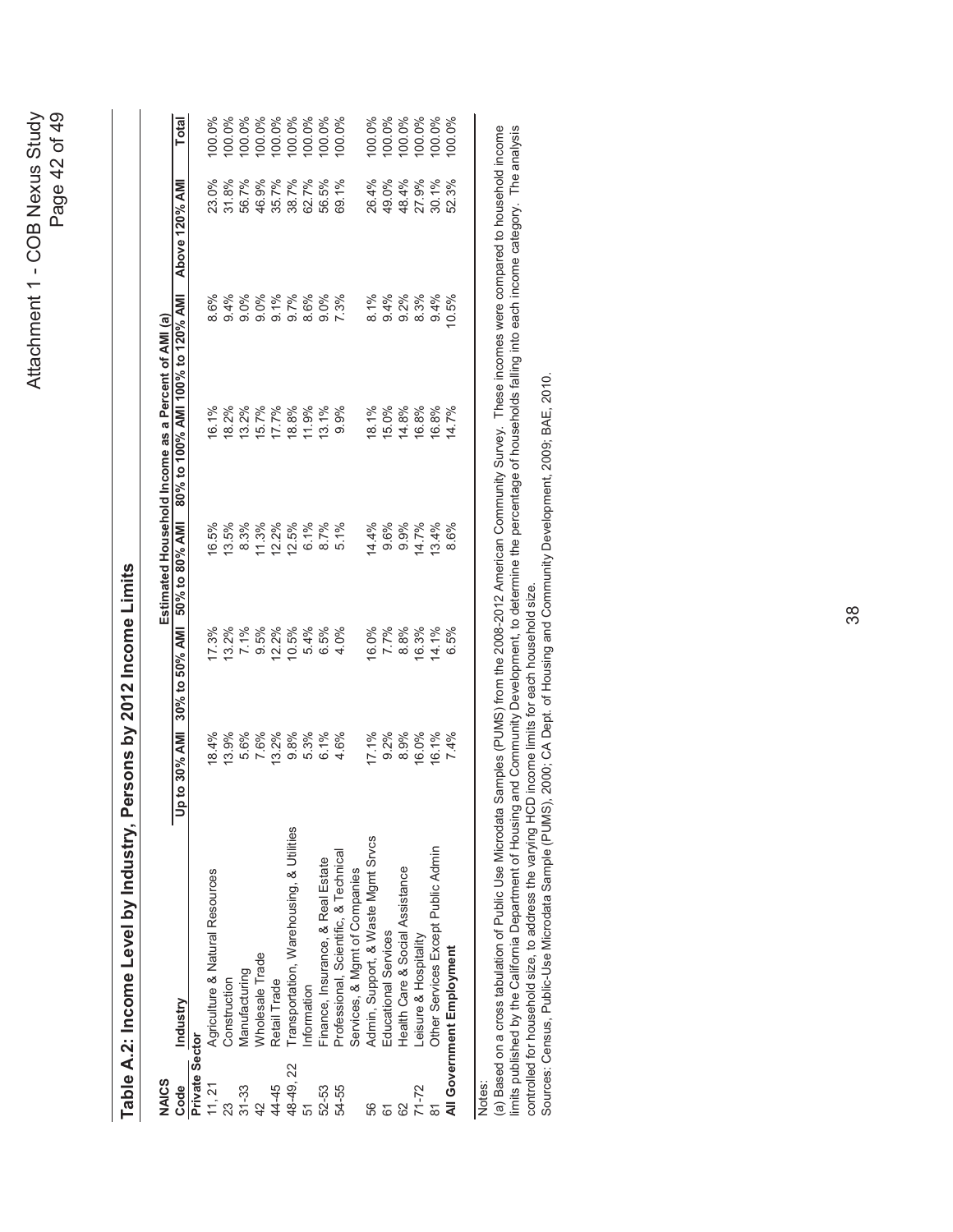| (a) Income limits published by U.S. Dept. of Housing and Urban Development for a four-person household in Santa Clara County, 2010.<br>\$50,145<br>675<br>360<br>235<br>020<br>\$128,<br>\$214,<br>\$322,<br>\$400,<br>\$60,850<br>\$84,150<br>\$42,100<br>\$101,000<br>\$25,250<br>Extremely Low Income (30% AMI)<br>Very Low Income (50% AMI)<br>Median Income (100% AMI)<br>Low Income (80% AMI)<br>Moderate (120% AMI)<br>(b) Mortgage terms:<br>3 Person HH<br>3 Person HH<br>3 Person HH<br>3 Person HH<br>3 Person HH<br>Notes: | \$42,935<br>\$10,029<br>\$64,472<br>\$25,604<br>\$80,047 | \$257,888<br>\$40,116<br>\$102,416<br>\$171,740<br>\$320,188 | \$496.65<br>\$832.84<br>\$1,250.60<br>\$1,552.72<br>\$194.54 | \$135.49<br>\$227.20<br>\$341.16<br>\$53.07 | \$0.00<br>\$0.00                                       |                                                                                                                        | Fee (f) | PITI <sub>(9)</sub> |
|----------------------------------------------------------------------------------------------------------------------------------------------------------------------------------------------------------------------------------------------------------------------------------------------------------------------------------------------------------------------------------------------------------------------------------------------------------------------------------------------------------------------------------------|----------------------------------------------------------|--------------------------------------------------------------|--------------------------------------------------------------|---------------------------------------------|--------------------------------------------------------|------------------------------------------------------------------------------------------------------------------------|---------|---------------------|
|                                                                                                                                                                                                                                                                                                                                                                                                                                                                                                                                        |                                                          |                                                              |                                                              |                                             |                                                        | \$23.64                                                                                                                | \$360   | \$631.25            |
|                                                                                                                                                                                                                                                                                                                                                                                                                                                                                                                                        |                                                          |                                                              |                                                              |                                             |                                                        | \$60.36                                                                                                                | \$360   | \$1,052.50          |
|                                                                                                                                                                                                                                                                                                                                                                                                                                                                                                                                        |                                                          |                                                              |                                                              |                                             | \$0.00                                                 | \$101.21                                                                                                               | \$360   | \$1,521.25          |
|                                                                                                                                                                                                                                                                                                                                                                                                                                                                                                                                        |                                                          |                                                              |                                                              |                                             | \$0.00                                                 | \$151.98                                                                                                               | \$360   | \$2,103.75          |
|                                                                                                                                                                                                                                                                                                                                                                                                                                                                                                                                        |                                                          |                                                              |                                                              | \$423.58                                    | \$0.00                                                 | \$188.70                                                                                                               | \$360   | \$2,525.00          |
|                                                                                                                                                                                                                                                                                                                                                                                                                                                                                                                                        |                                                          |                                                              |                                                              |                                             |                                                        |                                                                                                                        |         |                     |
|                                                                                                                                                                                                                                                                                                                                                                                                                                                                                                                                        |                                                          |                                                              |                                                              |                                             |                                                        |                                                                                                                        |         |                     |
| Annual Interest Rate (fixed)                                                                                                                                                                                                                                                                                                                                                                                                                                                                                                           |                                                          | 4.13%                                                        |                                                              |                                             | July 2014 Freddie Mac average fixed interest rate      |                                                                                                                        |         |                     |
| Term of mortgage (years)                                                                                                                                                                                                                                                                                                                                                                                                                                                                                                               |                                                          | 30                                                           |                                                              |                                             |                                                        |                                                                                                                        |         |                     |
| Percent of sale price as down payment                                                                                                                                                                                                                                                                                                                                                                                                                                                                                                  |                                                          | 20%                                                          |                                                              |                                             |                                                        |                                                                                                                        |         |                     |
| (c) Initial property tax (annual)                                                                                                                                                                                                                                                                                                                                                                                                                                                                                                      |                                                          | 1.27%                                                        |                                                              | Alameda County Auditor-Controller           |                                                        |                                                                                                                        |         |                     |
| (d) Mortgage Insurance as percent of loan amount                                                                                                                                                                                                                                                                                                                                                                                                                                                                                       |                                                          | $0.00\%$                                                     |                                                              |                                             | Only included if down payment is less than 20%.        |                                                                                                                        |         |                     |
| (e) Annual homeowner's insurance rate as percent of sale price                                                                                                                                                                                                                                                                                                                                                                                                                                                                         |                                                          | 0.57%                                                        | coverage.                                                    |                                             |                                                        | CA Dept. of Insurance website, based on average of all quotes, assuming \$100,000 of                                   |         |                     |
| (f) Homeowners Association Fee (monthly)                                                                                                                                                                                                                                                                                                                                                                                                                                                                                               |                                                          | \$360                                                        |                                                              |                                             | Average taken from survey of currently selling condos. |                                                                                                                        |         |                     |
| (g) PITI = Principal, Interest, Taxes, and Insurance                                                                                                                                                                                                                                                                                                                                                                                                                                                                                   |                                                          |                                                              |                                                              |                                             |                                                        |                                                                                                                        |         |                     |
| Percent of household income available for PIT                                                                                                                                                                                                                                                                                                                                                                                                                                                                                          |                                                          | 30%                                                          |                                                              |                                             |                                                        |                                                                                                                        |         |                     |
| Sources: California Department of Housing and Community<br>2014; Zillow.com, 2014; BAE, 2014.                                                                                                                                                                                                                                                                                                                                                                                                                                          |                                                          |                                                              |                                                              |                                             |                                                        | Development, 2014; Freddie Mac, 2014; Alameda County Auditor-Controller, 2014; CA Dept. of Insurance, 2014; Condos.com |         |                     |

Attachment 1 - COB Nexus Study

Attachment 1 - COB Nexus Study<br>Page 43 of 49

Page 43 of 49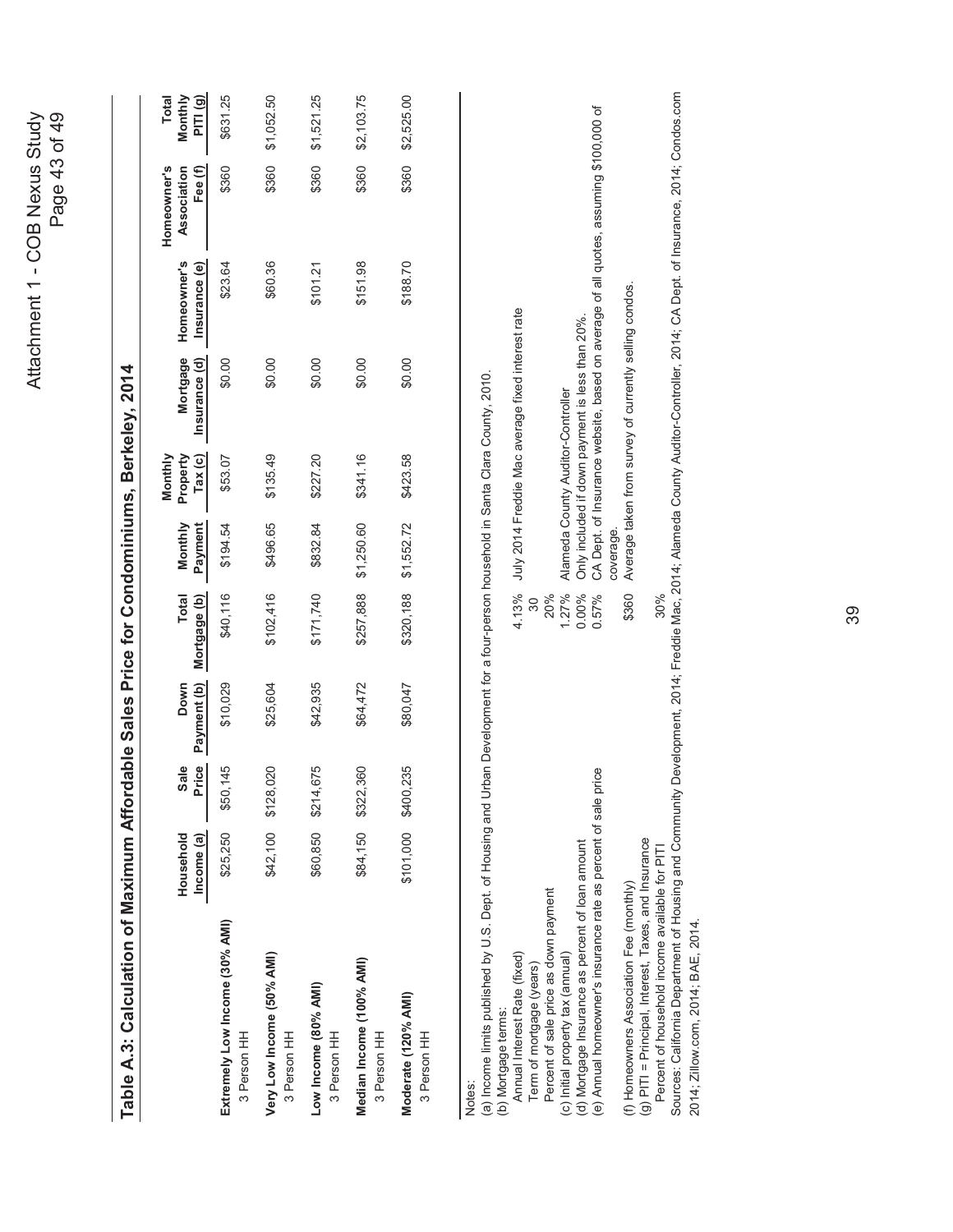# APPENDIX B: OVERVIEW OF IMPLAN

This appendix provides additional clarification of the workings of the IMPLAN input-output model. It provides a step-by-step account of how IMPLAN estimates economic impacts using new residential development as an illustrative example. Definitions of key *italicized* terms are provided in footnotes for the benefit of the reader. This section begins with an overview of the data that IMPLAN uses internally, and moves forward through the process of how the model estimates the impacts of the construction phase of the proposed casino.

#### What is IMPLAN?

 $\overline{a}$ 

As stated in the main body of the text, IMPLAN is an input-output model that estimates the total economic implications of new economic activity within a specified geography. The model uses national industry data and county-level economic data to generate a series of multipliers, which in turn estimate the total economic implications of economic activity.

At the heart of the model is a national input-output dollar flow table called the Social Accounting Matrix (SAM). Unlike other static input-output models, which just measure the purchasing relationships between industry and household sectors, SAM also measures the economic relationships between government, industry, and household sectors, allowing IMPLAN to model transfer payments such as unemployment insurance. Thus, for the specified region, the input-output table accounts for all the dollar flows between the different sectors within the economy.

*National Industry Data*. The model uses national production functions for 440 sectors to determine how an industry spends its operating receipts to produce its commodities. The model also uses a national matrix to determine the *byproducts16* that each industry generates. To analyze the impacts of household spending, the model treats households as an "industry" to determining their expenditure patterns. IMPLAN couples the national production functions with a variety of countylevel economic data to determine the impacts for our example.

*County-Level Economic Data*. In order to estimate the county-level impacts, IMPLAN combines national industry production functions with county-level economic data. IMPLAN collects data from a variety of economic data sources to generate average output, employment, and productivity for each of the industries in a given county. It also collects data on average prices for all of the goods sold in the local economy. In the case of our example, IMPLAN uses an average of all the economic data across the nine Bay Area counties to estimate the impacts to the region.17 IMPLAN gathers data on the types and amount of output that each industry generates within the region. In addition, the IMPLAN model uses county-level data on the prices of goods and household expenditures to

<sup>&</sup>lt;sup>16</sup> The byproducts refer to any secondary commodities that the industry creates.<br><sup>17</sup> The Bay Area is defined as Alameda, Contra Costa, Marin, Napa, San Francisco, San Mateo, Santa Clara, Solano, and Sonoma counties.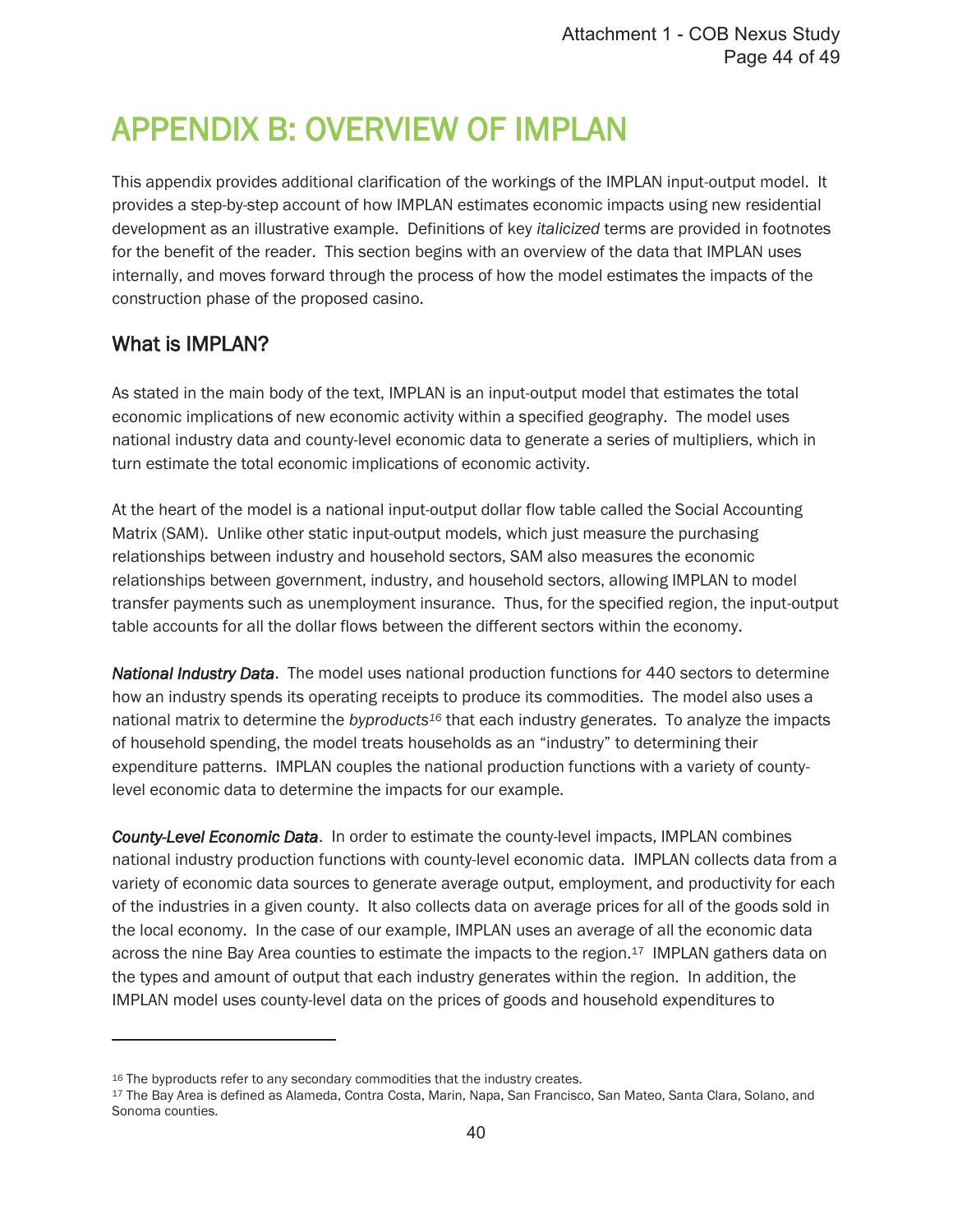determine the consumption functions of regional households and local government, taking into account the availability of each commodity within the specified geography.

*Multipliers*. IMPLAN combines this data to generate a series of SAM-type multipliers for the local economy. The multiplier measures the amount of total economic activity that results from an industry (or household) spending an additional dollar in the local economy. Based on these multipliers, IMPLAN generates a series of tables to show the economic event's *direct*, *indirect*, and *induced* impacts to gross receipts, or output, within each of the model's 440 sectors. These outputs are described below:

- Direct Impacts. Direct impacts refer to the dollar value of economic activity available to circulate through the economy. In the case of new residential development, the direct impacts are equal to the new households' discretionary spending. The direct impacts do not include household savings and payments to federal, state, and local taxes, as these payments do not circulate through the economy.

It should be noted that impacts from retail expenditures differ significantly between the total economic value of retail and the amount available to circulate through the local economy. The nature of retail expenditures accounts for this difference. The model assumes that only the retail markup impacts the local economy, particularly for industries heavily populated with national firms such as gas stations and grocery stores. Since local stores buy goods from wholesalers and manufacturers outside of the area, and corporate profits also leave the local economy, only the retail markup will be available for distribution within the local economy. To the extent that retailers' headquarters are located within the county or region, the model allocates their portions of the impacts to the local economy.

- -Indirect Impacts. The indirect impacts refer to the "inter-industry impacts of the input-output analysis."18 In the new housing example, indirect impacts results from spending by the local and regional companies that the new households buy goods and services from. Retail establishments, restaurants, personal service providers, and other firms use the payments they receive from new households to buy equipment and supplies, rent space, pay their employees, etc. These expenditures have an impact on the economy.
- - Induced Impacts. The induced impacts refer to the impacts of household spending by the employees generated by the direct and indirect impacts. In other words, induced impacts result from the household spending of employees of business establishments that the new households patronize (direct) and their suppliers (indirect). The model accounts for local commute patterns in the geography. For example, if 20 percent of construction workers who work in the region live outside of the region, the model will allocate 80 percent of labor's disposable income into the model to generate induced impacts. The model excludes payments to federal and state taxes and savings based on the geography's average local tax

 $\overline{a}$ 

<sup>18</sup> IMPLAN Pro User's Guide, 2000.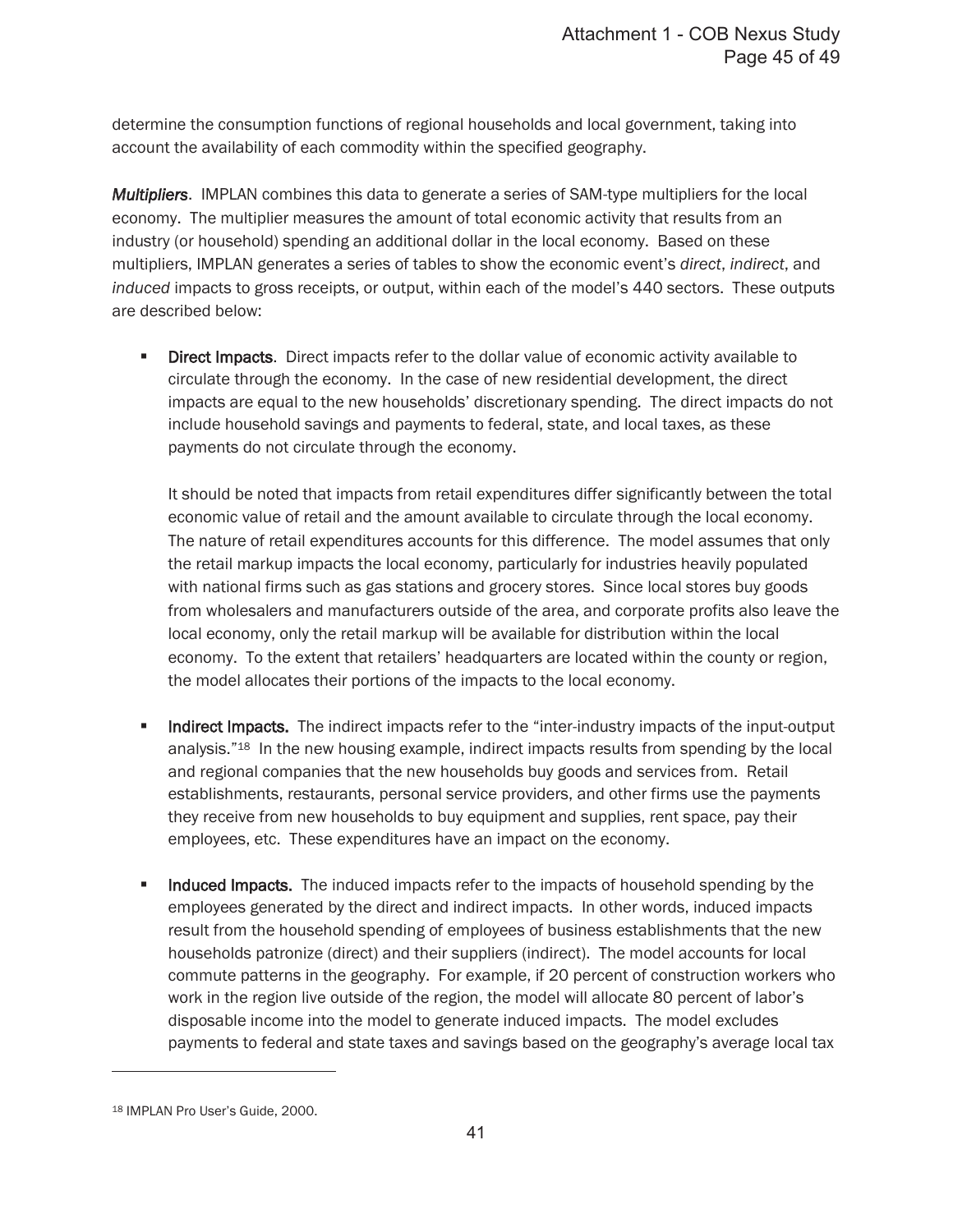and savings rates. Thus, only the disposable incomes from local workers are included in the model.

#### Specifying the "Event" and Running the Model

Once the model is built for the specified geographies, it is time to specify the "event" that the model will analyze and run the model.

*Specifying the "Event."* The "event" refers to the total economic value of industry output that we are interested in analyzing. In the case of the ongoing economic impacts of a new residential development, the "event" would be the total household incomes of the households that buy or rent the homes.

*Running the Model*. Once the event is specified, IMPLAN runs the event through the model to generate the results. IMPLAN applies the local data on average output per worker and compensation per worker to determine the direct impacts. It then applies the value of the event to the national production functions and runs a number of iterations of this value through the production functions for the local economy to determine the indirect and induced impacts. During each iteration, the model removes expenditures to government, savings, and for goods bought outside of the local economy so that the results only include those dollars that impact the local economy.

#### Summarizing the Impacts

Once the model is run, IMPLAN generates a series of output tables to show the direct, indirect, and induced impacts within each of the model's 440 sectors. IMPLAN generates these tables for three types of impacts: output, employment, and value added. The nexus study is concerned with the employment impacts.

- *Output* refers to the total economic value of the project in the local economy.
- *Employment* shows the number of employees needed to support the economic activity in the local economy. It should be noted that for annual impacts of ongoing operations, the employment figure shown represents the amount of employment needed to support that activity for a year. Furthermore, IMPLAN reports the number of jobs based on average output per employee for a given industry within the geography. This is not the same as the number of full-time positions.
- *Value Added* shows the total income that the event generates in the local economy. This income includes: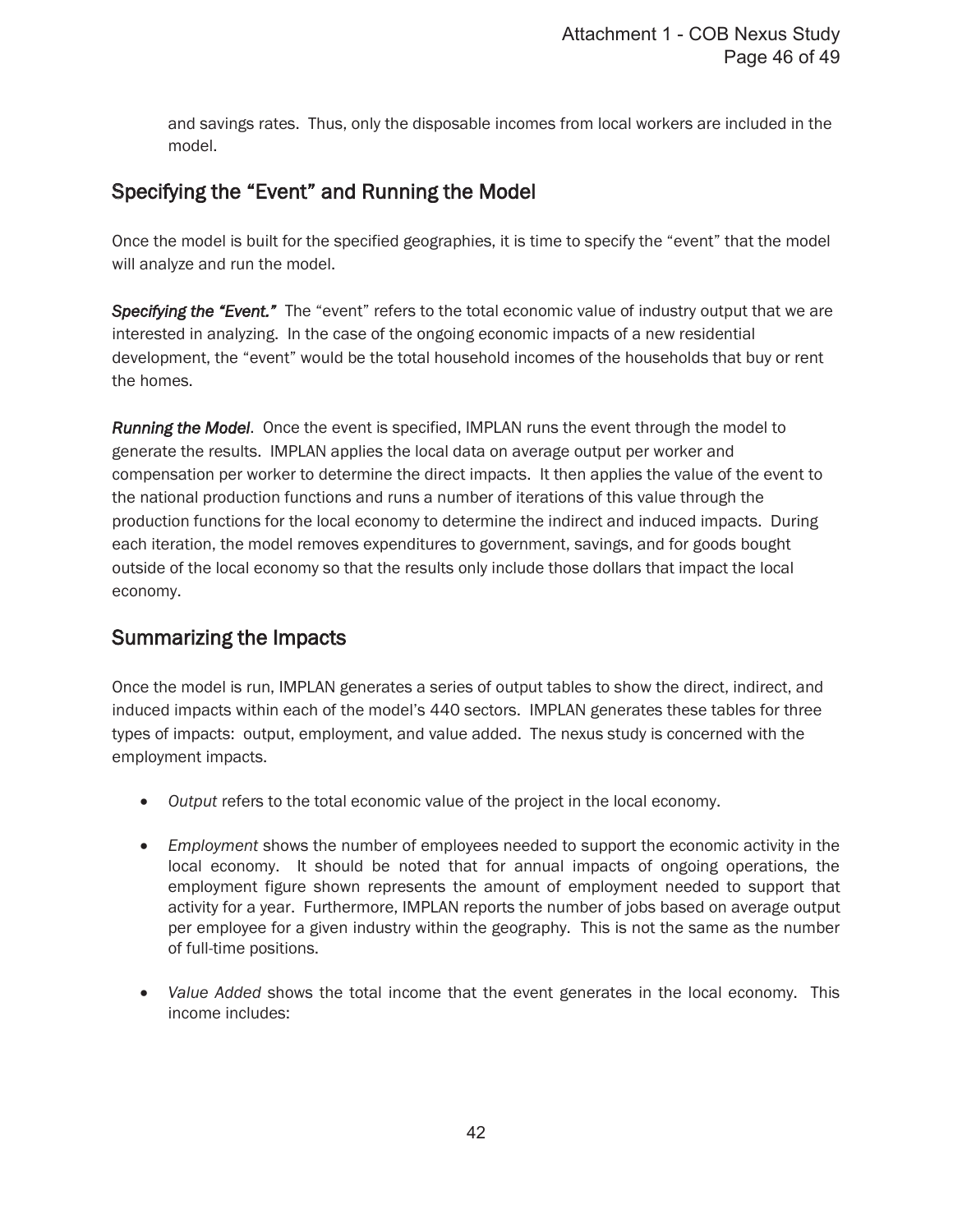- o *Employee Compensation* total payroll costs, including benefits19
- o *Proprietary Income* payments received by self-employed individuals as income20
- o *Other Property Type Income* payments for rents, royalties, and dividends21
- o *Indirect Business Taxes* excise taxes, property taxes, fees, and sales taxes paid by businesses. These taxes occur during the normal operation of businesses, but do not include taxes on profits or income.22

 $\overline{a}$ 

<sup>19</sup> Ibid.

<sup>20</sup> Ibid.

<sup>21</sup> Ibid.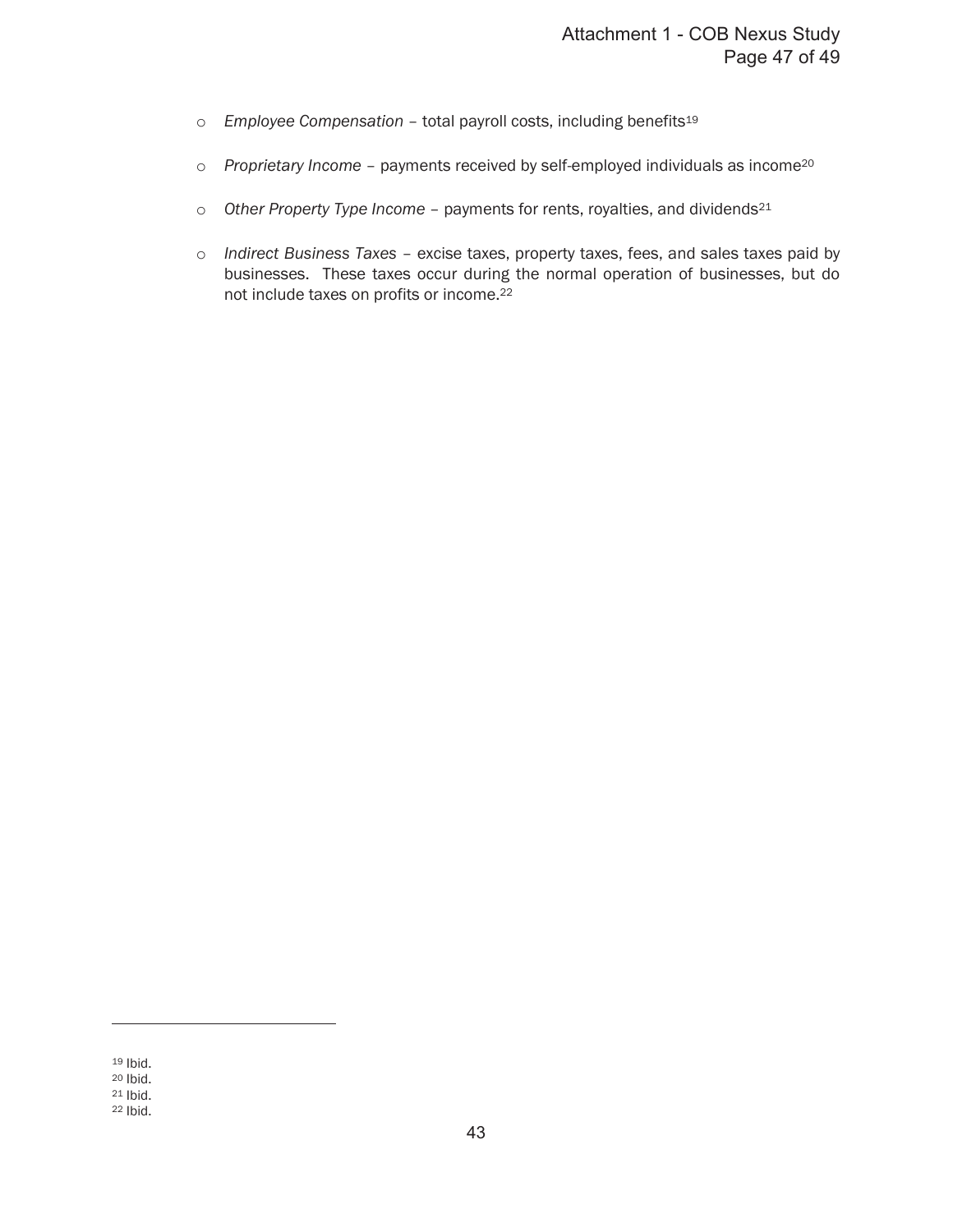# APPENDIX C: STUDENT SPENDING ESTIMATES

The nexus model assumes that households earning \$118,400 occupy new apartments in Berkeley, based on the market rents in these units (see Table 6). This assumption drives the projected demand for affordable housing generated by new apartment development in Berkeley. However, many new apartment units in Berkeley are occupied by students. While most students have significantly lower household incomes than \$118,400, they can afford high rents through personal savings, familial assistance, financial aid, grants, and by putting more people in each unit. In fact, as discussed below, student spending actually generates a *greater* demand for affordable housing in the region, compared to a household earning \$118,400.

Between 2000 and 2014, UC Berkeley enrollment grew by over 15 percent from 31,267 to 36,204 students, according to University data. Students contribute to the local economy through their purchases and fees paid to the University, and thereby also contribute to the regional need for affordable housing.

Table C.1 shows student spending estimates based on survey data by the University of California, Berkeley. Adjusting student expenditures on rent and utilities to reflect rents at new apartment complexes in Berkeley (as shown in Appendix A.1), the average UC Berkeley student has expenditures on the order of \$49,800 a year. Therefore, conservatively assuming an average of two students per household, each student household in a new apartment complex spends approximately \$99,600 annually on student fees, goods, and services.

In comparison, the IMPLAN model run conducted for this study indicates that the households earning \$118,400 make only \$84,900 in direct expenditures in the region annually, i.e., less than the \$99,600 spent by student households. Therefore, by using household income (as opposed to student spending) as the basis for determining the affordable housing impact of new development, the nexus study is actually taking a more conservative approach to quantifying the impact of new residential development.